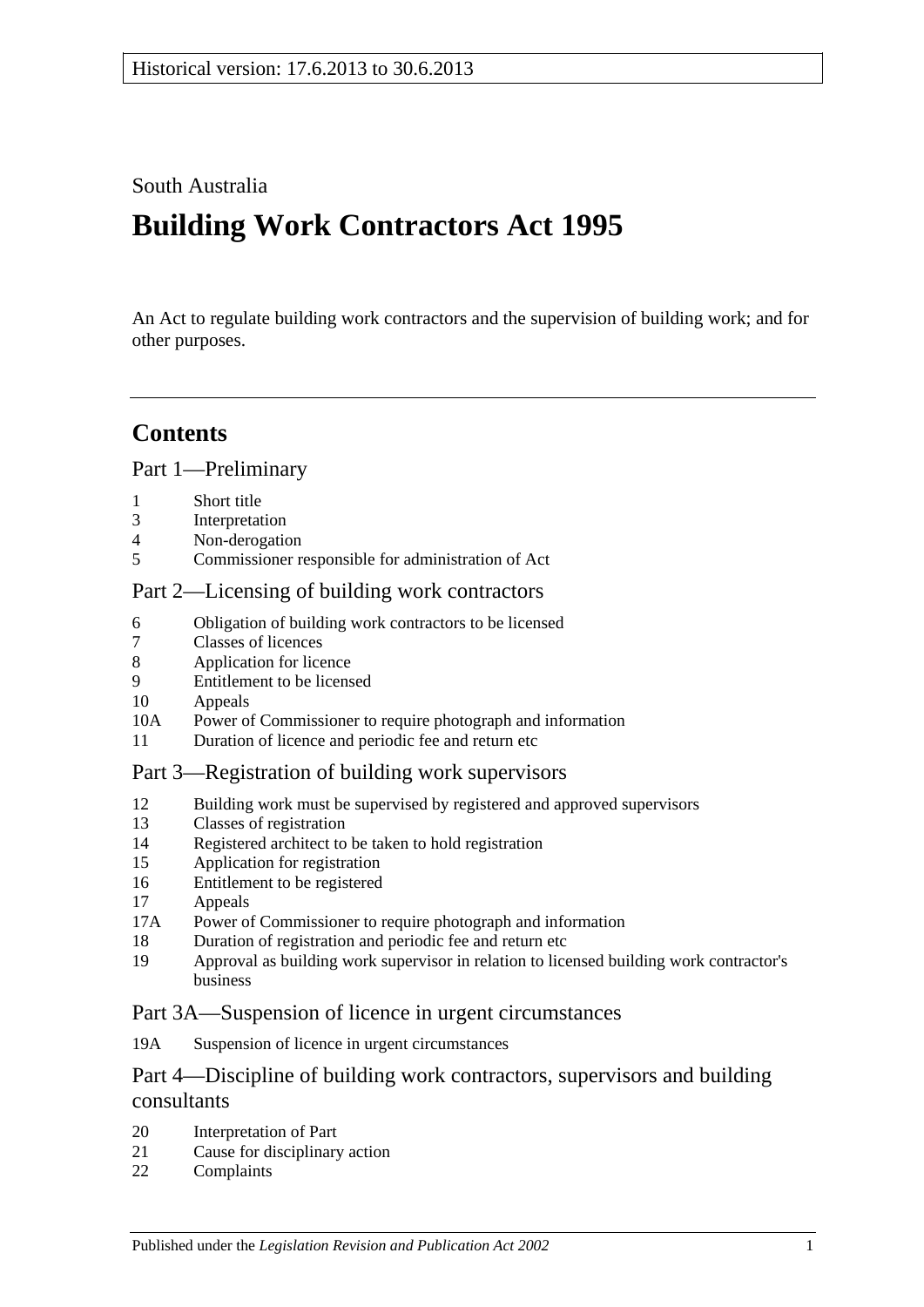- [Hearing by District Court](#page-16-1)
- [Participation of assessors in disciplinary proceedings](#page-16-2)
- [Disciplinary action](#page-16-3)
- [Contravention of orders](#page-17-0)

#### [Part 5—Provisions with respect to domestic building work](#page-17-1)

[Division 1—Requirements in relation to certain domestic building work contracts](#page-17-2)

- [Application of Division](#page-17-3)
- [Formal requirements in relation to domestic building work contracts](#page-18-0)
- [Price and domestic building work contracts](#page-18-1)
- [Payments under or in relation to domestic building work contracts](#page-20-0)
- [Exhibition houses](#page-21-0)
- [Division 2—Statutory warranties](#page-21-1)
- [Statutory warranties](#page-21-2)

[Division 3—Building indemnity insurance](#page-22-0)

- [Application of Division](#page-22-1)
- [Requirements of insurance](#page-23-0)
- [Nature of the policy](#page-23-1)

[Division 4—Right to terminate certain domestic building work contracts](#page-23-2)

[Right to terminate certain domestic building work contracts](#page-23-3)

[Division 5—Powers of court in relation to domestic building work](#page-24-0)

- [Powers of court in relation to domestic building work](#page-24-1)
- [Division 6—Harsh and unconscionable terms](#page-25-0)
- [Harsh and unconscionable terms](#page-25-1)

[Division 7—Participation of assessors in proceedings](#page-26-0)

[Participation of assessors in proceedings](#page-26-1)

#### [Division 8—Magistrates Court and substantial monetary claims](#page-26-2)

[Magistrates Court and substantial monetary claims](#page-26-3)

#### [Part 7—Miscellaneous](#page-27-0)

- [No exclusion etc of rights, conditions or warranties](#page-27-1)
- [Delegations](#page-27-2)
- [Agreement with professional organisation](#page-27-3)
- [Exemptions](#page-28-0)
- [Registers](#page-28-1)
- [Commissioner and proceedings before District Court](#page-29-0)
- [False or misleading information](#page-29-1)
- [Name in which building work contractor may carry on business](#page-29-2)<br>50 Publication of advertisements
- [Publication of advertisements](#page-29-3)
- [Licensed building work contractor to have sign showing name etc on each building site](#page-30-0)
- [Statutory declaration](#page-30-1)
- [Investigations](#page-30-2)
- [General defence](#page-30-3)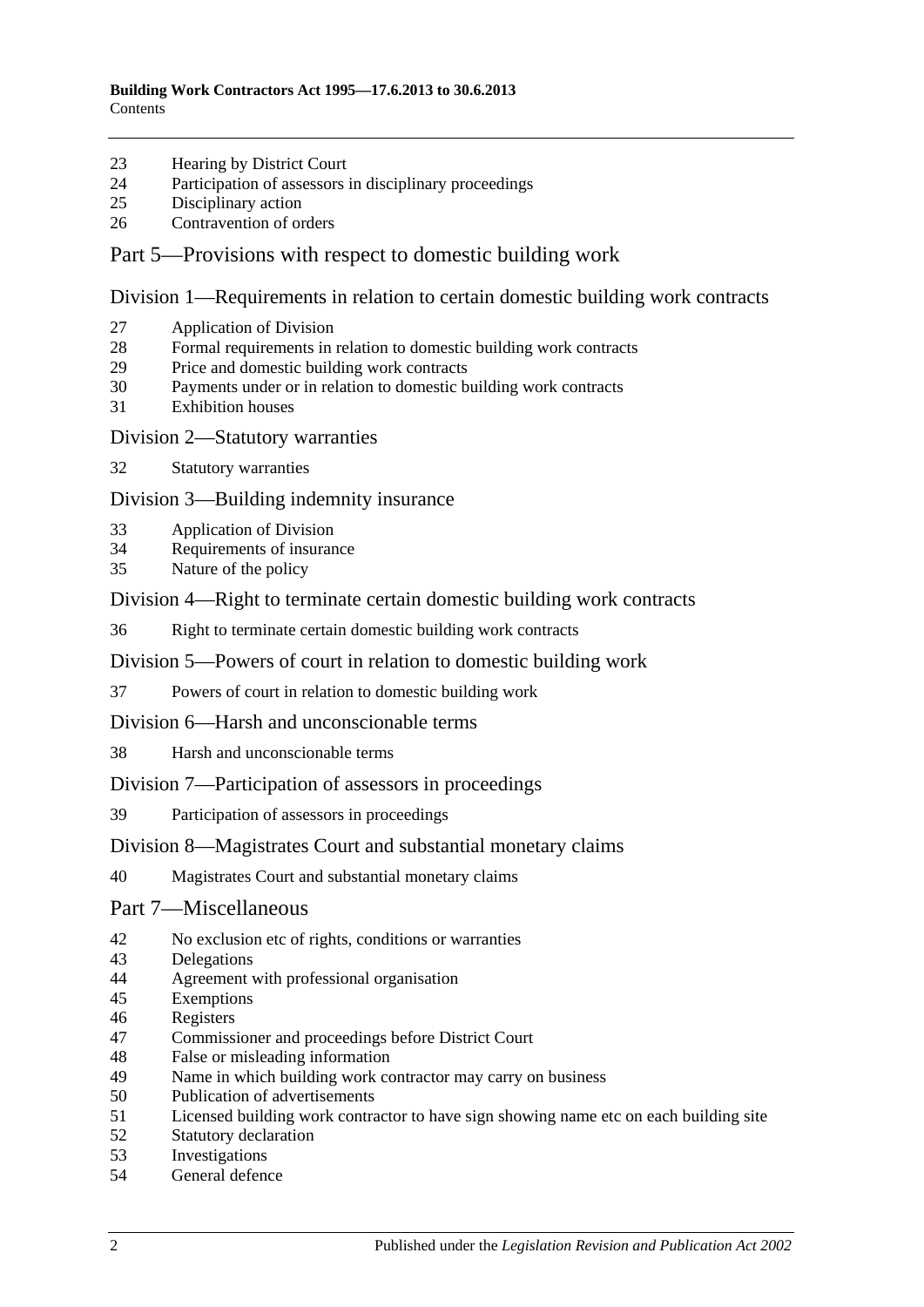- 55 [Liability for act or default of officer, employee or agent](#page-30-4)
- 57 [Continuing offence](#page-31-0)
- 58 [Prosecutions](#page-31-1)
- 59 [Evidence](#page-31-2)
- 60 [Service of documents](#page-32-0)
- 61 [Annual report](#page-32-1)
- 62 [Regulations](#page-32-2)

[Schedule 1—Appointment and selection of assessors for District Court](#page-33-0)  [proceedings under Part 4](#page-33-0)

[Schedule 2—Appointment and selection of assessors for Magistrates Court or](#page-34-0)  [District Court proceedings under Part](#page-34-0) 5

[Schedule 3—Transitional provisions](#page-34-1)

2 [Transitional](#page-34-2)

[Legislative history](#page-36-0)

### <span id="page-2-0"></span>**The Parliament of South Australia enacts as follows:**

## **Part 1—Preliminary**

#### <span id="page-2-1"></span>**1—Short title**

This Act may be cited as the *Building Work Contractors Act 1995*.

#### <span id="page-2-2"></span>**3—Interpretation**

(1) In this Act, unless the contrary intention appears—

*building work contractor* means—

- (a) a person who carries on the business of performing building work for others; or
- (b) a person who carries on the business of performing building work with a view to the sale or letting (whether by lease, licence or other agreement) of land or buildings improved as a result of the building work;

**building** includes a structure and part of a building or structure;

*building owner*, in relation to a domestic building work contract, means the person for whom domestic building work is or is to be performed under the contract;

#### <span id="page-2-3"></span>*building work* means—

- (a) the whole or part of the work of constructing, erecting, underpinning, altering, repairing, improving, adding to or demolishing a building; or
- (b) the whole or part of the work of excavating or filling a site for work referred to in [paragraph](#page-2-3) (a); or
- (c) work of a class prescribed by regulation;

*Commissioner* means the Commissioner for Consumer Affairs;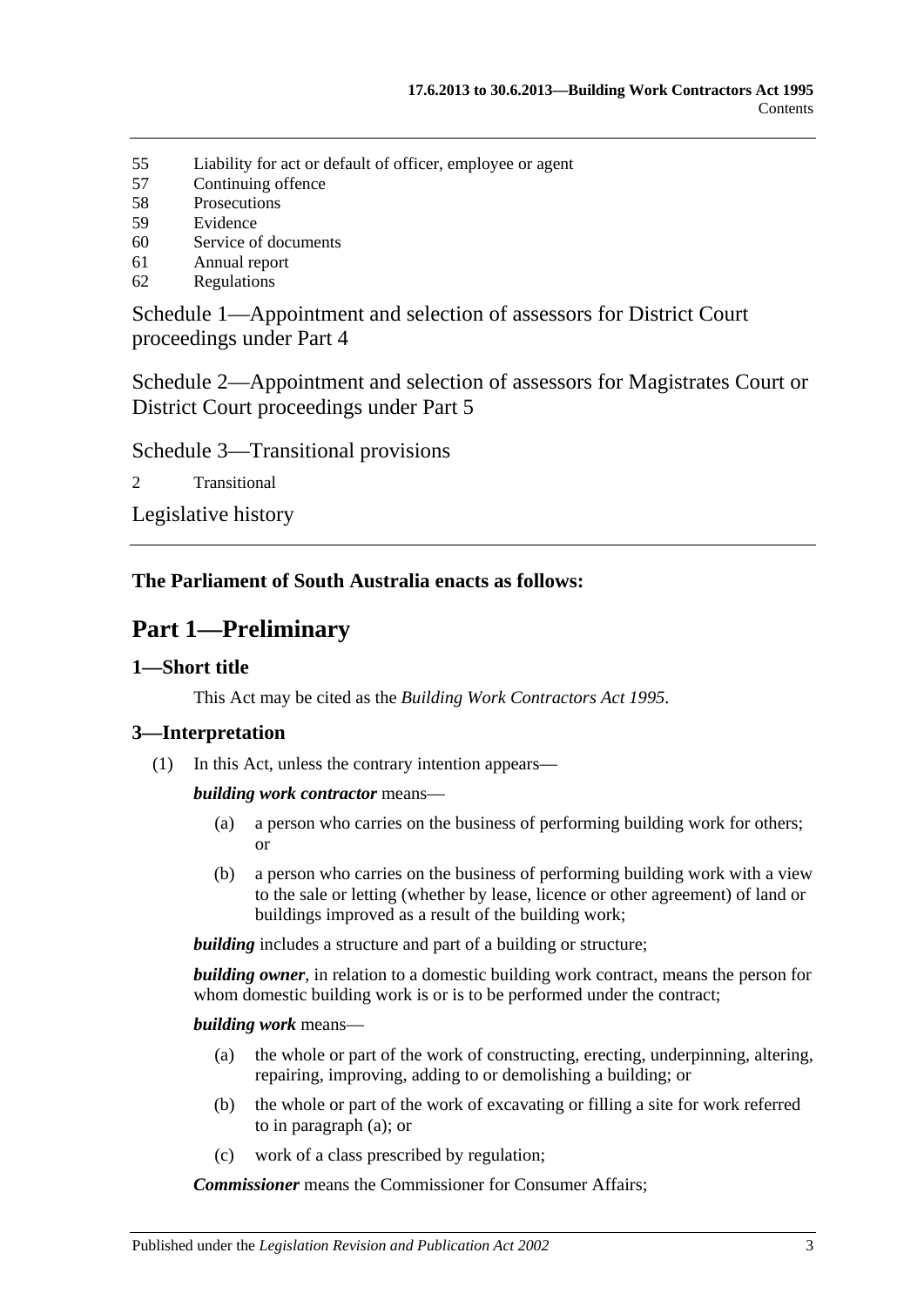*director* of a body corporate includes—

- (a) a person occupying or acting in the position of director or member of the governing body of the body corporate, by whatever name called and whether or not validly appointed to occupy or duly authorised to act in the position; and
- (b) any person in accordance with whose directions or instructions the directors or members of the governing body of the body corporate are accustomed to act;

*District Court* means the Administrative and Disciplinary Division of the District Court;

<span id="page-3-0"></span>*domestic building work* means—

- (a) the whole or part of the work of constructing, erecting, underpinning, altering, repairing, improving, adding to or demolishing a house; or
- (b) the whole or part of the work of excavating or filling a site for work referred to in [paragraph](#page-3-0) (a); or
- (c) work of a class prescribed by regulation;

*domestic building work contract* means a contract between a building work contractor and another person for the performance by the contractor of domestic building work (including any variation of such a contract), but does not include a subcontract for the performance of domestic building work;

*GST* means the tax payable under the GST law;

*GST law* means—

- (a) *A New Tax System (Goods and Services Tax) Act 1999* (Cwth); and
- (b) the related legislation of the Commonwealth dealing with the imposition of a tax on the supply of goods and services;

*house* means a building intended for occupation as a place of residence but does not include a building of a class prescribed by regulation;

*licence* means a licence under [Part 2;](#page-4-2) and *licensed* has a corresponding meaning;

*licence number*, in relation to a licensed building work contractor, means the number assigned to the person's licence by the Commissioner;

*Magistrates Court* means the Civil (Consumer and Business) Division of the Magistrates Court;

*material*, in relation to building work, includes goods to be supplied and fitted or installed in the course of the building work;

*minor domestic building work* means—

(a) domestic building work performed or to be performed under a domestic building work contract at a cost to the building owner that is less than the sum prescribed by regulation; or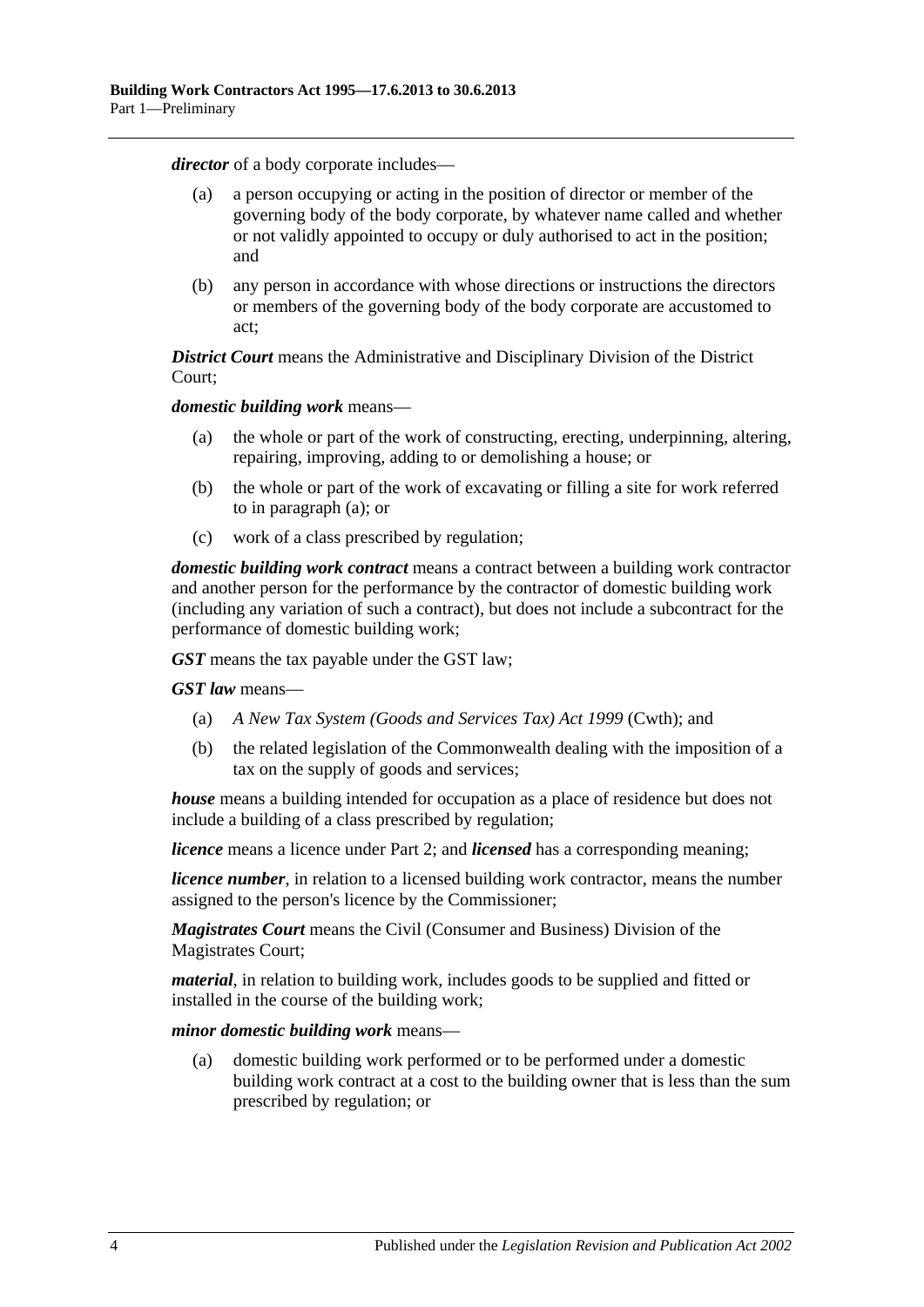(b) domestic building work performed or to be performed by a building work contractor on the contractor's own behalf where the cost of the work would, if it were performed under contract, be less than the sum prescribed by regulation;

*perform*, in relation to building work, includes—

- (a) cause building work to be performed; or
- (b) organise or arrange for the performance of building work;

*registration* means registration under [Part 3;](#page-9-0) and *registered* has a corresponding meaning;

*repealed Act* means the *[Builders Licensing Act](http://www.legislation.sa.gov.au/index.aspx?action=legref&type=act&legtitle=Builders%20Licensing%20Act%201986) 1986* repealed by [Schedule 3;](#page-34-1)

*statutory warranty* means a warranty arising under [Division 2](#page-21-1) of [Part 5;](#page-17-1)

*subcontract* for the performance of domestic building work means a contract for the performance of domestic building work for a building work contractor who is in turn obliged to perform the work under another contract.

(2) For the purposes of [Part 5,](#page-17-1) if a building work contractor and a person make an arrangement under which domestic building work at a site is to be performed in stages by the contractor under separate contracts, the contracts to which the arrangement relates will be taken to be a single domestic building work contract.

#### <span id="page-4-0"></span>**4—Non-derogation**

The provisions of this Act are in addition to and do not derogate from the provisions of any other Act.

#### <span id="page-4-1"></span>**5—Commissioner responsible for administration of Act**

The Commissioner is responsible, subject to the control and directions of the Minister, for the administration of this Act.

## <span id="page-4-2"></span>**Part 2—Licensing of building work contractors**

### <span id="page-4-3"></span>**6—Obligation of building work contractors to be licensed**

- (1) A person must not—
	- (a) carry on business as a building work contractor except as authorised by a licence under this Part; or
	- (b) advertise or otherwise hold himself or herself out as being entitled to carry on business as a building work contractor unless authorised to carry on business as such a contractor by a licence under this Part.

Maximum penalty: \$20 000.

- (2) A person required by this Act to be licensed as a building work contractor is not entitled to any fee, other consideration or compensation under or in relation to a contract with another on whose behalf the person performed work as a building work contractor unless—
	- (a) the person was authorised to perform the work under a licence; or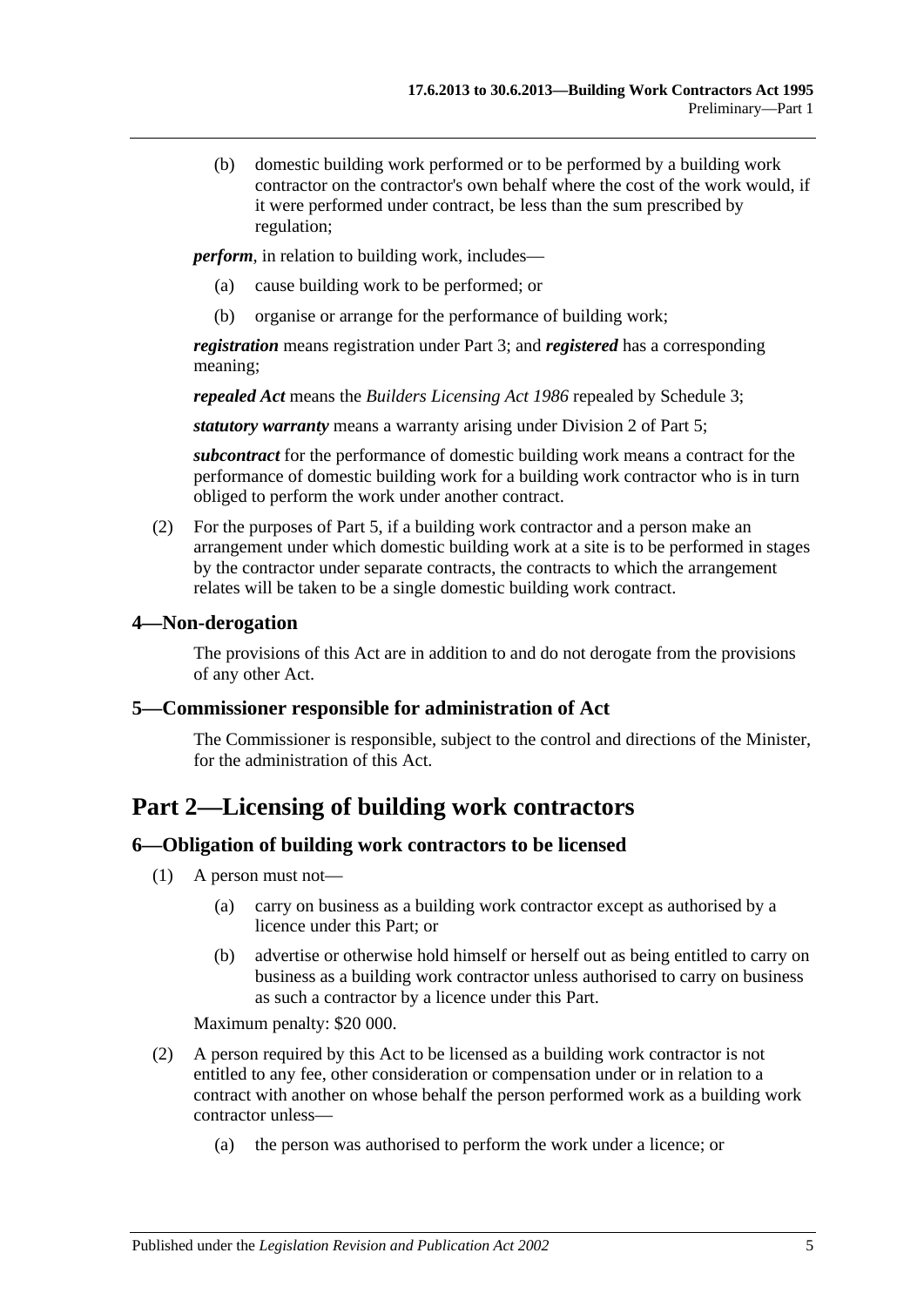(b) a court hearing proceedings for recovery of the fee, other consideration or compensation is satisfied that the person's failure to be so authorised resulted from inadvertence only.

### <span id="page-5-0"></span>**7—Classes of licences**

- (1) There are the following classes of licences for the purposes of this Act:
	- (a) building work contractors licence—a licence authorising a person to carry on business as a building work contractor;
	- (b) building work contractors licence with conditions—a licence authorising a person to carry on business as a building work contractor subject to conditions limiting the work that may be performed under the authority of the licence.
- (2) Conditions limiting the work that may be performed under the authority of a licence—
	- (a) may be imposed by the Commissioner on the grant of the licence; and
	- (b) may be varied or revoked by the Commissioner at any time on application by the licensed building work contractor.

### <span id="page-5-1"></span>**8—Application for licence**

- (1) An application for a licence must—
	- (a) be made to the Commissioner in the manner and form approved by the Commissioner; and
	- (b) be accompanied by the fee fixed by regulation.
- (2) An applicant for a licence must provide the Commissioner with such evidence as the Commissioner thinks appropriate as to the identity, age and address of the applicant and any other information required by the Commissioner for the purposes of determining the application.
- (3) A licence granted to a natural person will include a photograph of the holder of the licence; consequently, an applicant for a licence who is a natural person may be required by the Commissioner—
	- (a) to attend at a specified place for the purpose of having the applicant's photograph taken; or
	- (b) to supply the Commissioner with one or more photographs of the applicant as specified by the Commissioner.
- (4) If an applicant for a licence has previously failed to pay a fee or penalty that became payable under this Act, the Commissioner may require the applicant to pay the whole or a specified part of the fee or penalty.
- <span id="page-5-2"></span>(5) The Commissioner may, by notice in writing, require an applicant for a licence, within a time fixed by the notice (which may not be less than 28 days after service of the notice), to comply with any requirement under this section to the Commissioner's satisfaction.
- (6) If the applicant fails to comply with the notice under [subsection](#page-5-2) (5), the Commissioner may, without further notice, refuse the application but keep the fee that accompanied the application.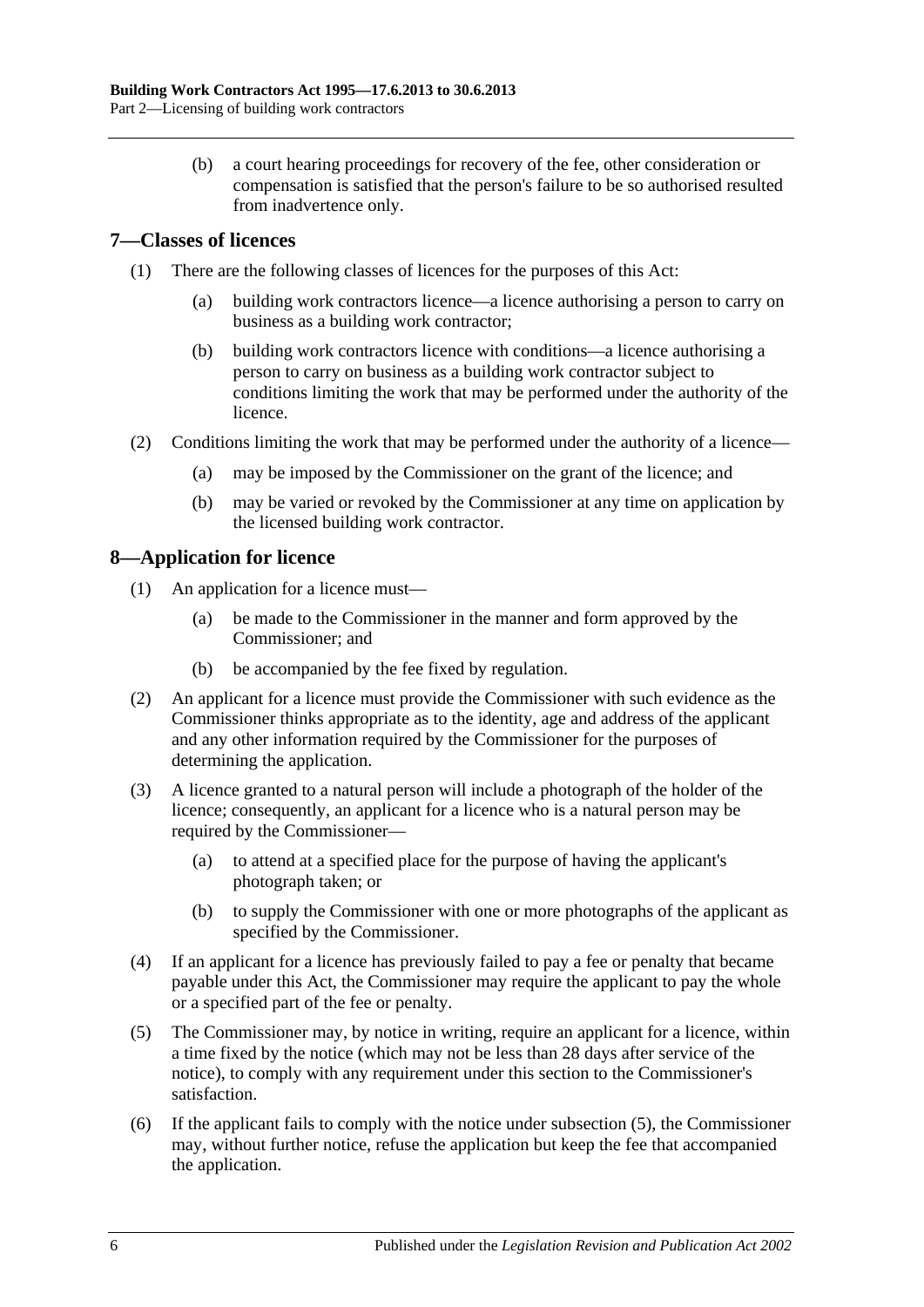#### <span id="page-6-0"></span>**9—Entitlement to be licensed**

- (1) A natural person is entitled to be granted a licence if the person—
	- $(a)$  has—
		- (i) the qualifications and experience required by regulation for the kind of work authorised by the licence; or
		- (ii) subject to the regulations, qualifications and experience that the Commissioner considers appropriate having regard to the kind of work authorised by the licence; and
	- (b) is not suspended or disqualified from practising or carrying on an occupation, trade or business under a law of this State, the Commonwealth, another State or a Territory of the Commonwealth; and
	- (c) is not, and has not been, during the period of 10 years preceding the application for the licence, an insolvent under administration within the meaning of the *Corporations Act 2001* of the Commonwealth or subject to a composition or deed or scheme of arrangement with or for the benefit of creditors; and
	- (d) has not been, during the period of 10 years preceding the application for the licence, a director of a body corporate wound up for the benefit of creditors—
		- (i) when the body corporate was being so wound up; or
		- (ii) within the period of 12 months preceding the commencement of the winding up; and
	- (e) has sufficient business knowledge and experience and financial resources for the purpose of properly carrying on the business authorised by the licence; and
	- (f) is a fit and proper person to be the holder of a licence.
- (2) A body corporate is entitled to be granted a licence if—
	- (a) the body corporate—
		- (i) is not suspended or disqualified from practising or carrying on an occupation, trade or business under a law of this State, the Commonwealth, another State or a Territory of the Commonwealth; and
		- (ii) is not being wound up and is not under official management or in receivership; and
	- (b) no director of the body corporate—
		- (i) is suspended or disqualified from practising or carrying on an occupation, trade or business under a law of this State, the Commonwealth, another State or a Territory of the Commonwealth; or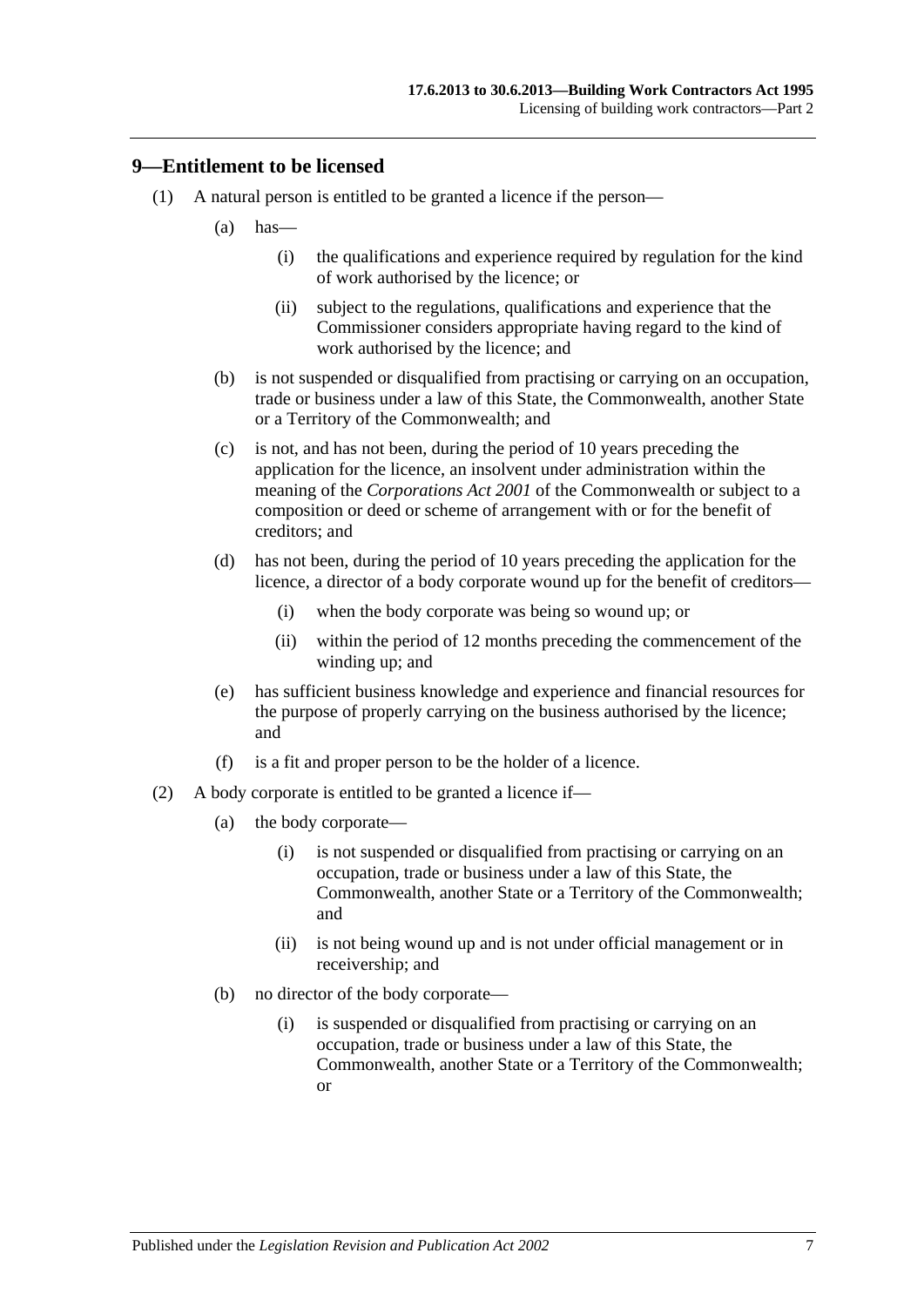- (ii) is, or has been, during the period of 10 years preceding the application for the licence, an insolvent under administration within the meaning of the *Corporations Act 2001* of the Commonwealth or subject to a composition or deed or scheme of arrangement with or for the benefit of creditors; or
- (iii) has been, during the period of 10 years preceding the application for the licence, a director of a body corporate wound up for the benefit of creditors—
	- (A) when the body corporate was being so wound up; or
	- (B) within the period of 12 months preceding the commencement of the winding up; and
- (c) the directors of the body corporate together have sufficient business knowledge and experience for the purpose of properly directing the business authorised by the licence; and
- (d) the body corporate has sufficient financial resources for the purpose of properly carrying on the business authorised by the licence; and
- (e) each director of the body corporate is a fit and proper person to be the director of a body corporate that is the holder of a licence.
- (3) If, on an application for a licence, the Commissioner—
	- (a) is not satisfied that the applicant meets requirements as to qualifications, business knowledge, experience or financial resources; but
	- (b) is satisfied that the applicant proposes to carry on business as a building work contractor in partnership with a person who does meet those requirements,

the Commissioner may, subject to the other provisions of this section, grant a licence to the applicant subject to the condition that the applicant not carry on business under the licence except in partnership with that person or some other person approved by the Commissioner.

#### <span id="page-7-0"></span>**10—Appeals**

- (1) An applicant for a licence may appeal to the District Court against a decision of the Commissioner refusing the application.
- (2) Subject to [subsection](#page-7-1) (4), an appeal must be instituted within one month of the making of the decision appealed against.
- (3) The Commissioner must, if so required by the applicant, state in writing the reasons for the Commissioner's decision to refuse the application.
- <span id="page-7-1"></span>(4) If the reasons of the Commissioner are not given in writing at the time of making the decision and the applicant (within one month of the making of the decision) requires the Commissioner to state the reasons in writing, the time for instituting an appeal runs from the time at which the applicant receives the written statement of those reasons.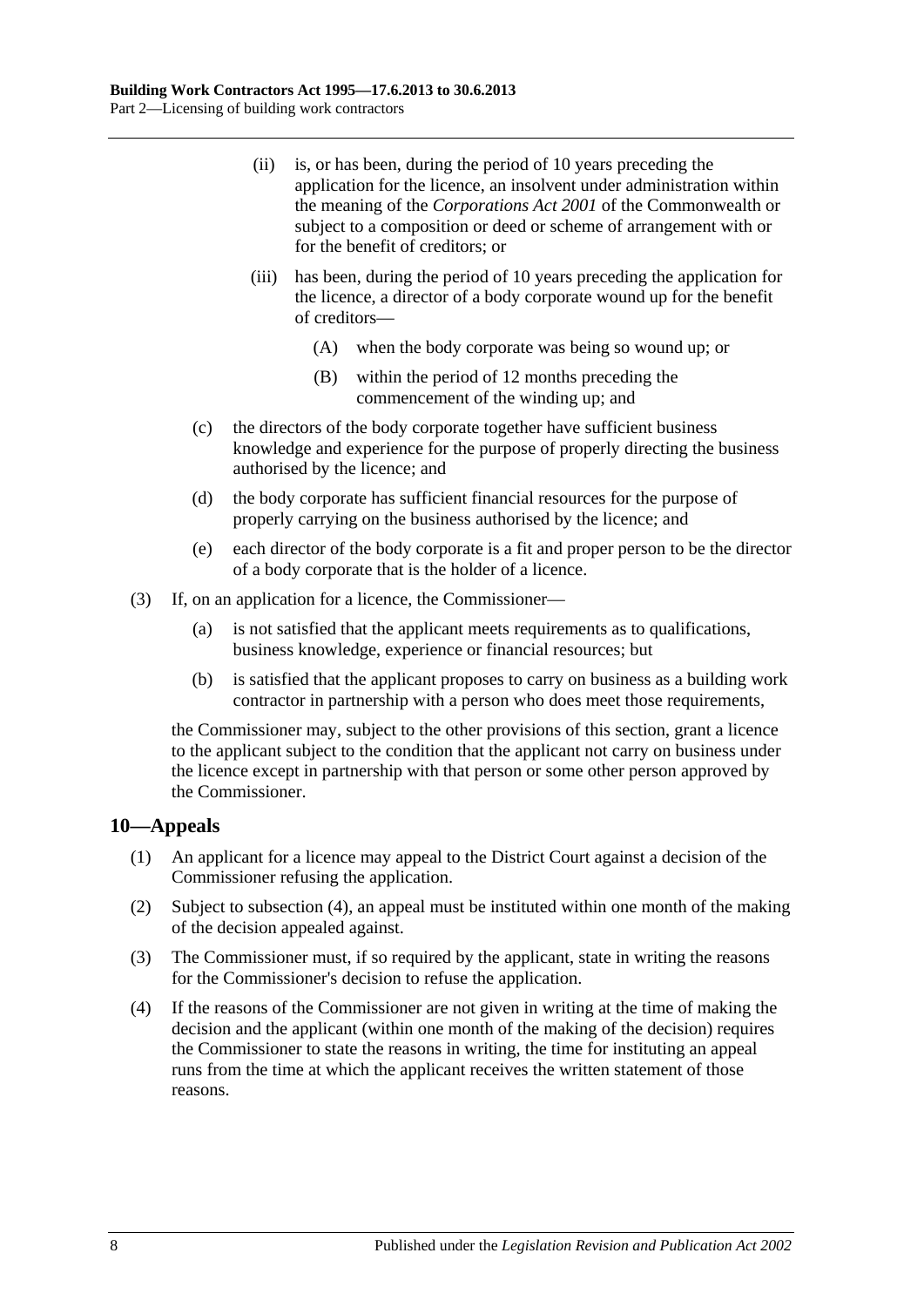#### <span id="page-8-0"></span>**10A—Power of Commissioner to require photograph and information**

The Commissioner may, by notice in writing, require a licensed building work contractor, within a time fixed by the notice (which may not be less than 28 days after service of the notice)—

- (a) at least once in every 10 years—
	- (i) to attend at a specified place for the purpose of having the contractor's photograph taken; or
	- (ii) to supply the Commissioner with one or more photographs of the contractor as specified by the Commissioner; and
- (b) not more than once in each year—to provide the Commissioner with such evidence as the Commissioner thinks appropriate as to the identity, age and address of the contractor and information about any other specified matters.

#### <span id="page-8-1"></span>**11—Duration of licence and periodic fee and return etc**

- (1) A licence remains in force (except for any period for which it is suspended) until—
	- (a) the licence is surrendered or cancelled; or
	- (b) the licensed building work contractor dies or, in the case of a licensed body corporate, is dissolved.
- <span id="page-8-2"></span>(2) A licensed building work contractor must, at intervals fixed by regulation—
	- (a) pay to the Commissioner the fee fixed by regulation; and
	- (b) lodge with the Commissioner a return in the manner and form required by the Commissioner.
- (3) If a licensed building work contractor fails to pay the fee or lodge the return in accordance with [subsection](#page-8-2) (2), or to comply with a notice under [section](#page-8-0) 10A, the Commissioner may, by notice in writing, require the contractor to make good the default and, in addition, to pay to the Commissioner the amount fixed by regulation as a penalty for default.
- (4) If the licensed building work contractor fails to comply with the notice within 28 days after service of the notice, the contractor's licence is cancelled.
- (5) The Commissioner must notify the building work contractor in writing of the cancellation of the contractor's licence.
- (6) A licensed building work contractor may surrender the licence.
- (7) In this section—

*licensed building work contractor* includes a licensed building work contractor whose licence has been suspended.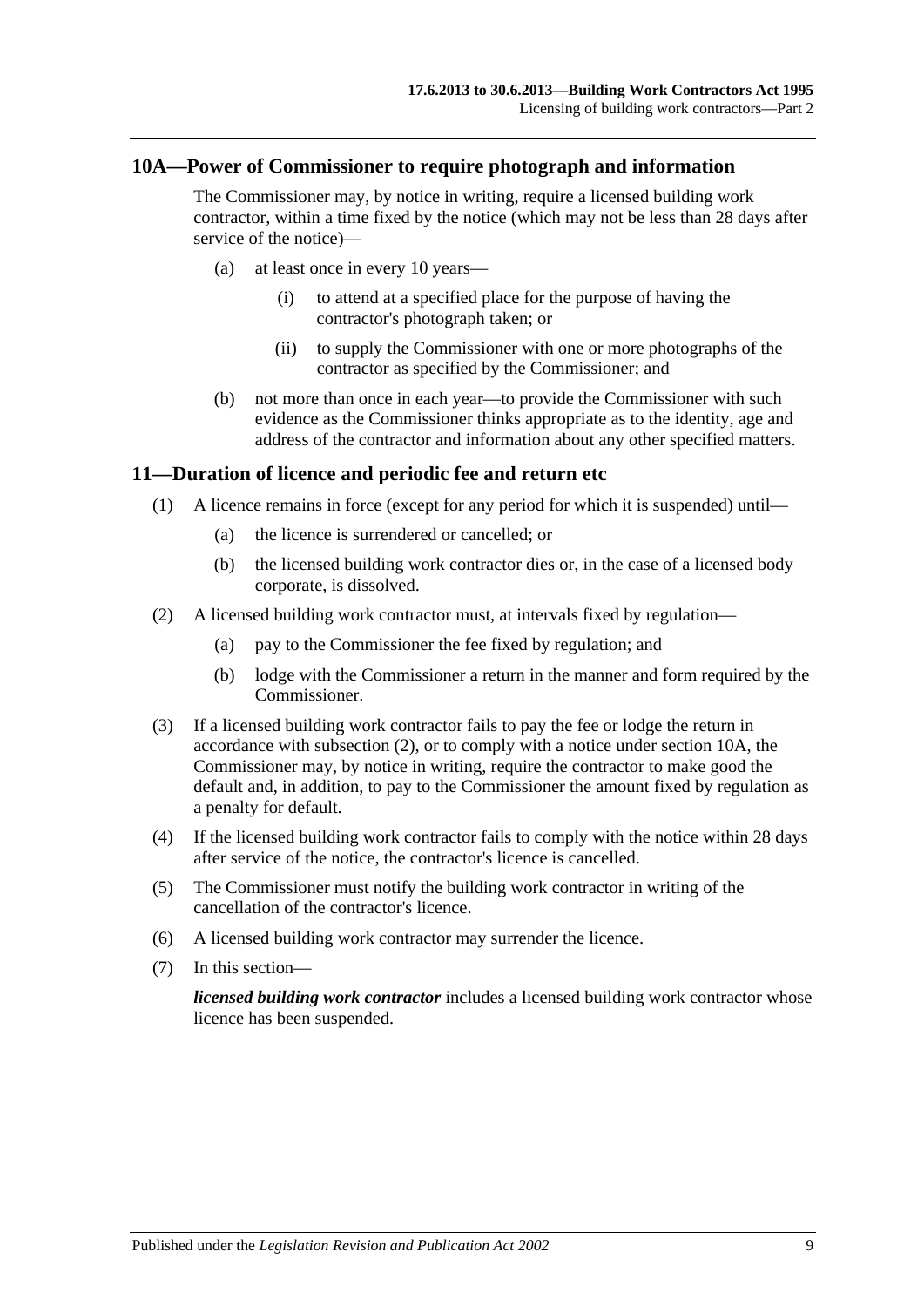## <span id="page-9-0"></span>**Part 3—Registration of building work supervisors**

### <span id="page-9-4"></span><span id="page-9-1"></span>**12—Building work must be supervised by registered and approved supervisors**

- <span id="page-9-3"></span>(1) A licensed building work contractor must ensure—
	- (a) that there is a registered building work supervisor approved by the Commissioner under this Act as a building work supervisor in relation to the contractor's business at all times during the currency of the licence; and
	- (b) that building work of any kind performed under the authority of the licence is properly supervised by a registered building work supervisor—
		- (i) who is so approved in relation to the contractor's business; and
		- (ii) whose registration authorises the supervision of building work of that kind.
- (2) [Subsection](#page-9-3) (1)(b) does not apply in relation to building work that is properly supervised by a registered architect.
- (3) If for a period exceeding 28 days—
	- (a) there is not a registered building work supervisor approved in relation to a licensed building work contractor's business as required by [subsection](#page-9-4) (1); or
	- (b) building work performed under the authority of a licence is not supervised as required by that subsection,

the licence is suspended until the contractor complies with the requirements of [subsection](#page-9-4)  $(1)$ .

- (4) The Commissioner may, on application by a licensed building work contractor, exempt the contractor from compliance with [subsection](#page-9-4) (1) for a period and subject to conditions determined by the Commissioner if the Commissioner is satisfied that the contractor has made suitable arrangements for all building work performed under the authority of the licence to be properly supervised by a person who is, in the opinion of the Commissioner, competent to perform that function.
- (5) The Commissioner may, of the Commissioner's own initiative or on application by a licensed building work contractor, if satisfied that there is proper cause to do so—
	- (a) vary the period of an exemption under this section; or
	- (b) vary or revoke the conditions of the exemption or impose a further condition; or
	- (c) revoke the exemption.

#### <span id="page-9-2"></span>**13—Classes of registration**

- (1) There are the following classes of registration for the purposes of this Act:
	- (a) building work supervisors registration—registration authorising a person to supervise building work of any kind;
	- (b) building work supervisors registration with conditions—registration as a building work supervisor subject to conditions limiting the work that may be supervised under the authority of the registration.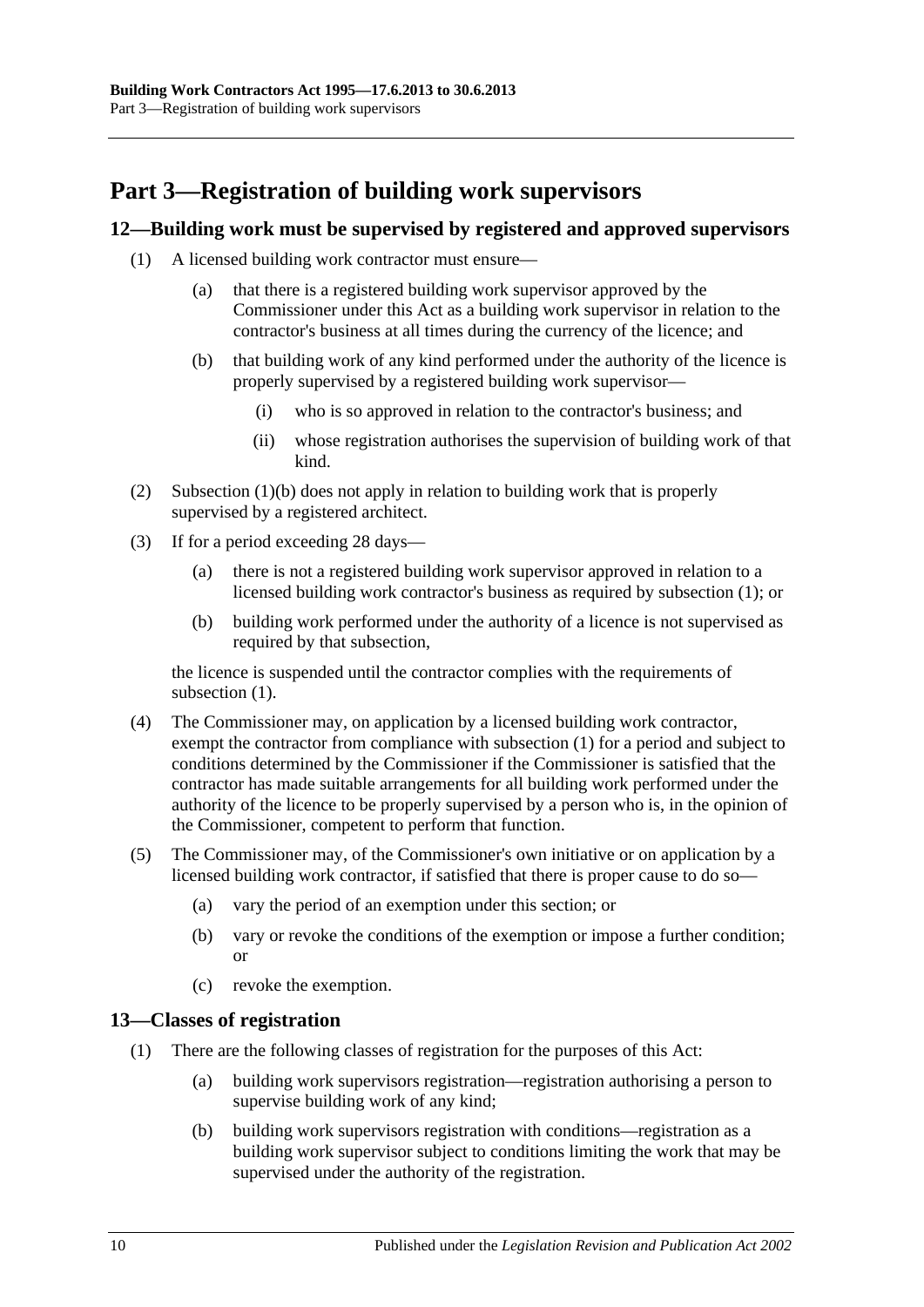- (2) Conditions limiting the work that may be supervised under the authority of registration—
	- (a) may be imposed by the Commissioner on the grant of the registration; and
	- (b) may be varied or revoked by the Commissioner at any time on application by the registered building work supervisor.

#### <span id="page-10-0"></span>**14—Registered architect to be taken to hold registration**

For the purposes of this Part, a registered architect is to be taken to hold building work supervisors registration.

#### <span id="page-10-1"></span>**15—Application for registration**

- (1) An application for registration must—
	- (a) be made to the Commissioner in the manner and form approved by the Commissioner; and
	- (b) except where the applicant is a licensed building work contractor—be accompanied by the fee fixed by regulation.
- (2) An applicant for registration must provide the Commissioner with such evidence as the Commissioner thinks appropriate as to the identity, age and address of the applicant and any other information required by the Commissioner for the purposes of determining the application.
- (3) A certificate of registration will include a photograph of the registered building work supervisor; consequently, an applicant for registration may be required by the Commissioner—
	- (a) to attend at a specified place for the purpose of having the applicant's photograph taken; or
	- (b) to supply the Commissioner with one or more photographs of the applicant as specified by the Commissioner.
- (4) If an applicant for registration has previously failed to pay a fee or penalty that became payable under this Act, the Commissioner may require the applicant to pay the whole or a specified part of the fee or penalty.
- <span id="page-10-3"></span>(5) The Commissioner may, by notice in writing, require an applicant for registration, within a time fixed by the notice (which may not be less than 28 days after service of the notice), to comply with any requirement under this section to the Commissioner's satisfaction.
- (6) If the applicant fails to comply with the notice under [subsection](#page-10-3) (5), the Commissioner may, without further notice, refuse the application but keep the fee that accompanied the application.

#### <span id="page-10-2"></span>**16—Entitlement to be registered**

A natural person is entitled to be registered if the person has—

(a) the qualifications and experience required by regulation for the kind of work that the person would be authorised to supervise by the registration; or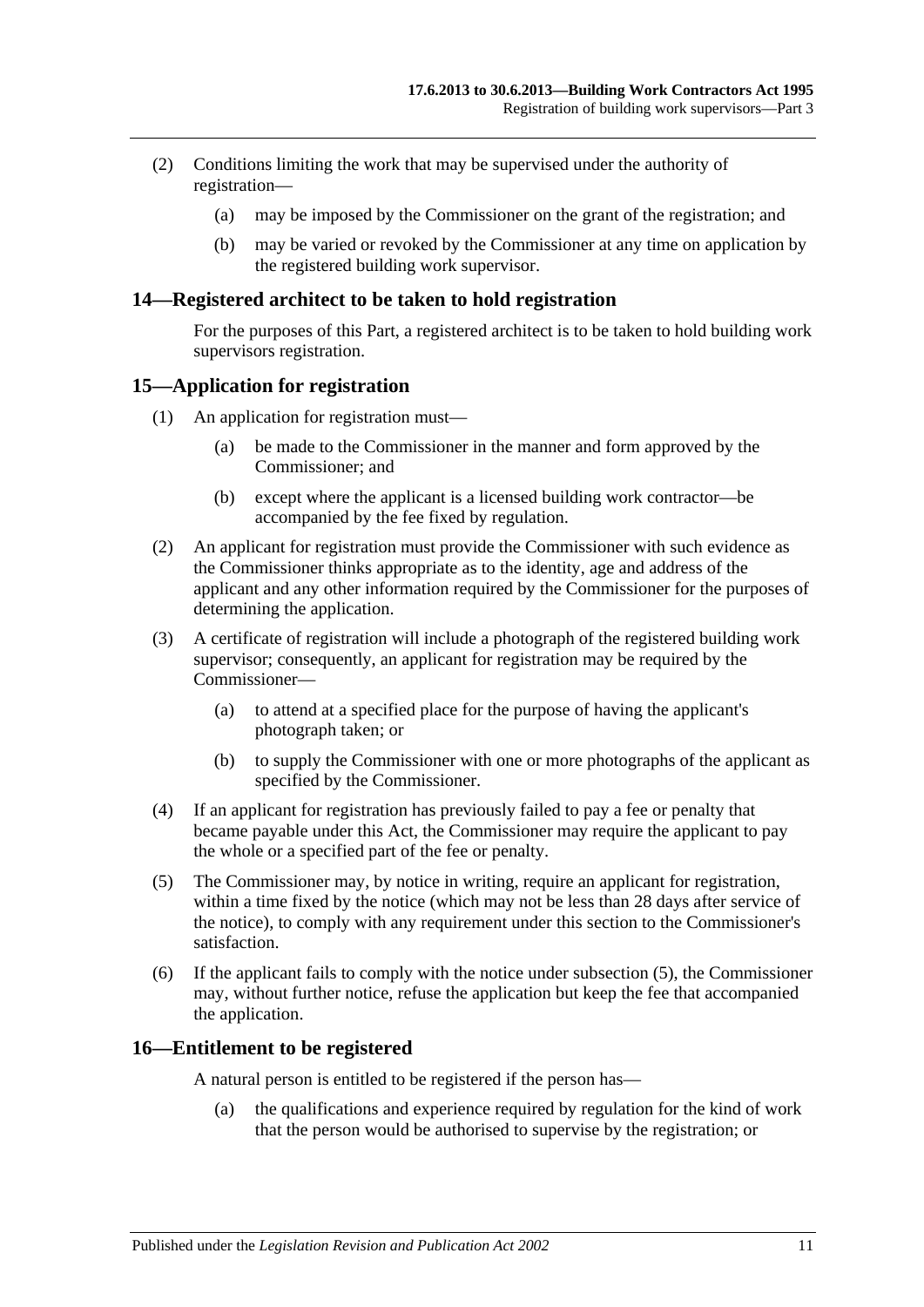(b) subject to the regulations, qualifications and experience that the Commissioner considers appropriate having regard to the kind of work that the person would be authorised to supervise by the registration.

### <span id="page-11-0"></span>**17—Appeals**

- (1) An applicant for registration may appeal to the District Court against a decision of the Commissioner refusing the application.
- (2) Subject to [subsection](#page-11-3) (4), an appeal must be instituted within one month of the making of the decision appealed against.
- (3) The Commissioner must, if so required by the applicant, state in writing the reasons for the Commissioner's decision to refuse the application.
- <span id="page-11-3"></span>(4) If the reasons of the Commissioner are not given in writing at the time of making the decision and the applicant (within one month of the making of the decision) requires the Commissioner to state the reasons in writing, the time for instituting an appeal runs from the time at which the applicant receives the written statement of those reasons.

#### <span id="page-11-1"></span>**17A—Power of Commissioner to require photograph and information**

The Commissioner may, by notice in writing, require a registered building work supervisor, within a time fixed by the notice (which may not be less than 28 days after service of the notice)—

- (a) at least once in every 10 years—
	- (i) to attend at a specified place for the purpose of having the building work supervisor's photograph taken; or
	- (ii) to supply the Commissioner with one or more photographs of the building work supervisor as specified by the Commissioner; and
- (b) not more than once in each year—to provide the Commissioner with such evidence as the Commissioner thinks appropriate as to the identity, age and address of the building work supervisor and information about any other specified matters.

#### <span id="page-11-2"></span>**18—Duration of registration and periodic fee and return etc**

- (1) Registration remains in force (except for any period for which it is suspended) until—
	- (a) the registration is surrendered or cancelled; or
	- (b) the registered building work supervisor dies.
- <span id="page-11-4"></span>(2) A registered building work supervisor must, at intervals fixed by regulation—
	- (a) pay to the Commissioner the fee fixed by regulation; and
	- (b) lodge with the Commissioner a return in the manner and form required by the Commissioner.
- (3) If a registered building work supervisor fails to pay the fee or lodge the return in accordance with [subsection](#page-11-4) (2), or to comply with a notice under [section](#page-11-1) 17A, the Commissioner may, by notice in writing, require the supervisor to make good the default and, in addition, to pay to the Commissioner the amount fixed by regulation as a penalty for default.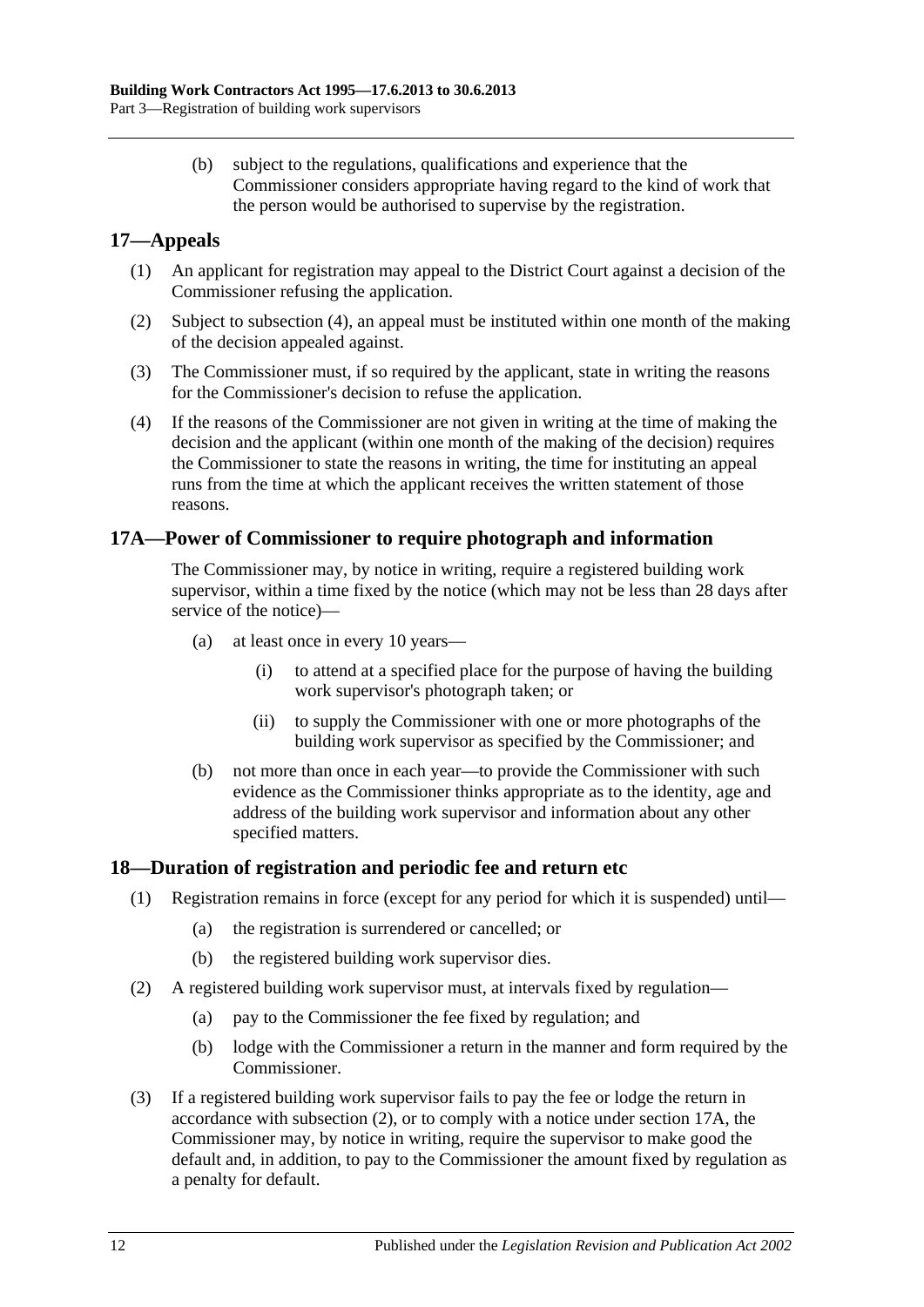- (4) If the registered building work supervisor fails to comply with the notice within 28 days after service of the notice, his or her registration is cancelled.
- (5) The Commissioner must notify the building work supervisor in writing of the cancellation of his or her registration.
- (6) A registered building work supervisor may surrender his or her registration.
- (7) In this section—

*registered building work supervisor* includes a registered building work supervisor whose registration has been suspended.

#### <span id="page-12-0"></span>**19—Approval as building work supervisor in relation to licensed building work contractor's business**

- (1) Subject to this section, the Commissioner may, on application by a licensed building work contractor, approve a person as a building work supervisor in relation to the contractor's business.
- (2) If a licensed building work contractor is a registered building work supervisor authorised to supervise building work of a kind not more limited than that which the contractor is authorised to perform under the licence, the contractor is to be taken to have been approved by the Commissioner under this section as a building work supervisor in relation to the contractor's business.
- (3) An application for approval must—
	- (a) be made to the Commissioner in the manner and form approved by the Commissioner; and
	- (b) be accompanied by the fee fixed by regulation.
- (4) A person is not eligible to be approved as a building work supervisor in relation to a licensed building work contractor's business unless—
	- (a) the person is a registered building work supervisor; and
	- (b) the person is—
		- (i) if the building work contractor is a body corporate—a director of the body corporate; or
		- (ii) in any case—employed by the building work contractor under a contract of service.
- (5) The Commissioner may refuse an application for approval of a person as a building work supervisor in relation to a licensed building work contractor's business—
	- (a) if the person is not eligible to be so approved; or
	- (b) if the person is already approved as a building work supervisor in relation to the business of a person other than the contractor.
- $(6)$  If—
	- (a) a director of a body corporate that is a licensed building work contractor is approved as a building work supervisor in relation to the body's business; and
	- (b) that person ceases to be a director of the body,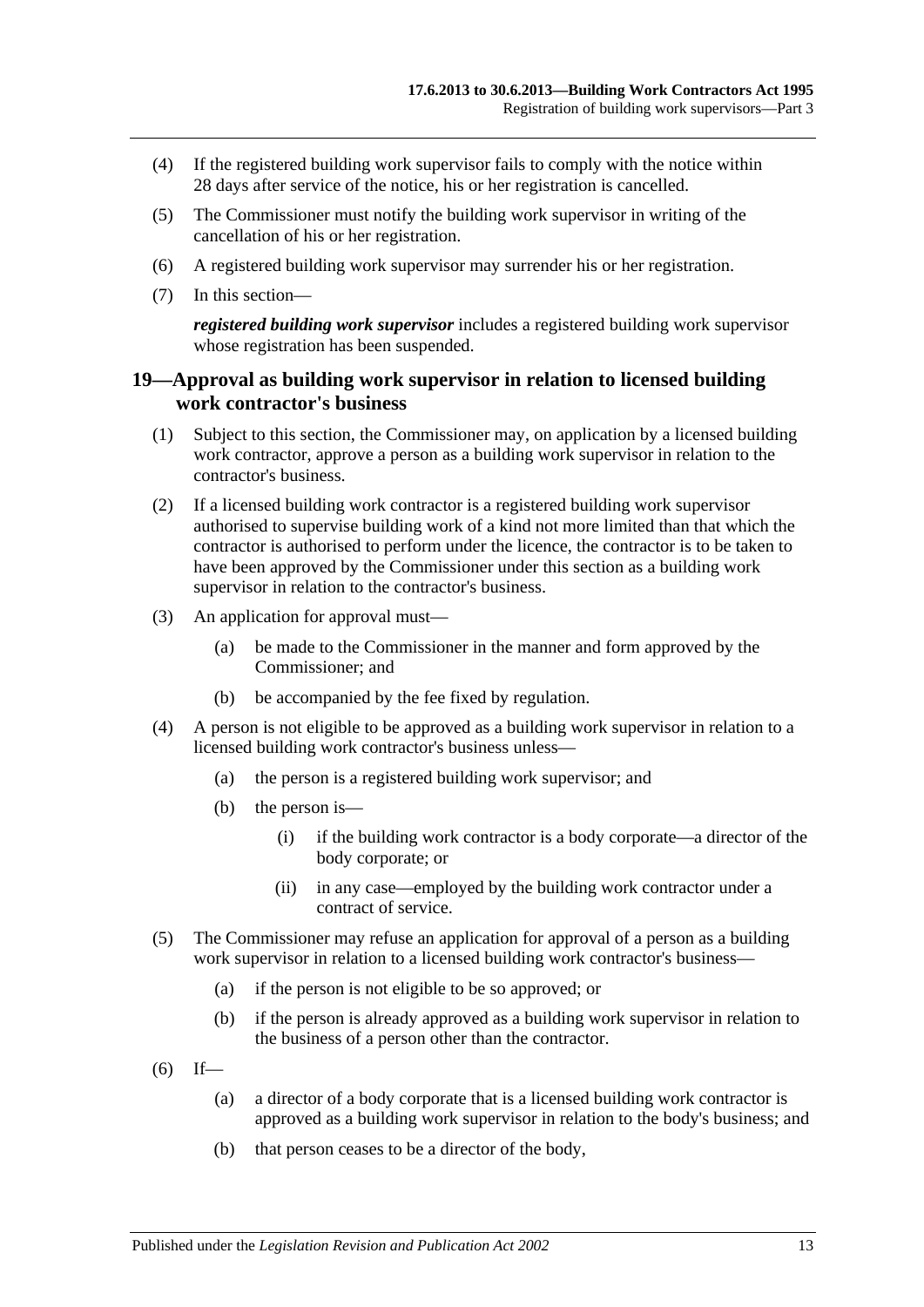the body must ensure that, within 14 days after the person ceases to be a director, the Commissioner is notified in writing of that fact.

Maximum penalty: \$2 500.

Expiation fee: \$80.

 $(7)$  If—

- (a) a licensed building work contractor carries on business in partnership with other persons licensed under this Act; and
- (b) the composition of the partnership changes or the partnership is dissolved,

the contractor must ensure that, within 14 days after the change in composition of the partnership or dissolution of the partnership, the Commissioner is notified in writing of that fact.

Maximum penalty: \$2 500.

Expiation fee: \$80.

 $(8)$  If—

- (a) a person approved as a building work supervisor in relation to a licensed building work contractor's business has been employed by the contractor for the purpose of performing that function; and
- (b) the person ceases to be so employed by the contractor,

the contractor must ensure that, within 14 days after the cessation of that employment, the Commissioner is notified in writing of that fact.

Maximum penalty: \$2 500.

Expiation fee: \$80.

(9) If the Commissioner is satisfied that a person approved as a building work supervisor in relation to a licensed building work contractor's business is no longer eligible to be so approved, the Commissioner must cancel the approval.

## <span id="page-13-0"></span>**Part 3A—Suspension of licence in urgent circumstances**

#### <span id="page-13-1"></span>**19A—Suspension of licence in urgent circumstances**

- (1) If the Commissioner is of the opinion that—
	- (a) there are reasonable grounds to believe that a licensed building work contractor has engaged or is engaging in conduct that constitutes grounds for disciplinary action under [Part 4;](#page-14-0) and
	- (b) it is likely that the contractor will continue to engage in that conduct; and
	- (c) there is a danger that a person or persons may suffer significant harm, or significant loss or damage, as a result of the contractor's conduct unless action is taken urgently,

the Commissioner may, by notice served on the contractor—

(d) suspend the contractor's licence for a specified period (which may not exceed 6 months); and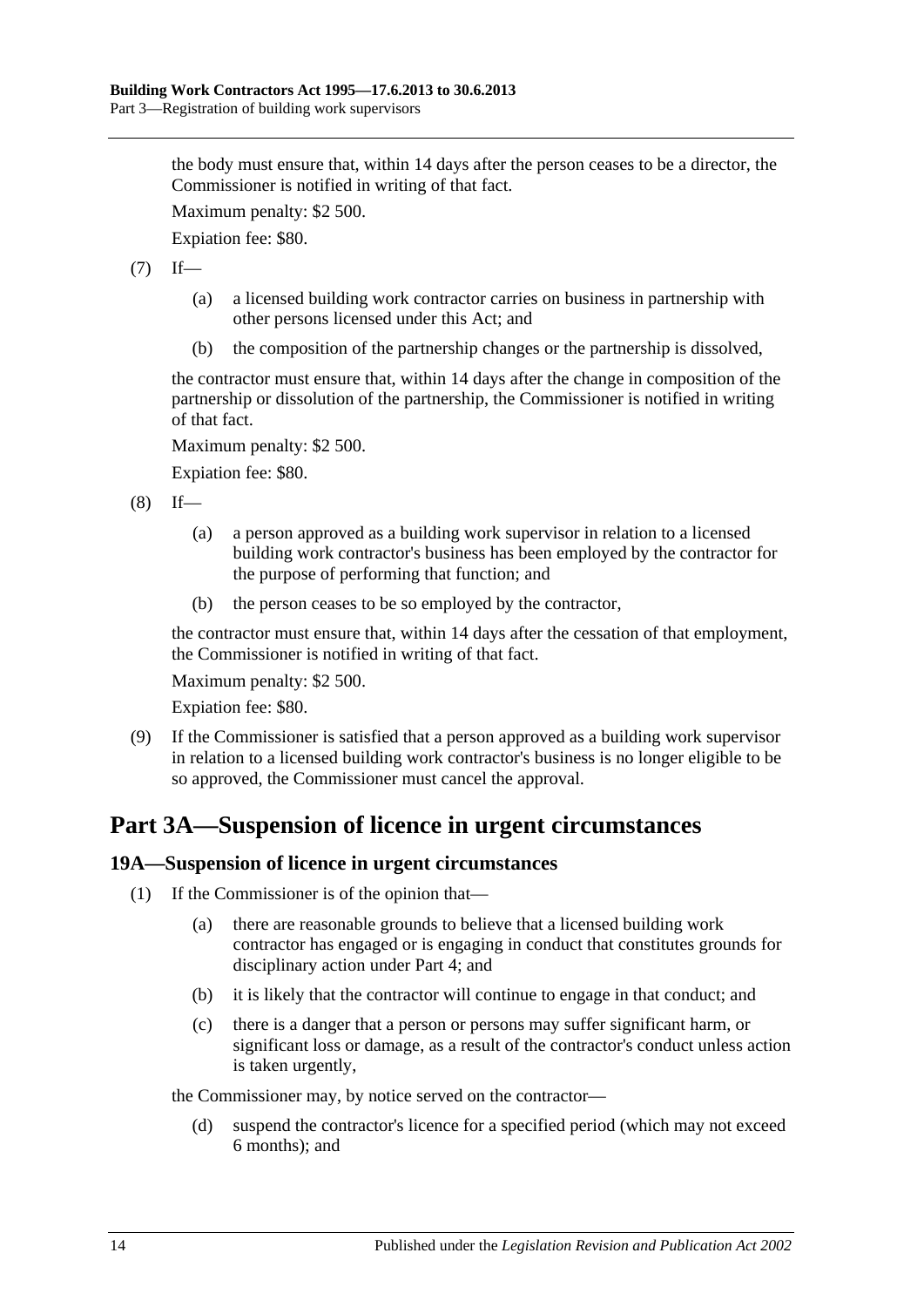- (e) direct the contractor, within 7 days of service of the notice, to surrender the suspended licence to the Commissioner.
- <span id="page-14-2"></span>(2) A licensed building work contractor who, without reasonable excuse, fails to surrender his or her licence in accordance with a direction under [subsection](#page-14-2) (1)(e) is guilty of an offence.

Maximum penalty: \$1 250.

- (3) If, during the suspension of a licence under this section, the Commissioner is satisfied that the facts and circumstances that gave rise to the suspension have so altered that the suspension should be terminated, the Commissioner must, by further notice specifying the date of termination, terminate the suspension without delay and restore the licence to the person.
- (4) A person whose licence has been suspended under this section may appeal to the District Court against the decision of the Commissioner to suspend the licence.
- (5) Subject to [subsection](#page-14-3) (7), an appeal must be instituted within 1 month of the making of the decision appealed against.
- (6) The Commissioner must, if so required by the person whose licence has been suspended, state in writing the reasons for the Commissioner's decision to suspend the licence.
- <span id="page-14-3"></span>(7) If the reasons of the Commissioner are not given in writing at the time of making the decision and the person (within 1 month of the making of the decision) requires the Commissioner to state the reasons in writing, the time for instituting an appeal runs from the time at which the person receives the written statement of those reasons.
- (8) The District Court must hear and determine an appeal under this section as expeditiously as possible.
- (9) This section applies in relation to conduct occurring before or after the commencement of this section.

## <span id="page-14-0"></span>**Part 4—Discipline of building work contractors, supervisors and building consultants**

#### <span id="page-14-1"></span>**20—Interpretation of Part**

In this Part—

*building work contractor* includes—

- (a) a former building work contractor; and
- (b) a person licensed as a building work contractor, whether or not carrying on business as a building work contractor; and
- (c) a person formerly licensed as a building work contractor under this Act or as a builder under the repealed Act;

*building consultant* means a person (other than a registered architect) who carries on the business of giving advice or furnishing reports in respect of domestic building work (whether being work already performed, work in progress or work that may be required in the future), and includes a former building consultant;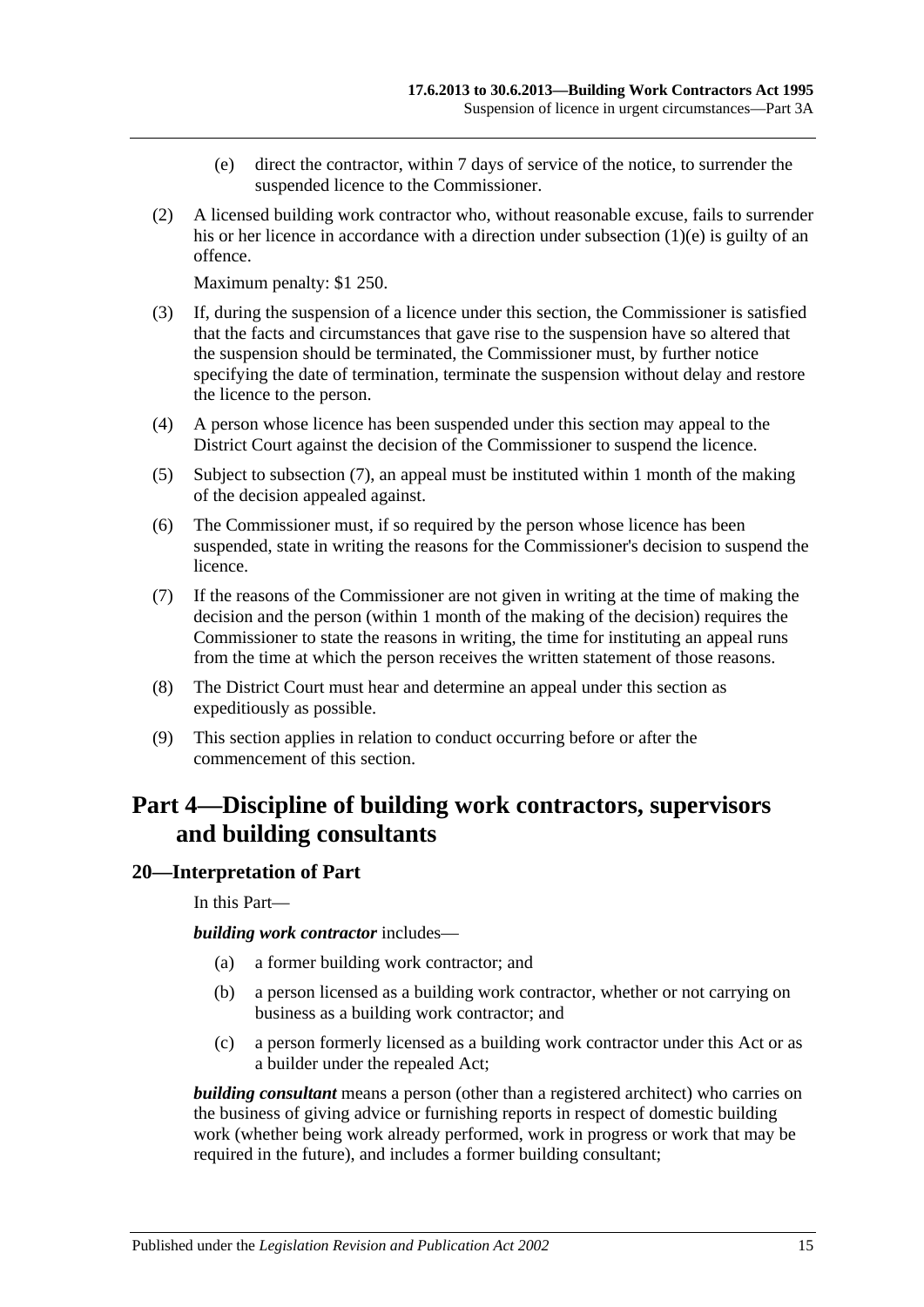Part 4—Discipline of building work contractors, supervisors and building consultants

#### *building work supervisor* includes—

- (a) a former building work supervisor; and
- (b) a person registered as a building work supervisor whether or not acting as a building work supervisor; and
- (c) a person formerly registered as a building work supervisor under this Act or the repealed Act;

*director* of a body corporate includes a former director of a body corporate.

### <span id="page-15-0"></span>**21—Cause for disciplinary action**

- (1) There is proper cause for disciplinary action against a building work contractor if—
	- (a) licensing of the contractor was improperly obtained; or
	- (b) the contractor has acted contrary to an assurance accepted by the Commissioner under the *[Fair Trading Act](http://www.legislation.sa.gov.au/index.aspx?action=legref&type=act&legtitle=Fair%20Trading%20Act%201987) 1987*; or
	- (c) the contractor or another person has acted contrary to this Act or otherwise unlawfully, or improperly, negligently or unfairly, in the course of conducting, or being employed or otherwise engaged in, the business of the contractor; or
	- (d) the contractor has failed to comply with an order made by a court under [Part](#page-17-1) 5; or
	- (e) events have occurred such that the contractor would not be entitled to be licensed as a building work contractor if the contractor were to apply for a licence.
- (2) There is proper cause for disciplinary action against a building work supervisor if—
	- (a) registration of the supervisor was improperly obtained; or
	- (b) the supervisor has acted unlawfully, improperly, negligently or unfairly in the course of acting as a building work supervisor.
- (3) There is proper cause for disciplinary action against a building consultant if—
	- (a) the consultant has acted contrary to an assurance accepted by the Commissioner under the *[Fair Trading Act](http://www.legislation.sa.gov.au/index.aspx?action=legref&type=act&legtitle=Fair%20Trading%20Act%201987) 1987*; or
	- (b) the consultant has acted unlawfully, improperly, negligently or unfairly in the course of acting as a building consultant.
- (4) Disciplinary action may be taken against each director of a body corporate that is a building work contractor or building consultant if there is proper cause for disciplinary action against the body corporate.
- (5) Disciplinary action may not be taken against a person in relation to the act or default of another if that person could not reasonably be expected to have prevented the act or default.
- (6) This section applies in relation to conduct occurring before or after the commencement of this section.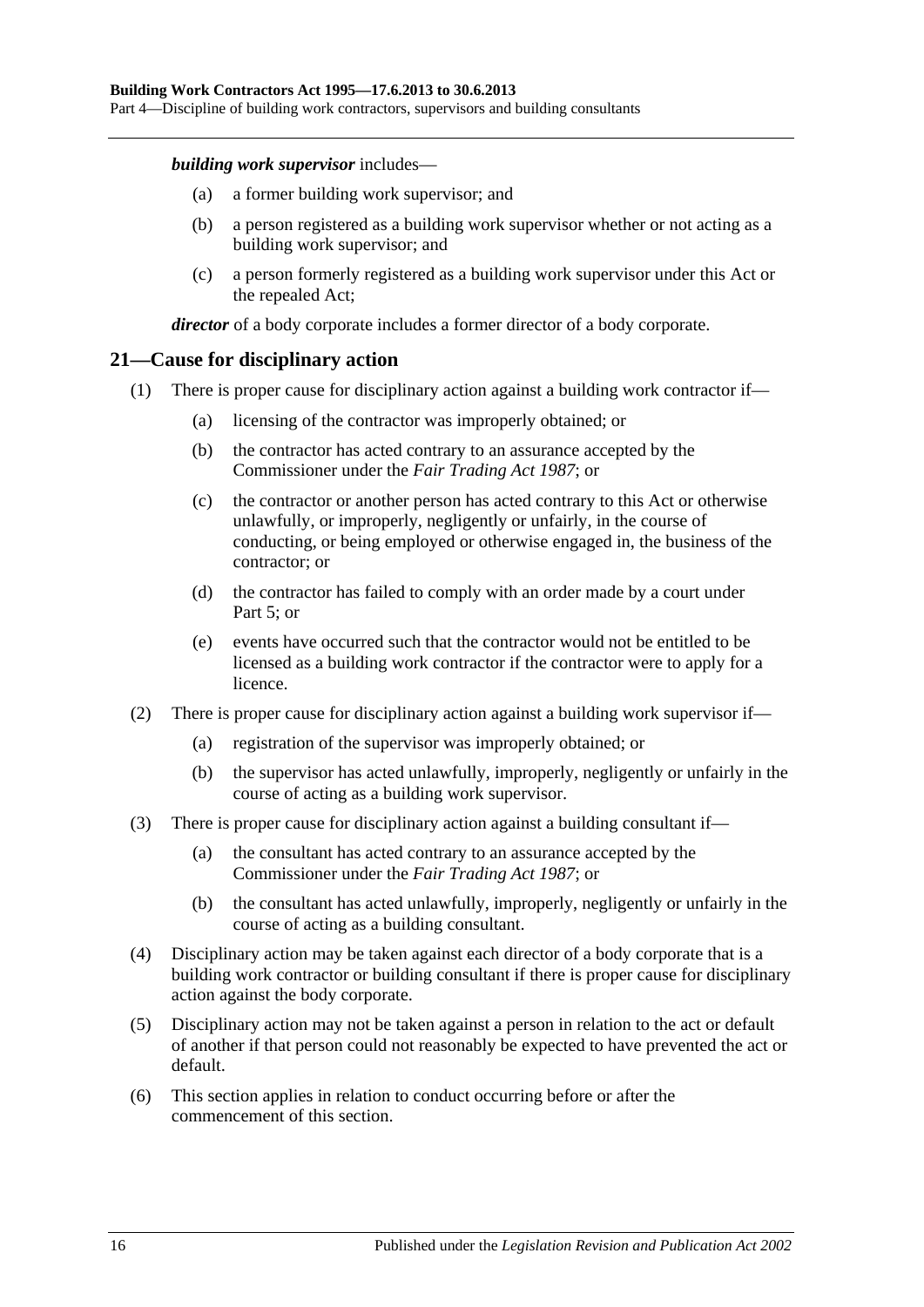### <span id="page-16-0"></span>**22—Complaints**

The Commissioner or any other person may lodge with the District Court a complaint setting out matters that are alleged to constitute grounds for disciplinary action under this Part.

### <span id="page-16-1"></span>**23—Hearing by District Court**

- (1) On the lodging of a complaint, the District Court may conduct a hearing for the purpose of determining whether the matters alleged in the complaint constitute grounds for disciplinary action under this Part.
- (2) Without limiting the usual powers of the District Court, the Court may during the hearing—
	- (a) allow an adjournment to enable the Commissioner to investigate or further investigate matters to which the complaint relates; and
	- (b) allow the modification of the complaint or additional allegations to be included in the complaint subject to any conditions as to adjournment and notice to parties and other conditions that the Court may think fit to impose.

#### <span id="page-16-2"></span>**24—Participation of assessors in disciplinary proceedings**

In any proceedings under this Part, the District Court will, if a Judge of the Court so determines, sit with assessors selected in accordance with [Schedule 1.](#page-33-0)

#### <span id="page-16-3"></span>**25—Disciplinary action**

- (1) On the hearing of a complaint, the District Court may, if it is satisfied on the balance of probabilities that there is proper cause for taking disciplinary action against the person to whom the complaint relates, by an order or orders do one or more of the following:
	- (a) reprimand the person;
	- (b) impose a fine not exceeding \$20 000 on the person;
	- (c) in the case of a person who is licensed as a building work contractor or registered as a building work supervisor—
		- (i) impose conditions or further conditions on the licence or registration;
		- (ii) suspend the licence or registration for a specified period or until the fulfilment of stipulated conditions or until further order;
		- (iii) cancel the licence or registration;
	- (d) disqualify the person from being licensed or registered under this Act;
	- (e) prohibit the person from being employed or otherwise engaged in the business of a building work contractor;
	- (f) prohibit the person from being a director of a body corporate that is a building work contractor:
	- (g) prohibit the person from carrying on business as a building consultant;
	- (h) prohibit the person from being employed or otherwise engaged in the business of a building consultant;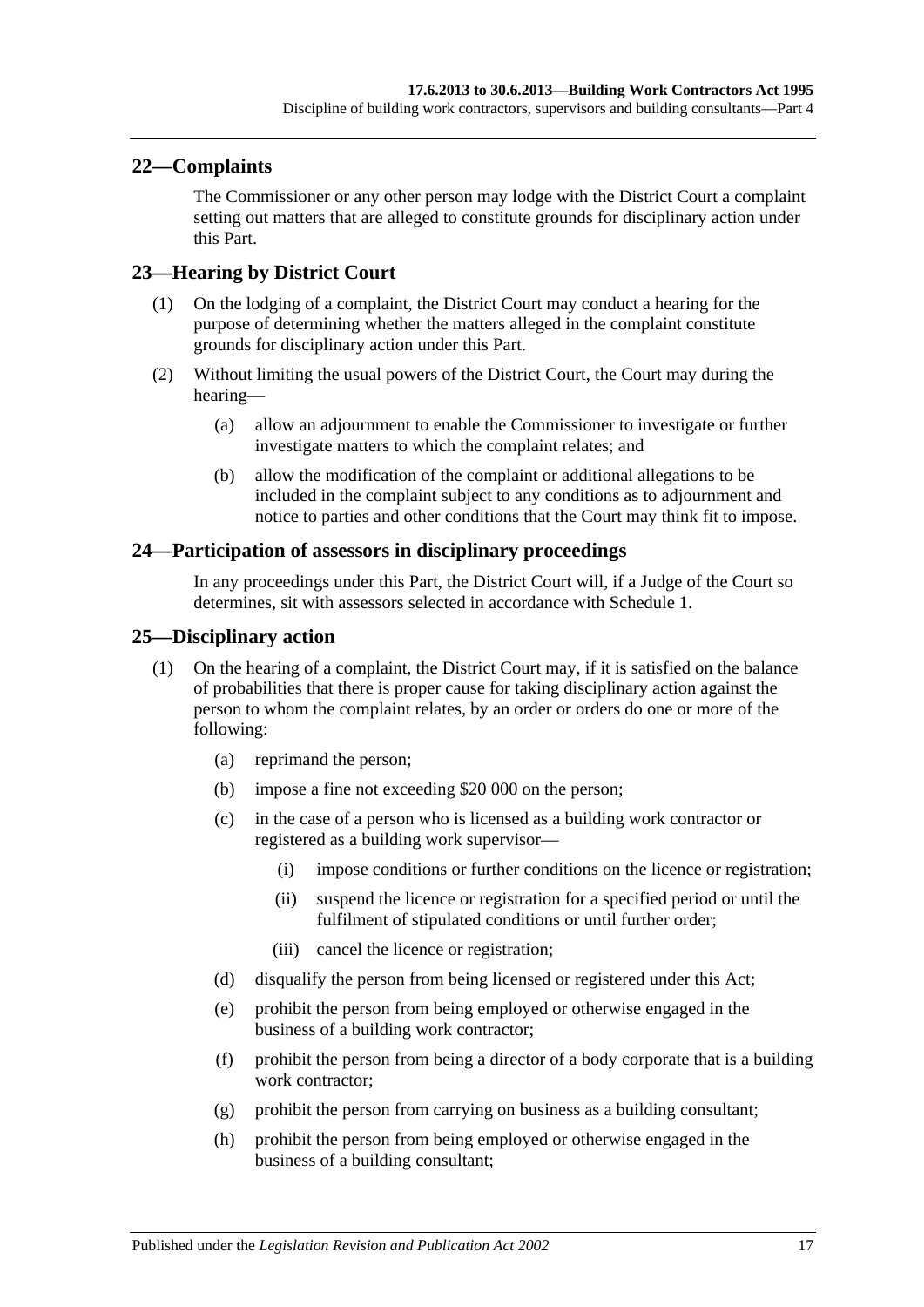Part 4—Discipline of building work contractors, supervisors and building consultants

- (i) prohibit the person from being a director of a body corporate that is a building consultant.
- (2) The District Court may—
	- (a) stipulate that a disqualification or prohibition is to apply—
		- (i) permanently; or
		- (ii) for a specified period; or
		- (iii) until the fulfilment of stipulated conditions; or
		- (iv) until further order;
	- (b) stipulate that an order relating to a person is to have effect at a specified future time.
- $(3)$  If—
	- (a) a person has been found guilty of an offence; and
	- (b) the circumstances of the offence form, in whole or in part, the subject matter of the complaint,

the person is not liable to a fine under this section in respect of conduct giving rise to the offence.

### <span id="page-17-0"></span>**26—Contravention of orders**

If a person—

- (a) is employed or otherwise engages in the business of a building work contractor or building consultant; or
- (b) becomes a director of a body corporate that is a building work contractor or building consultant; or
- (c) carries on business as a building consultant,

in contravention of an order of the District Court, that person and the building work contractor or building consultant are each guilty of an offence.

Maximum penalty: \$35 000 or imprisonment for 6 months.

## <span id="page-17-2"></span><span id="page-17-1"></span>**Part 5—Provisions with respect to domestic building work**

## **Division 1—Requirements in relation to certain domestic building work contracts**

#### <span id="page-17-3"></span>**27—Application of Division**

- (1) This Division applies to a contract entered into on or after 1 May  $1987<sup>1</sup>$ .
- (2) This Division does not apply to a contract for the performance of minor domestic building work.
- (3) The requirement that the terms of payment be included in a domestic building work contract applies only to a contract entered into on or after the commencement of this Division.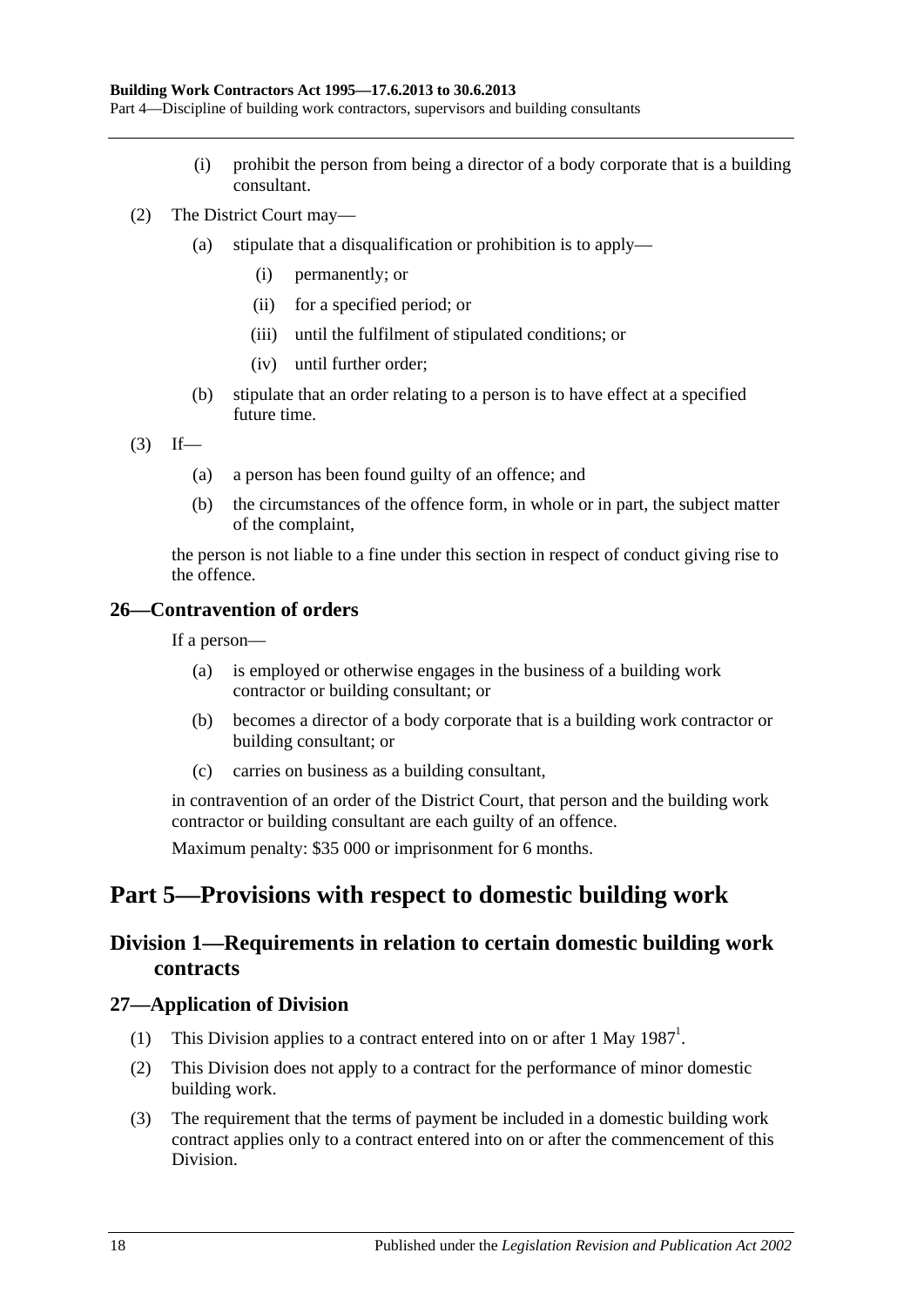#### **Note—**

1 1 May 1987 was the date of commencement of the corresponding Division of the repealed *[Builders Licensing Act](http://www.legislation.sa.gov.au/index.aspx?action=legref&type=act&legtitle=Builders%20Licensing%20Act%201986) 1986*.

#### <span id="page-18-2"></span><span id="page-18-0"></span>**28—Formal requirements in relation to domestic building work contracts**

- (1) The following requirements must be complied with in relation to a domestic building work contract:
	- (a) the contract must be in writing;
	- (b) the contract must set out in full all the contractual terms;
	- (c) the contract must set out the name in which the building work contractor carries on business under the contractor's licence, the contractor's licence number and the names and licence numbers of any other persons with whom the contractor carries on business as a building work contractor in partnership;
	- (d) the contract must comply with any requirements of the regulations as to the contents of domestic building work contracts;
	- (e) the contract must be signed by the building work contractor and the building owner personally or through an agent authorised to act on behalf of the contractor or building owner;
	- (f) the building owner must be given a copy of the signed contract as soon as reasonably practicable after it has been signed by both parties together with a notice in the prescribed form containing the prescribed information;
	- (g) the copy of the contract and the notice given to the building owner must (apart from signatures or initials) be readily legible.
- (2) If any of the requirements of [subsection](#page-18-2) (1) is not complied with, the building work contractor is guilty of an offence.

Maximum penalty: \$5 000.

#### <span id="page-18-1"></span>**29—Price and domestic building work contracts**

- (1) Subject to this Division, a domestic building work contract must stipulate a specific price for the performance of the building work specified in the contract, being a price that is fixed and not subject to change, and the terms of payment.
- (2) If a domestic building work contract stipulates that building work is to be completed within a specified period, it is lawful to include a rise-and-fall clause in the contract.
- (3) A building work contractor is not entitled to the benefit of a rise-and-fall clause in relation to any part of the building work performed after the end of the period stipulated for completion of the building work.
- (4) However, a building work contractor is entitled to the benefit of a rise-and-fall clause in respect of a part of the building work performed after the end of the period stipulated for completion of the building work if—
	- (a) the contract provides for extension of the stipulated period; and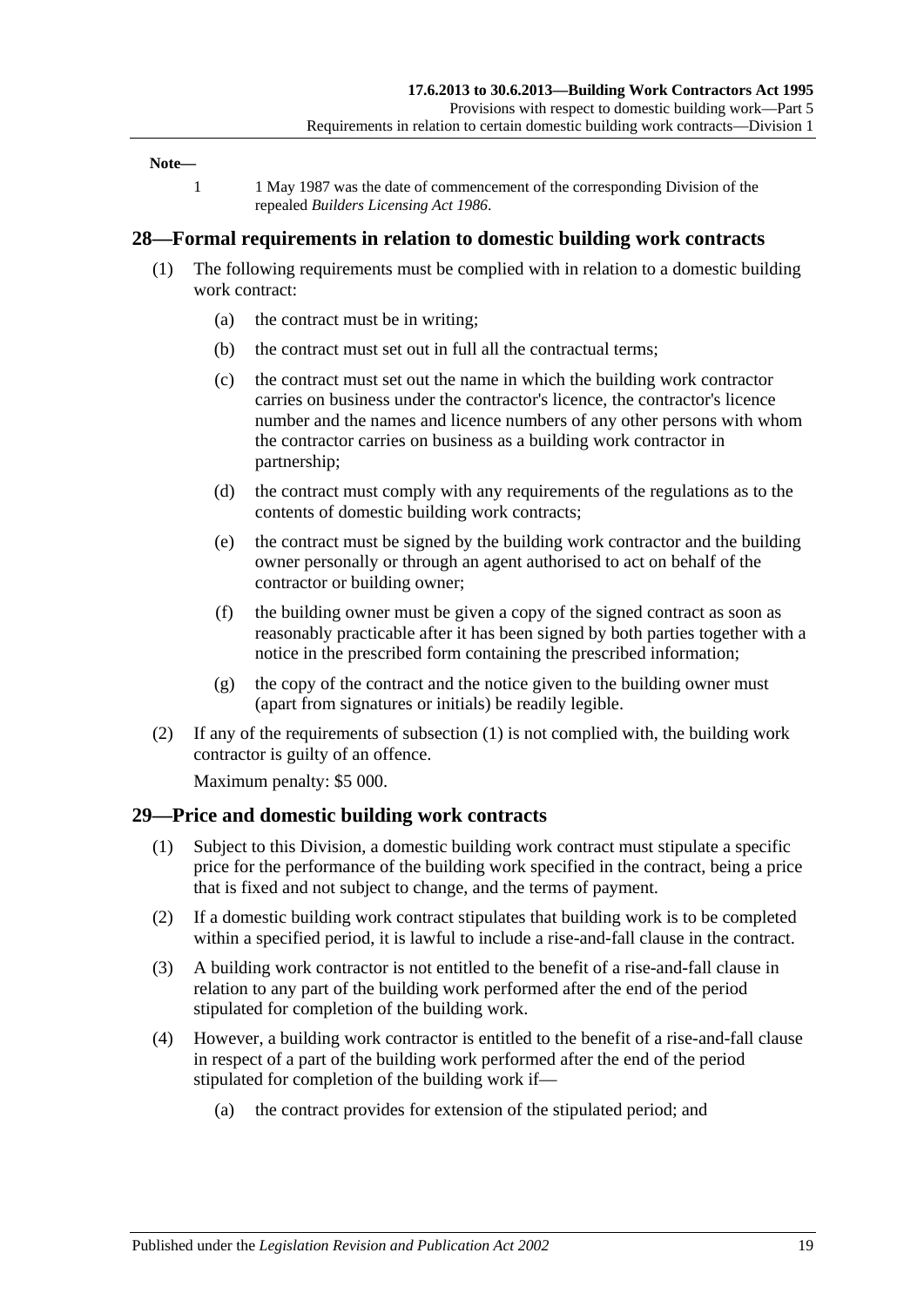- (b) the delay in completing the building work was the fault of the building owner or due to some cause beyond the control of the contractor that the contractor could not reasonably be expected to have foreseen at the time the contract was made; and
- (c) the contractor, as soon as reasonably practicable after becoming aware of the likelihood of delay in the completion of the building work, gave notice in writing to the building owner or an agent authorised to act on behalf of the building owner extending the period for completion and specifying the cause of the delay; and
- (d) the building work was completed as soon as reasonably practicable in the circumstances.
- <span id="page-19-0"></span>(5) Despite the preceding provisions of this section, it is lawful to include in a domestic building work contract a provision entitling the building work contractor to recover—
	- (a) the actual cost to be incurred—
		- (i) in acquiring materials specified in the contract;
		- (ii) in performing work specified in the contract,

together with an additional amount not exceeding 10 per cent, or such other percentage as may be prescribed, of that cost; and

- (b) other amounts, unliquidated at the time of the contract, of a kind stipulated by the regulations.
- <span id="page-19-1"></span> $(6)$  If—
	- (a) a domestic building work contract includes a rise-and-fall clause or a provision referred to in [subsection](#page-19-0) (5); and
	- (b) as a result the price specified in the contract for the building work or part of the building work or for any labour or materials may change or is an estimate only,

the contract must contain the statement "This Price May Change" or "Estimate Only" (as the case may require) set out in the contract immediately alongside or below the price to which it relates.

- (7) If more than one price of a kind referred to in [subsection](#page-19-1) (6) is specified in a domestic building work contract, the prices must be set out in a single list in the contract.
- (8) A price specified in a domestic building work contract that is an estimate only must be a fair and reasonable estimate.
- <span id="page-19-2"></span>(8a) Despite the preceding provisions of this section (but subject to any other relevant law), it is lawful to include in a domestic building work contract (other than a fixed price contract made on or after 1 July 2000) a provision (a *GST clause*) entitling the building work contractor to recover the GST paid or payable by the contractor on the supply of goods and services under the contract.
- (8b) If a domestic building work contract contains a GST clause, the contract must contain a statement in prominent type or handwriting as follows:
	- (a) if, at the date of the contract, it is possible but not likely that goods or services will be supplied under the contract after 1 July 2000—a statement to the effect that the contract price of the building work may increase to cover GST;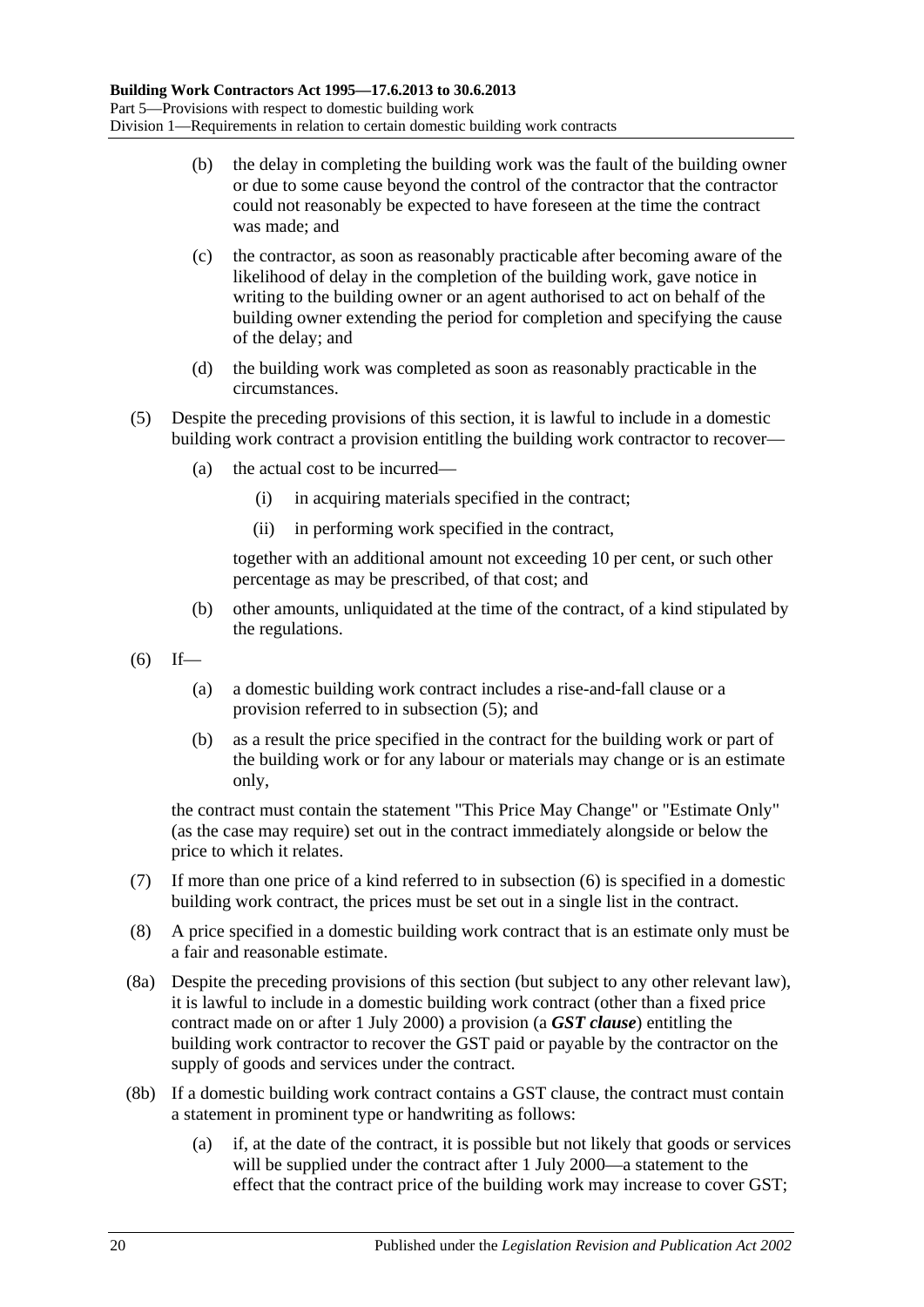- (b) if the contract is made on or after 1 July 2000 or, at the date of the contract, it is likely that goods or services will be supplied under the contract after 1 July 2000—a statement to the effect that the contract price for the building work will increase to cover GST.
- (8c) A domestic building work contract (other than a fixed price contract made on or after 1 July 2000) may contain both a cost-plus clause and a GST clause.
- (9) If any of the requirements of this section is not complied with, the building work contractor is guilty of an offence.

Maximum penalty: \$5 000.

(10) In this section—

*cost-plus clause* means a contractual provision of the kind described in [subsection](#page-19-0) (5);

*fixed price contract* means a domestic building work contract that contains neither a cost-plus clause nor a rise-and-fall clause;

*GST clause* means a contractual provision of the kind described in [subsection](#page-19-2) (8a);

*rise-and-fall clause* means a contractual provision under which a price stipulated for performance of domestic building work may change to reflect changes in the costs of labour (including related overhead expenses) and materials to be incurred by the building work contractor.

#### <span id="page-20-1"></span><span id="page-20-0"></span>**30—Payments under or in relation to domestic building work contracts**

- <span id="page-20-2"></span>(1) A person must not demand or require that a payment be made under a domestic building work contract or preliminary work contract by the person for whom work is to be performed under the contract unless—
	- (a) the payment constitutes a genuine progress payment in respect of work already performed; or
	- (ab) the person is entitled to the payment under the *[Building and Construction](http://www.legislation.sa.gov.au/index.aspx?action=legref&type=act&legtitle=Building%20and%20Construction%20Industry%20Security%20of%20Payment%20Act%202009)  [Industry Security of Payment Act](http://www.legislation.sa.gov.au/index.aspx?action=legref&type=act&legtitle=Building%20and%20Construction%20Industry%20Security%20of%20Payment%20Act%202009) 2009*; or
	- (b) the payment is of a kind authorised under the regulations.

<span id="page-20-3"></span>Maximum penalty: \$5 000.

- <span id="page-20-4"></span>(2) If it is proved, in proceedings for an offence against [subsection](#page-20-1) (1), that the defendant received a payment other than a payment referred to in [paragraph](#page-20-2) (a), [\(ab\)](#page-20-3) or [\(b\),](#page-20-4) it is to be presumed, in the absence of proof to the contrary, that the defendant demanded or required the payment.
- (3) The building owner under a domestic building work contract is not obliged to make a progress payment in respect of building work performed under the contract unless—
	- (a) the building work contractor has requested the payment by notice in writing given to the building owner or an agent authorised to act on behalf of the building owner; or
	- (b) the domestic building work contract is a contract to which the *[Building and](http://www.legislation.sa.gov.au/index.aspx?action=legref&type=act&legtitle=Building%20and%20Construction%20Industry%20Security%20of%20Payment%20Act%202009)  [Construction Industry Security of Payment Act](http://www.legislation.sa.gov.au/index.aspx?action=legref&type=act&legtitle=Building%20and%20Construction%20Industry%20Security%20of%20Payment%20Act%202009) 2009* applies (in which case the provisions of that Act relating to progress payments apply).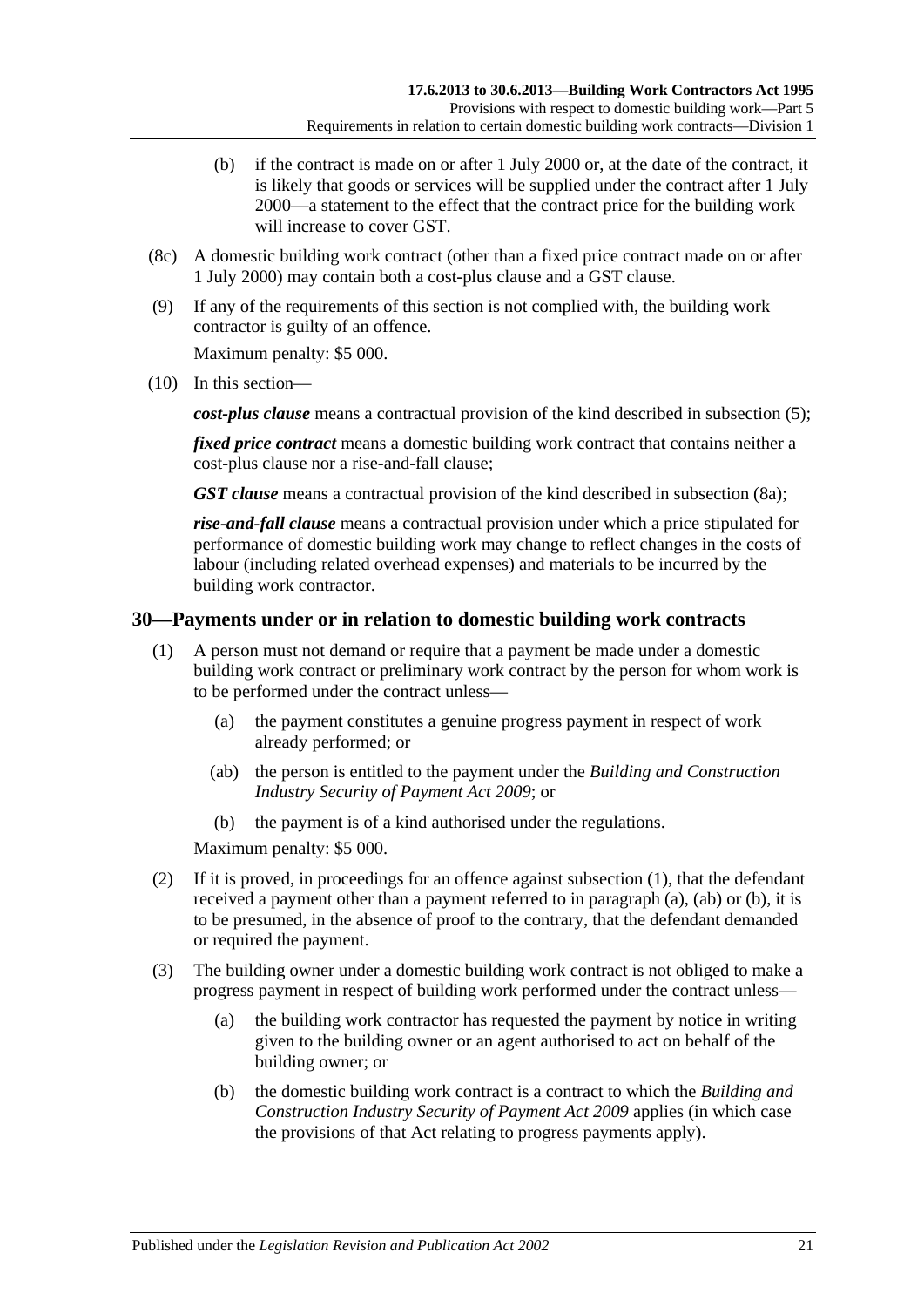(4) In this section—

*preliminary work contract* means a contract—

- (a) that is collateral to or otherwise related to an existing or contemplated domestic building work contract; and
- (b) that provides for the performance of work that is preliminary or ancillary to the domestic building work that is or would be required to be performed under such contract.

#### <span id="page-21-0"></span>**31—Exhibition houses**

- <span id="page-21-3"></span>(1) If a house is, or has been, made available for inspection by the public with a view to inducing persons to enter into contracts with a building work contractor for the construction of similar houses—
	- (a) the contractor must, on request by a person inspecting the house, make copies of the plans and specifications of the house available for inspection by the person; and
	- (b) a contract entered into with the contractor by a person who, to the knowledge of the contractor, inspected the house and sought the construction of a similar house is to be taken to contain a warranty that the house to be constructed by the contractor will be constructed according to the same plans and specifications and to the same standards of work and materials as those of the house inspected by the person (except to the extent that the contract specifically provides for any departure from those plans, specifications and standards).
- (2) A building work contractor who fails to comply with the requirements of [subsection](#page-21-3)  $(1)(a)$  is guilty of an offence.

Maximum penalty: \$5 000. Expiation fee: \$160.

## <span id="page-21-1"></span>**Division 2—Statutory warranties**

#### <span id="page-21-2"></span>**32—Statutory warranties**

- (1) This section applies to a contract entered into on or after 22 January 1987<sup>1</sup>.
- (2) The following warranties on the part of the building work contractor are implied in every domestic building work contract:
	- (a) a warranty that the building work will be performed in a proper manner to accepted trade standards and in accordance with the plans and specifications agreed to by the parties;
	- (b) a warranty that all materials to be supplied by the contractor for use in the building work will be good and proper;
	- (c) a warranty that the building work will be performed in accordance with all statutory requirements;
	- (d) if the contract does not stipulate a period within which the building work must be completed—a warranty that the building work will be performed with reasonable diligence;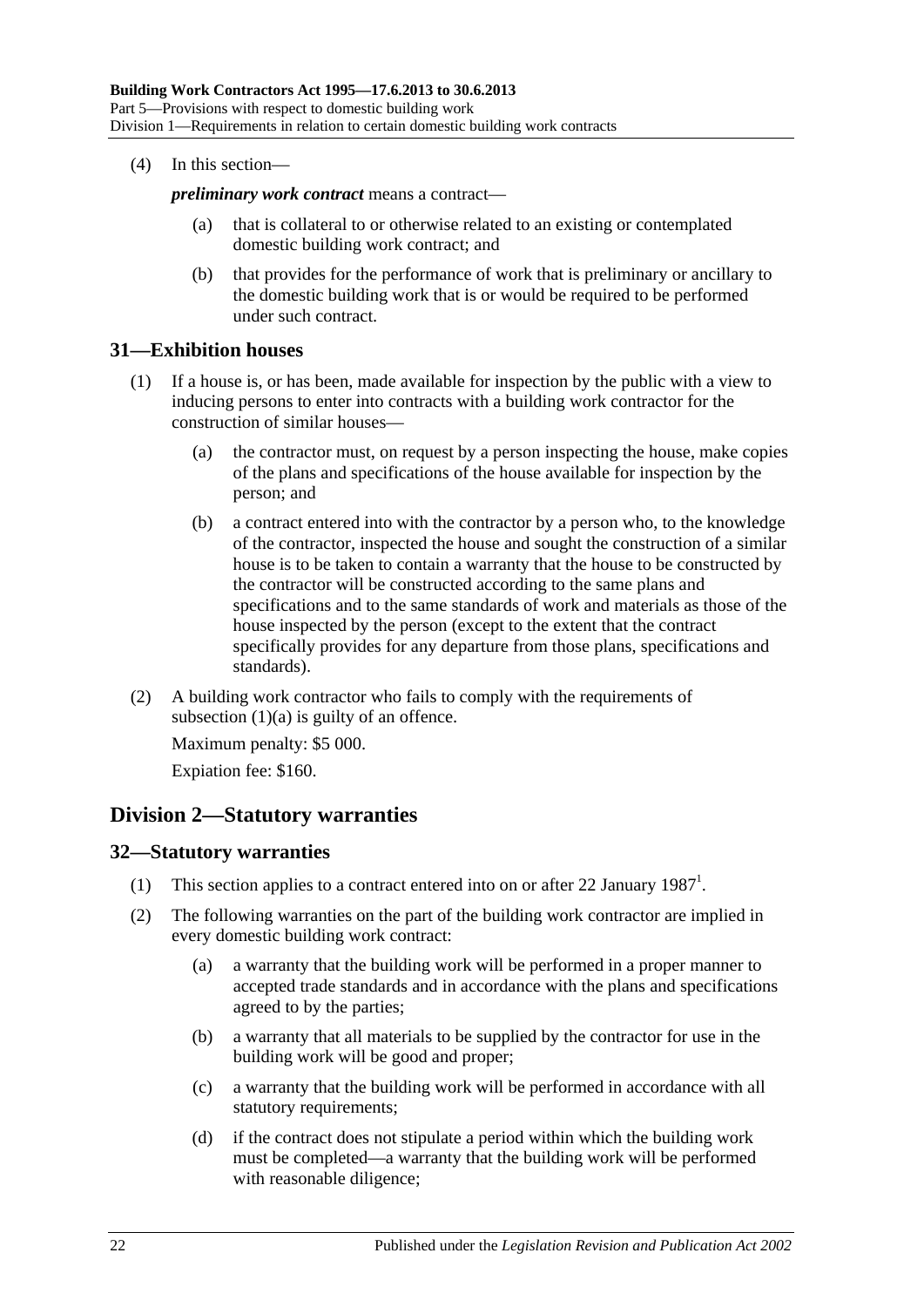- (e) if the building work consists of the construction of a house—a warranty that the house will be reasonably fit for human habitation;
- (f) if the building owner has expressly made known to the contractor, or an employee or agent of the contractor, the particular purpose for which the building work is required, or the result that the building owner desires the building work to achieve, so as to show that the building owner relies on the contractor's skill and judgment—a warranty that the building work and any materials used in performing the building work will be reasonably fit for that purpose or of such a nature and quality that they might reasonably be expected to achieve that result.
- (3) A person who has purchased or otherwise acquired a house succeeds to the rights of the person's predecessor in title in respect of statutory warranties.
- (4) If a person has purchased a house from a building work contractor who performed domestic building work in relation to the house, the purchaser has rights under statutory warranties as if the house had been purchased from a third party for whom the vendor had performed the building work under a contract subject to statutory warranties.
- <span id="page-22-2"></span>(5) Proceedings for breach of a statutory warranty must be commenced within five years after completion of the building work to which the proceedings relate.
- (6) The period of limitation prescribed by [subsection](#page-22-2) (5) may not be extended.
- (7) In proceedings for breach of a statutory warranty, it is a defence for the defendant to prove that the deficiencies of which the plaintiff complains arose from instructions insisted on by the building owner contrary to the advice in writing of the defendant.

**Note—**

1 22 January 1987 was the date of commencement of the corresponding section of the repealed *[Builders Licensing Act](http://www.legislation.sa.gov.au/index.aspx?action=legref&type=act&legtitle=Builders%20Licensing%20Act%201986) 1986*.

## <span id="page-22-0"></span>**Division 3—Building indemnity insurance**

#### <span id="page-22-1"></span>**33—Application of Division**

- (1) This Division applies to domestic building work commenced on or after 1 May  $1987<sup>1</sup>$ performed, or to be performed, by a building work contractor under a domestic building work contract or on the contractor's own behalf.
- (2) This Division does not apply to—
	- (a) domestic building work for which approval under the *[Development Act](http://www.legislation.sa.gov.au/index.aspx?action=legref&type=act&legtitle=Development%20Act%201993) 1993* or the repealed *[Building Act](http://www.legislation.sa.gov.au/index.aspx?action=legref&type=act&legtitle=Building%20Act%201971) 1971* is or was not required; or
	- (b) minor domestic building work.

**Note—**

1 1 May 1987 was the date of commencement of the corresponding Division of the repealed *[Builders Licensing Act](http://www.legislation.sa.gov.au/index.aspx?action=legref&type=act&legtitle=Builders%20Licensing%20Act%201986) 1986*.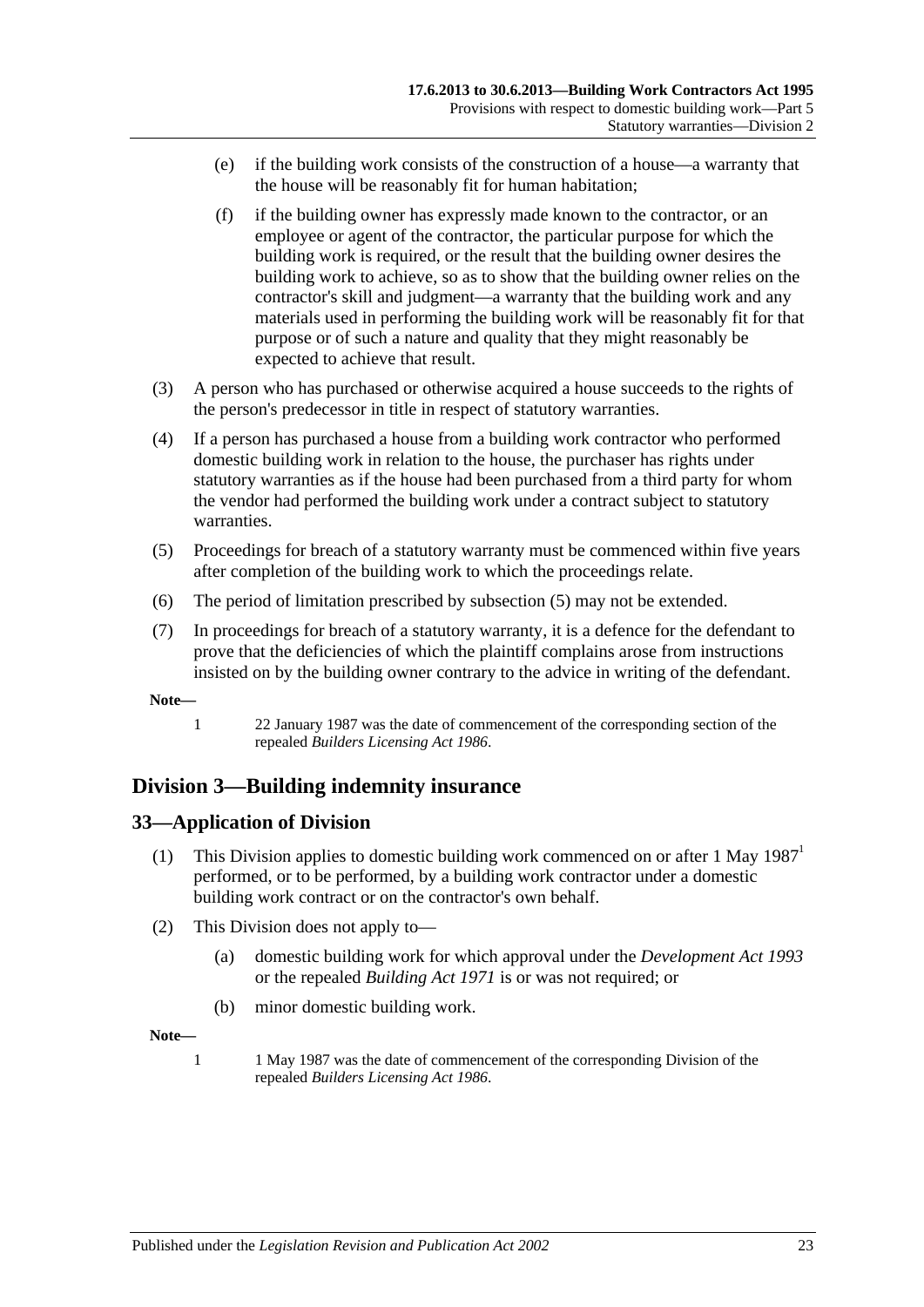#### <span id="page-23-0"></span>**34—Requirements of insurance**

A building work contractor must not perform building work to which this Division applies unless-

- (a) a policy of insurance that complies with this Division is in force in relation to that building work; and
- (b) in the case of building work to be performed by the contractor under a domestic building work contract—the building owner has been provided with a certificate that evidences the taking out of that policy of insurance and complies with the requirements of the regulations.

Maximum penalty: \$20 000.

#### <span id="page-23-1"></span>**35—Nature of the policy**

- (1) A policy of insurance in relation to building work complies with this Division if—
	- (a) it insures each person who is, or may become, entitled to the benefit of a statutory warranty in respect of the building work against the risk of being unable to enforce or recover under the statutory warranty by reason of the insolvency, death or disappearance of the building work contractor; and
	- (b) in the case of building work to be performed by the building work contractor on behalf of some other person—it insures that person against the risk of loss resulting from non-completion of the building work by reason of the insolvency, death or disappearance of the contractor; and
	- (c) any limitations on the liability of the insurer under the policy conform with the regulations; and
	- (d) it otherwise conforms with the requirements of the regulations.
- (2) A person who is entitled to the benefit of a statutory warranty in respect of building work in relation to which a policy of insurance has been taken out under this Division (or under Part 5 of the repealed Act) is entitled to sue on the policy in his or her own right.

#### <span id="page-23-2"></span>**Division 4—Right to terminate certain domestic building work contracts**

#### <span id="page-23-3"></span>**36—Right to terminate certain domestic building work contracts**

- (1) This section applies to a contract entered into on or after 1 May 1987.
- (2) This section does not apply to a contract for the performance of minor domestic building work.
- <span id="page-23-4"></span>(3) A building owner under a domestic building work contract may, by instrument in writing signed by the building owner and served personally on the building work contractor, or posted by certified mail addressed to the contractor, before the prescribed time, give notice to the contractor of the building owner's intention not to be bound by the contract and the contract is to be taken to have been terminated at the time the notice is served or posted in accordance with this subsection.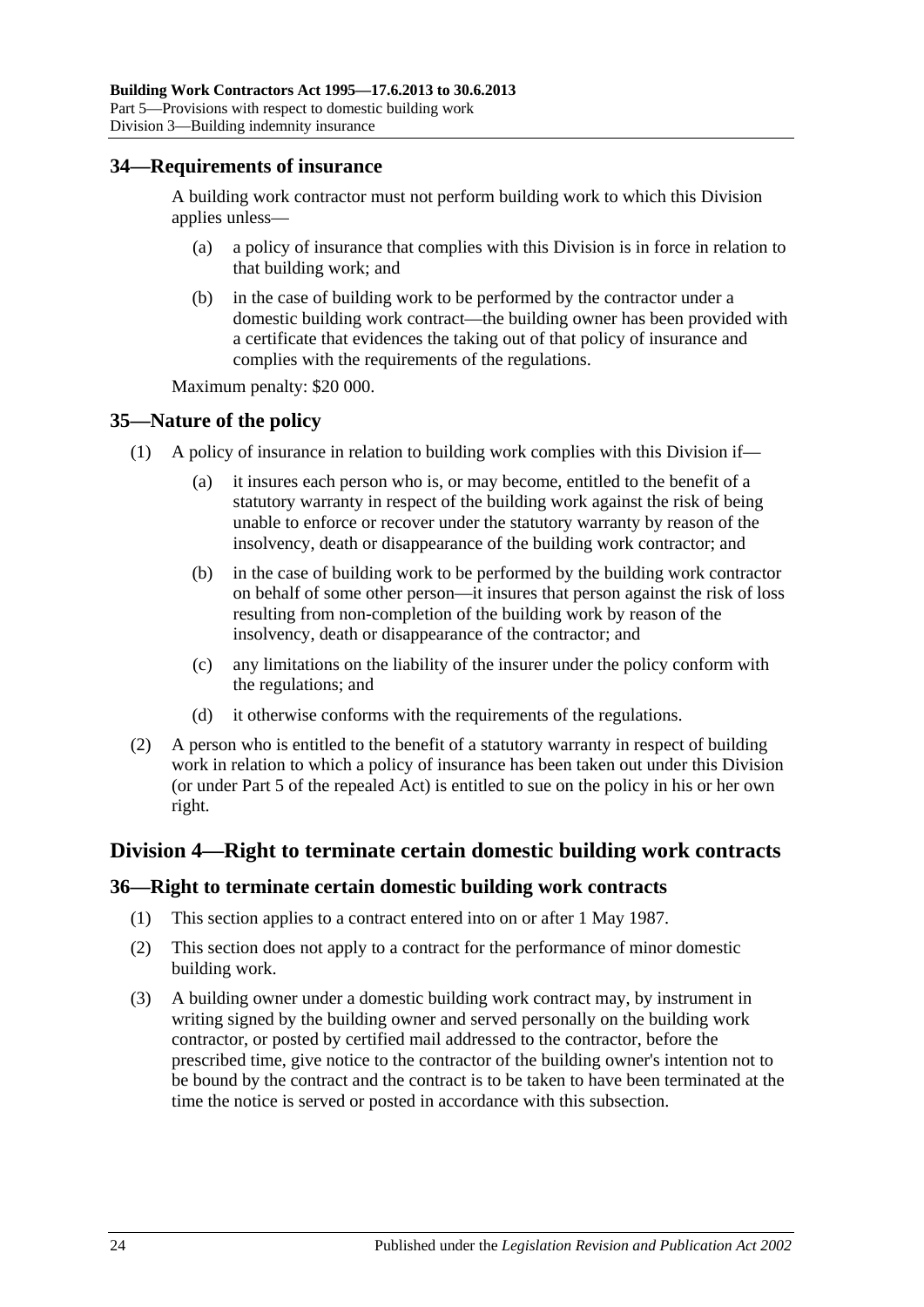- (4) If a contract has been terminated under [subsection](#page-23-4) (3) (or under Part 5 of the repealed Act), the Magistrates Court may, on application by the building owner or the building work contractor, make such orders as it thinks just—
	- (a) providing for the return or repayment of the whole or part of any consideration, or the value of any consideration, given by the building owner under or in relation to the contract; or
	- (b) providing for payment to the contractor in respect of any materials supplied, or any building work or other services performed, by the contractor under or in relation to the contract.
- (5) In this section—

*business day* means any day except a Saturday or a Sunday or other public holiday within the meaning of the *[Holidays Act](http://www.legislation.sa.gov.au/index.aspx?action=legref&type=act&legtitle=Holidays%20Act%201910) 1910*;

*prescribed time* means—

- (a) the end of five clear business days after the making of the domestic building work contract; or
- (b) if there has been a failure to comply with any of the requirements of [Division](#page-17-2) 1 or [3](#page-22-0) in relation to the domestic building work contract—the time of completion of the building work under the contract.

## <span id="page-24-0"></span>**Division 5—Powers of court in relation to domestic building work**

## <span id="page-24-1"></span>**37—Powers of court in relation to domestic building work**

- (1) This section applies to—
	- (a) a domestic building work contract or subcontract for the performance of domestic building work (whether entered into before or after the commencement of this section); and
	- (b) domestic building work (whether commenced before or after the commencement of this section).
- <span id="page-24-2"></span>(2) A party to a domestic building work contract or a person entitled to the benefit of a statutory warranty may apply to the Magistrates Court for the determination of a dispute arising out of the contract or the performance of the building work to which the warranty relates.
- (3) An application may not be made under [subsection](#page-24-2) (2) in respect of a dispute arising out of a domestic building work contract unless the dispute involves some question of whether building work has been performed in accordance with the contract.
- <span id="page-24-3"></span>(4) If an application is made under [subsection](#page-24-2) (2) in respect of a dispute arising out of a domestic building work contract, application may be made to the Magistrates Court for the determination of a dispute arising out of a subcontract for the performance of any of the building work, but only if it involves some question of whether building work has been performed in accordance with the subcontract.
- (5) If the Magistrates Court joins proceedings on an application under [subsection](#page-24-3) (4) with proceedings relating to the domestic building work contract, it must ensure that the hearing and determination of any question as to the performance of work under the domestic building work contract is not unduly delayed.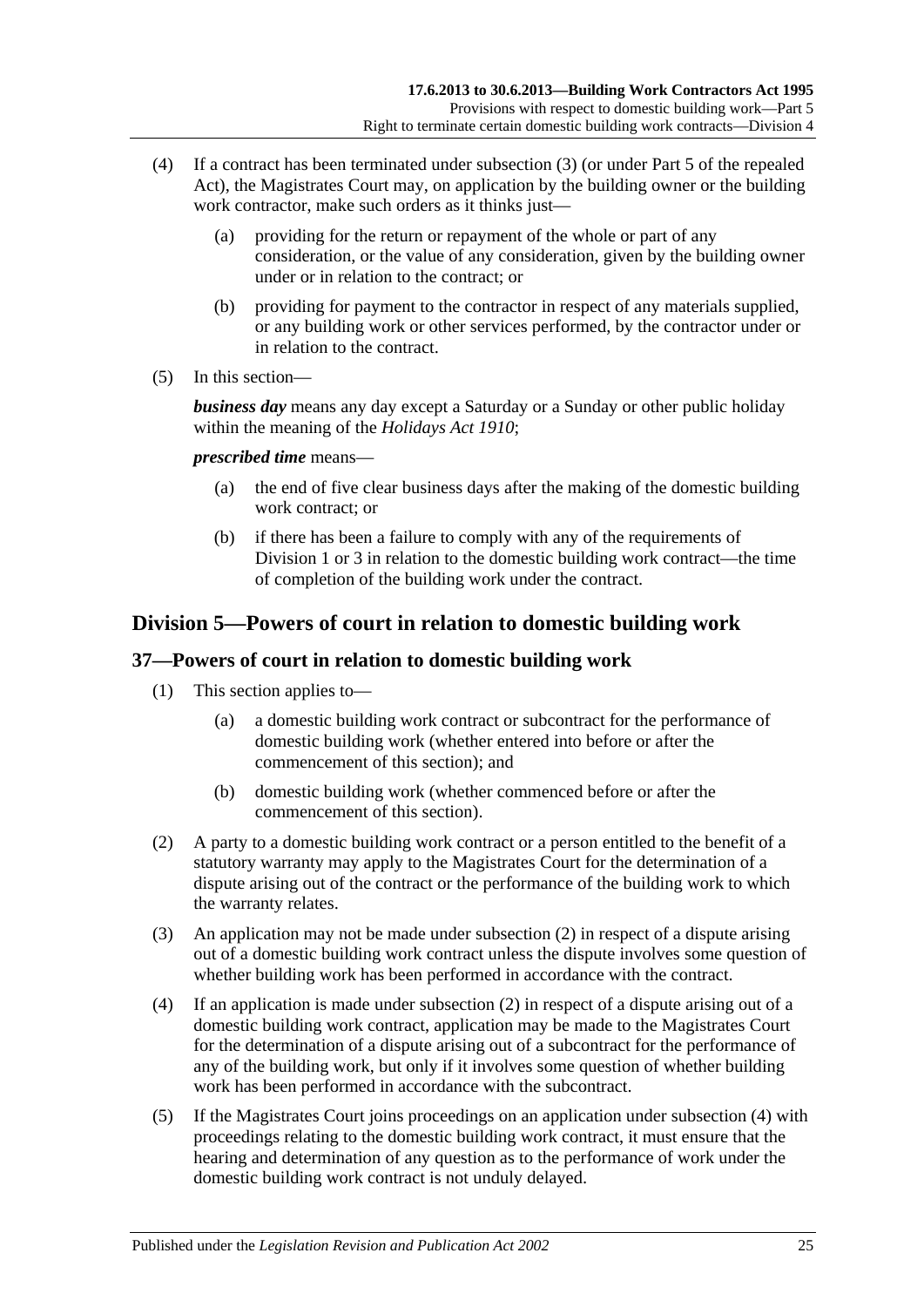- <span id="page-25-2"></span>(6) If, on an application under this section, the Magistrates Court is satisfied that there has been any breach of, or failure to perform or fulfil, a contract or warranty to which the proceedings relate, the Court may, subject to this section, make one or more of the following orders:
	- (a) to the extent to which it is satisfied that it is practicable for the breach or failure to be remedied by the performance of building work—an order requiring the performance of remedial work;
	- (b) an order requiring the payment of an amount due under the contract or an order requiring the payment of an amount by way of compensation for the breach.
- (7) An order made against a person under [subsection](#page-25-2) (6)(a) may—
	- (a) require the person to perform remedial work specified in the order within the time specified; or
	- (b) if the Magistrates Court is of the opinion that the person is not likely to perform the remedial work properly—require the person to employ at the person's own expense a licensed building work contractor to perform remedial work specified in the order within the time specified.
- (8) If the Magistrates Court orders a person to perform remedial work, or to cause remedial work to be performed, it may further order the person to provide to the Court, within a specified time after completion of the work, a certificate of a person holding qualifications specified in the order certifying that the remedial work has been performed properly in accordance with the order.
- (9) If a person fails to perform remedial work, or to cause remedial work to be performed, in accordance with an order of the Magistrates Court (or an order of the Commercial Tribunal under Part 5 of the repealed Act)—
	- (a) the person is guilty of an offence and liable to a penalty not exceeding a fine of \$10 000; and
	- (b) the Court may, on application, order the person to pay to the applicant such amount by way of compensation as the Court thinks just.
- (10) In this section—

*statutory warranty* means—

- (a) a warranty arising under this Act; or
- (b) a warranty arising under Part 3C of the repealed *[Builders Licensing Act](http://www.legislation.sa.gov.au/index.aspx?action=legref&type=act&legtitle=Builders%20Licensing%20Act%201967) 1967*.

## <span id="page-25-0"></span>**Division 6—Harsh and unconscionable terms**

#### <span id="page-25-1"></span>**38—Harsh and unconscionable terms**

- (1) This section applies to a contract entered into on or after 22 January  $1987<sup>1</sup>$ .
- <span id="page-25-3"></span>(2) If a term or condition of a domestic building work contract is harsh or unconscionable or such that a court of Equity would give relief, a party to the contract may apply to the Magistrates Court for relief under this section.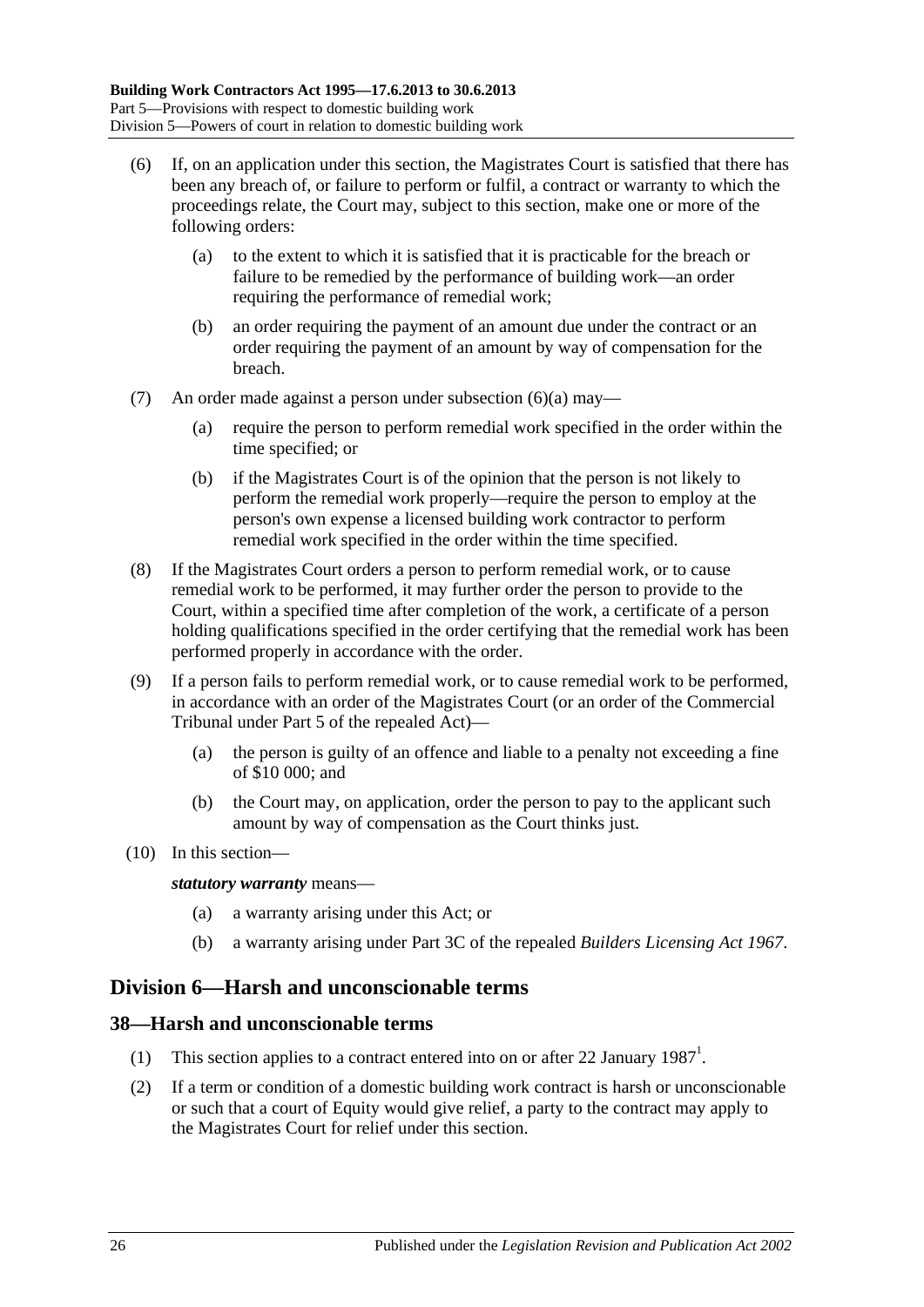- (3) Relief may be granted under this section by the Magistrates Court in proceedings under [subsection](#page-25-3) (2), or by any court in proceedings instituted before the court for the enforcement of a domestic building work contract or for the recovery of damages or other compensation for a breach of such a contract.
- (4) The court may, in granting relief—
	- (a) avoid *ab initio* a term or condition of the domestic building work contract against which relief is sought;
	- (b) modify the terms or conditions of the contract in such manner as it considers just;
	- (c) order the repayment to a building owner of an amount paid by the building owner under a term or condition that has been avoided or modified under this section.
- (5) The powers conferred by this section are exercisable in relation to a contract despite the discharge of the contract.
- (6) If it appears to the court that a person has, or may have, shared in the profits of, or has, or may have, a beneficial interest in, the transaction in question, the person may be joined as a party to the proceedings and the court may make such orders against, or in respect of, the person as it considers just.
- (7) The court may make any other orders and directions that it considers necessary or expedient for the purposes of effectually carrying out this section.

**Note—**

1 22 January 1987 was the date of commencement of the corresponding section under the repealed *[Builders Licensing Act](http://www.legislation.sa.gov.au/index.aspx?action=legref&type=act&legtitle=Builders%20Licensing%20Act%201986) 1986*.

## <span id="page-26-0"></span>**Division 7—Participation of assessors in proceedings**

#### <span id="page-26-1"></span>**39—Participation of assessors in proceedings**

In any proceedings under this Part, the Magistrates Court will, if a judicial officer of the Court so determines, sit with assessors selected in accordance with [Schedule 2.](#page-34-0)

## <span id="page-26-2"></span>**Division 8—Magistrates Court and substantial monetary claims**

#### <span id="page-26-3"></span>**40—Magistrates Court and substantial monetary claims**

- (1) If proceedings before the Magistrates Court involve—
	- (a) a monetary claim for an amount exceeding \$40 000; or
	- (b) a claim for relief in the nature of an order to carry out work where the value of the work exceeds \$40 000,

the Court must on the application of a party to the proceedings refer the proceedings into the Civil Division of the District Court.

(2) If proceedings are referred to the Civil Division of the District Court, this Part (including [Division 7\)](#page-26-0) applies in relation to the proceedings and parties to the proceedings as if a reference to the Magistrates Court were a reference to the Civil Division of the District Court.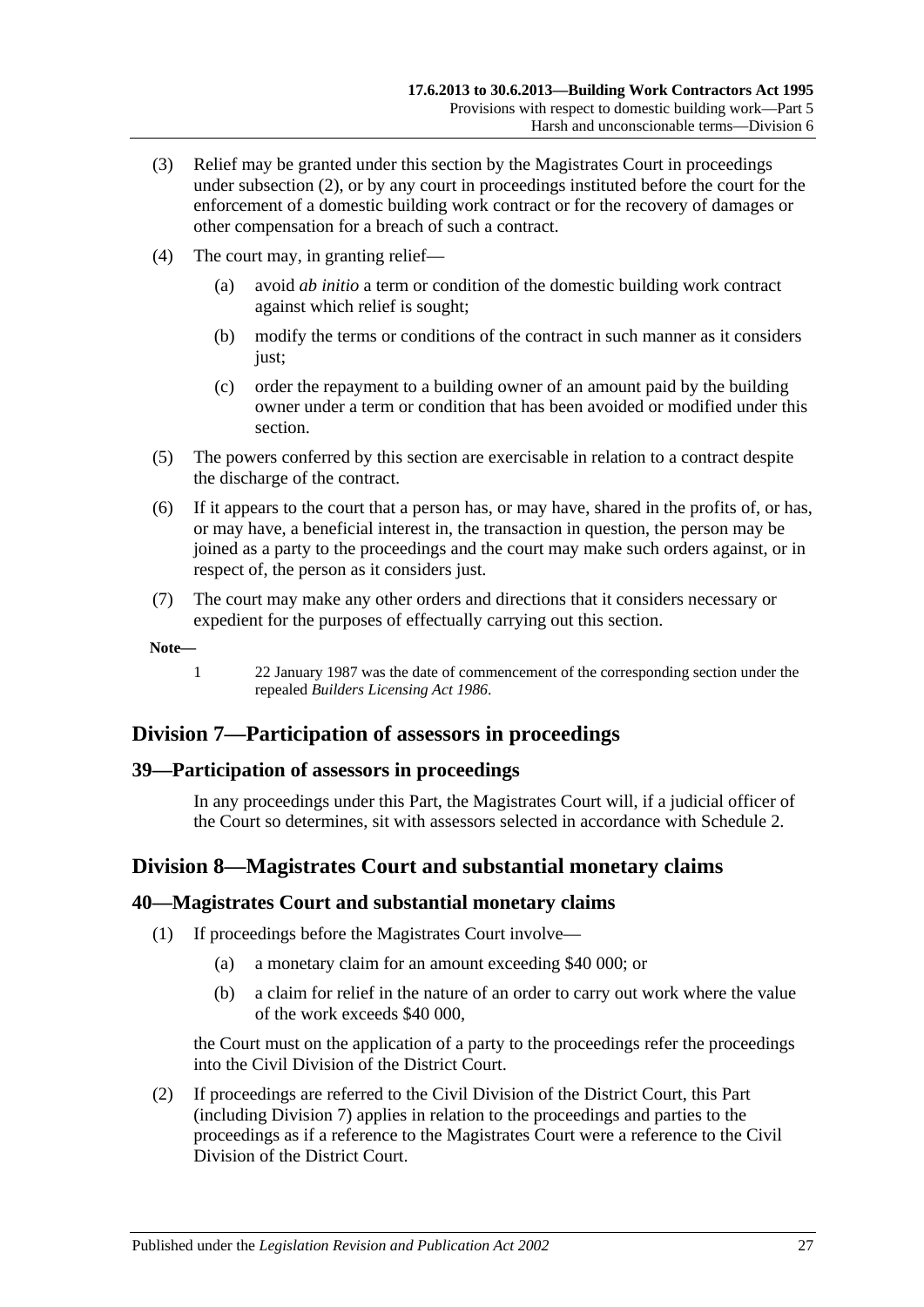## <span id="page-27-0"></span>**Part 7—Miscellaneous**

#### <span id="page-27-1"></span>**42—No exclusion etc of rights, conditions or warranties**

Any purported exclusion, limitation, modification or waiver of a right conferred, or contractual condition or warranty implied, by this Act is void.

### <span id="page-27-2"></span>**43—Delegations**

- (1) The Commissioner may delegate any of the Commissioner's functions or powers under this Act—
	- (a) to a person employed in the Public Service; or
	- (b) to the person for the time being holding a specified position in the Public Service; or
	- (c) to any other person under an agreement under this Act between the Commissioner and an organisation representing the interests of persons affected by this Act.
- (2) The Minister may delegate any of the Minister's functions or powers under this Act (except the power to direct the Commissioner).
- (3) A delegation under this section—
	- (a) must be in writing; and
	- (b) may be conditional or unconditional; and
	- (c) is revocable at will; and
	- (d) does not prevent the delegator from acting in any matter.

#### <span id="page-27-3"></span>**44—Agreement with professional organisation**

- (1) The Commissioner may, with the approval of the Minister, make an agreement with an organisation representing the interests of persons affected by this Act under which the organisation undertakes a specified role in the administration or enforcement of this Act.
- (2) The agreement—
	- (a) must be in writing and executed by the Commissioner and the organisation; and
	- (b) may contain delegations by the Commissioner of functions or powers under this Act or the *[Fair Trading Act](http://www.legislation.sa.gov.au/index.aspx?action=legref&type=act&legtitle=Fair%20Trading%20Act%201987) 1987*; and
	- (c) must set out any conditions governing the performance or exercise of functions or powers conferred on the organisation; and
	- (d) must make provision for the variation and termination of the agreement by the Commissioner with the approval of the Minister or the organisation.
- (3) The Commissioner may not delegate any of the following for the purposes of the agreement:
	- (a) functions or powers under [Part 2](#page-4-2) or [3;](#page-9-0)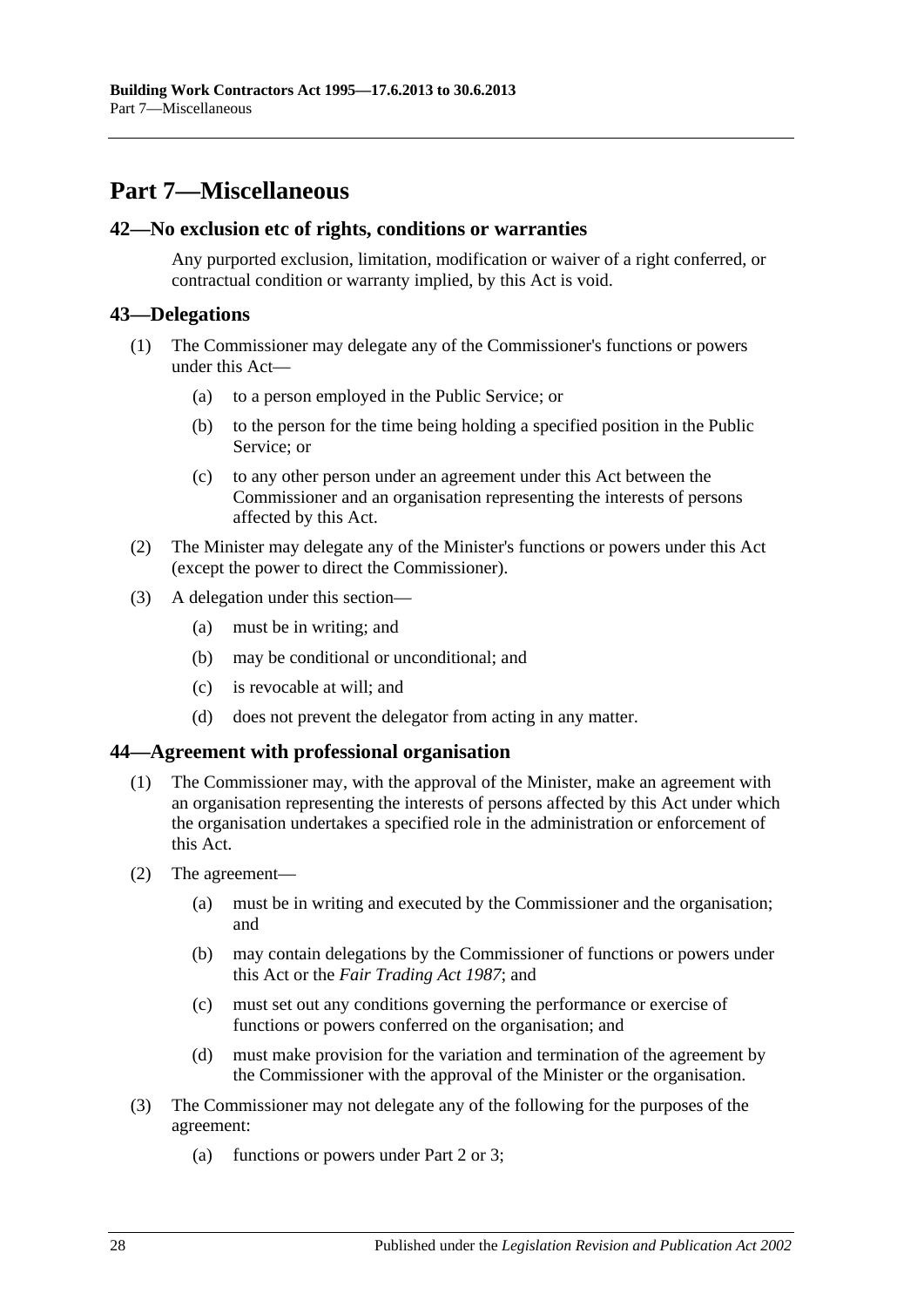- (b) power to request the Commissioner of Police to investigate and report on matters under this Part;
- (c) power to commence a prosecution for an offence against this Act.
- (4) A delegation by the Commissioner for the purposes of the agreement—
	- (a) has effect subject to the conditions specified in the agreement; and
	- (b) may be varied or revoked by the Commissioner in accordance with the terms of the agreement; and
	- (c) does not prevent the Commissioner from acting in any matter.
- (5) The Minister must, within six sitting days after the making of the agreement, cause a copy of the agreement to be laid before both Houses of Parliament.

#### <span id="page-28-0"></span>**45—Exemptions**

- (1) The Minister may, on application by a person, exempt the person from compliance with a specified provision of this Act (other than a provision in relation to which the Commissioner has a power of exemption specifically conferred by this Act).
- (2) An exemption under this section is subject to the conditions (if any) imposed by the Minister.
- (3) The Minister may, at his or her discretion, vary or revoke an exemption under this section.
- (4) The grant or a variation or revocation of an exemption under this section must be notified in the Gazette.

#### <span id="page-28-1"></span>**46—Registers**

- (1) The Commissioner must keep—
	- (a) a register of persons licensed as building work contractors; and
	- (b) a register of persons registered as building work supervisors.
- (2) The Commissioner must record on the register—
	- (a) disciplinary action taken against a person under this Act; and
	- (b) a note of any assurance accepted by the Commissioner under the *[Fair](http://www.legislation.sa.gov.au/index.aspx?action=legref&type=act&legtitle=Fair%20Trading%20Act%201987)  [Trading Act](http://www.legislation.sa.gov.au/index.aspx?action=legref&type=act&legtitle=Fair%20Trading%20Act%201987) 1987* in relation to a licensed building work contractor.
- (2a) If any of the following events occur in relation to a person who is licensed as a building work contractor, or is a director of a body corporate that is licensed as a building work contractor, the Commissioner may record a note of the event on the register:
	- (a) the person is suspended or disqualified from practising or carrying on an occupation, trade or business under a law of this State, the Commonwealth, another State or a Territory of the Commonwealth;
	- (b) the person becomes an insolvent under administration within the meaning of the *Corporations Act 2001* of the Commonwealth;
	- (c) a body corporate is wound up for the benefit of creditors and the person was a director of the body corporate—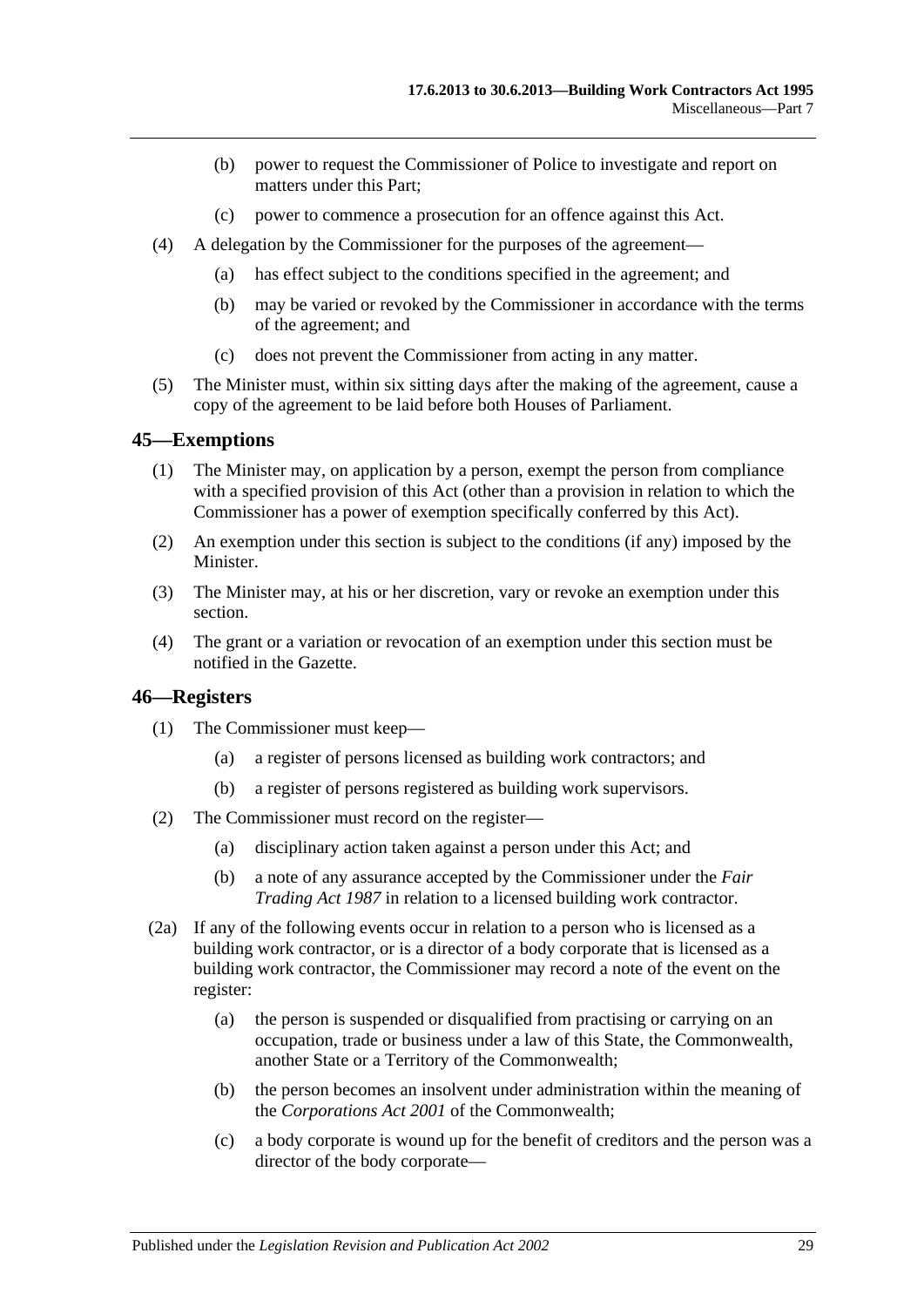- (i) when the body corporate was being so wound up; or
- (ii) within the period of 12 months preceding the commencement of the winding up;
- (d) the person, being a body corporate, is being wound up or is under official management or in receivership.
- (3) A person may inspect a register on payment of the fee fixed by regulation.

#### <span id="page-29-0"></span>**47—Commissioner and proceedings before District Court**

- (1) The Commissioner is entitled to be joined as a party to any proceedings of the District Court under [Part 2,](#page-4-2) [3](#page-9-0) or [4.](#page-14-0)
- (2) The Commissioner may appear personally in any such proceedings or may be represented at the proceedings by counsel or a person employed in the Public Service.

#### <span id="page-29-1"></span>**48—False or misleading information**

A person must not make a statement that is false or misleading in a material particular (whether by reason of the inclusion or omission of any particular) in any information provided, or record kept, under this Act.

Maximum penalty:

- (a) If the person made the statement knowing that it was false or misleading—\$10 000.
- (b) In any other case—\$2 500.

#### <span id="page-29-2"></span>**49—Name in which building work contractor may carry on business**

A licensed building work contractor must not carry on business as a building work contractor except in the name in which the contractor is licensed or in a business name registered by the contractor under the *Business Names Registration Act 2011* of the Commonwealth of which the Commissioner has been given prior notice in writing.

Maximum penalty: \$2 500.

Expiation fee: \$80.

#### <span id="page-29-4"></span><span id="page-29-3"></span>**50—Publication of advertisements**

- (1) A licensed building work contractor must not publish, or cause to be published, an advertisement relating to the business carried on under the authority of the licence unless the advertisement specifies—
	- (a) the contractor's name as it appears in the licence or any registered business name in which the contractor carries on business as a building work contractor and of which the Commissioner has been given prior notice in writing; and
	- (b) the contractor's licence number and, if the contractor carries on business as a building work contractor in partnership, the licence number of each partner.

Maximum penalty: \$2 500.

Expiation fee: \$80.

(2) [Subsection](#page-29-4) (1) does not apply in relation to an advertisement offering or seeking applications for employment or directed to other building work contractors.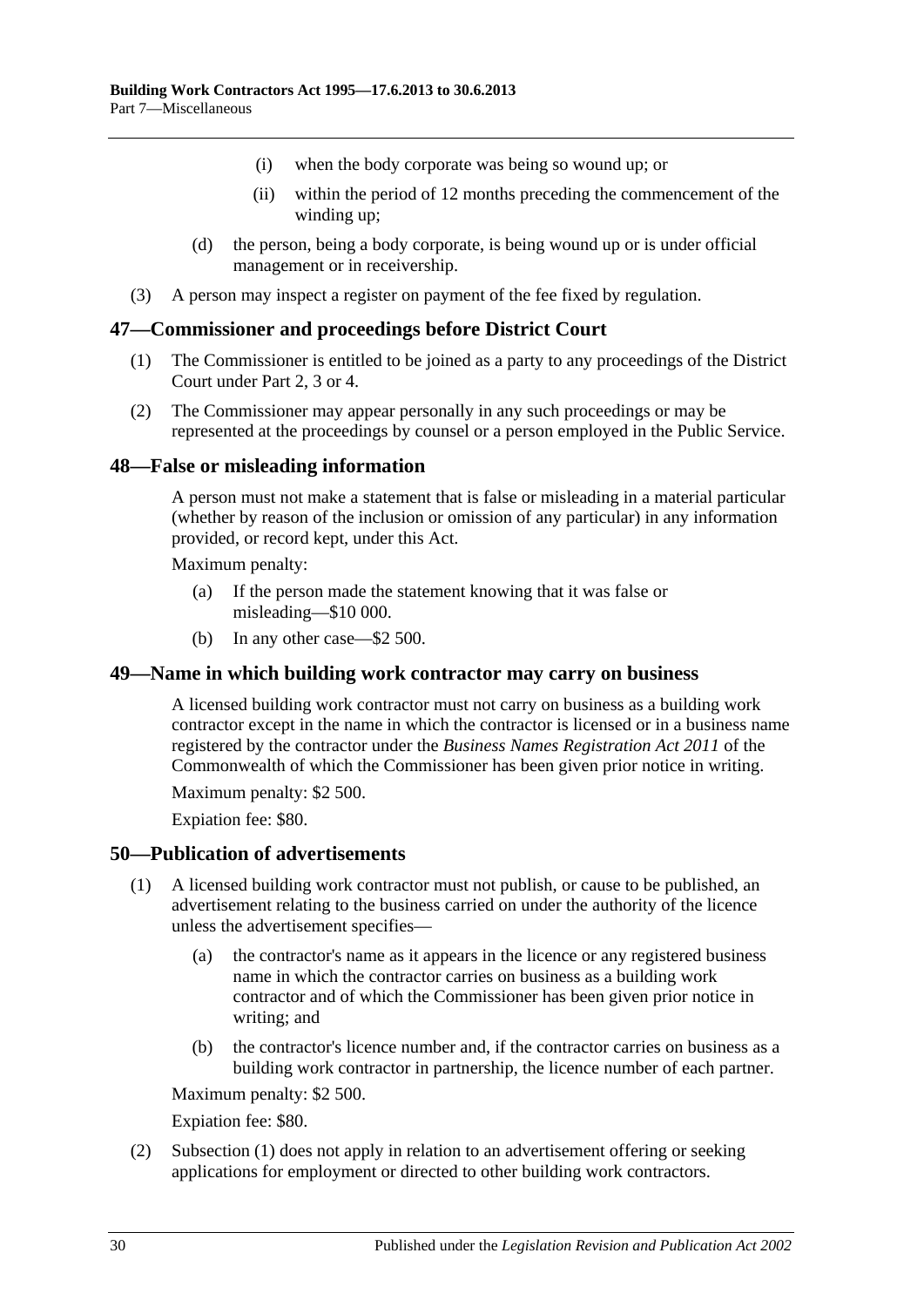### <span id="page-30-0"></span>**51—Licensed building work contractor to have sign showing name etc on each building site**

- <span id="page-30-5"></span>(1) A licensed building work contractor must install or erect in a prominent position on the site of any building work performed by the contractor or on the outside of the place where the building work is being performed a sign showing in clearly legible characters—
	- (a) the contractor's name as it appears in the licence or any registered business name in which the contractor carries on business as a building work contractor and of which the Commissioner has been given prior notice in writing; and
	- (b) the contractor's licence number and, where the contractor carries on business as a building work contractor in partnership, the licence number of each partner.

Maximum penalty: \$2 500.

Expiation fee: \$80.

(2) If a licensed building work contractor is performing building work on a site for some other licensed building work contractor performing work on that site, it is sufficient compliance with [subsection](#page-30-5) (1) if the provisions of that subsection are complied with only by that other contractor.

#### <span id="page-30-1"></span>**52—Statutory declaration**

If a person is required to provide information to the Commissioner, the Commissioner may require the information to be verified by statutory declaration and, in that event, the person will not be taken to have provided the information as required unless it has been verified in accordance with the requirements of the Commissioner.

#### <span id="page-30-2"></span>**53—Investigations**

The Commissioner of Police must, at the request of the Commissioner, investigate and report on any matter relevant to—

- (a) the determination of an application under this Act; or
- (b) a matter that might constitute proper cause for disciplinary action under this Act.

#### <span id="page-30-3"></span>**54—General defence**

It is a defence to a charge of an offence against this Act if the defendant proves that the offence was not committed intentionally and did not result from any failure on the part of the defendant to take reasonable care to avoid the commission of the offence.

#### <span id="page-30-4"></span>**55—Liability for act or default of officer, employee or agent**

For the purposes of this Act, an act or default of an officer, employee or agent of a person carrying on a business will be taken to be an act or default of that person unless it is proved that the officer, employee or agent acted outside the scope of his or her actual, usual and ostensible authority.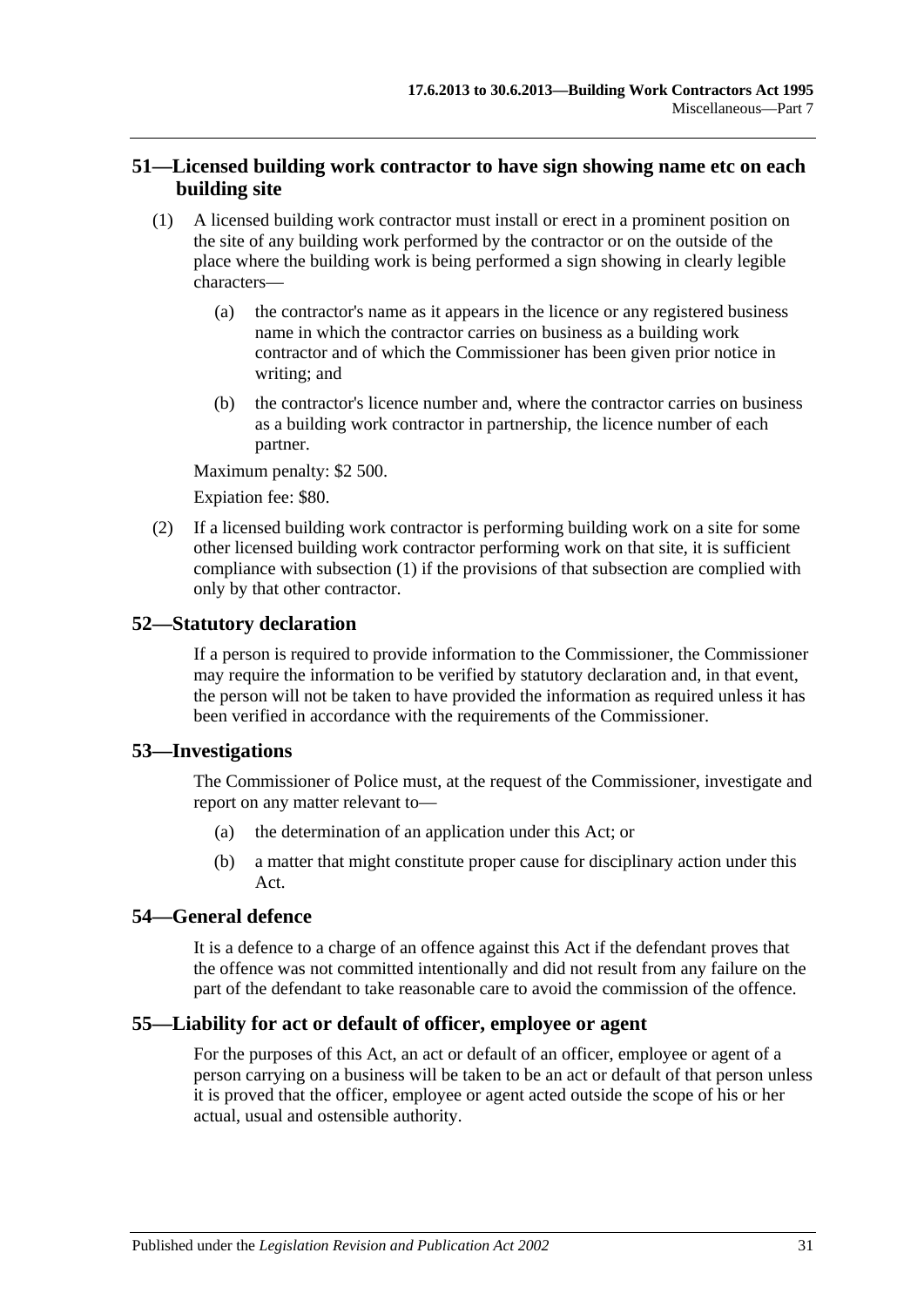#### <span id="page-31-0"></span>**57—Continuing offence**

- (1) A person convicted of an offence against a provision of this Act in respect of a continuing act or omission—
	- (a) is liable, in addition to the penalty otherwise applicable to the offence, to a penalty for each day during which the act or omission continued of not more than one-tenth of the maximum penalty prescribed for that offence; and
	- (b) is, if the act or omission continues after the conviction, guilty of a further offence against the provision and liable, in addition to the penalty otherwise applicable to the further offence, to a penalty for each day during which the act or omission continued after the conviction of not more than one-tenth of the maximum penalty prescribed for the offence.
- (2) If an offence consists of an omission to do something that is required to be done, the omission will be taken to continue for as long as the thing required to be done remains undone after the end of the period for compliance with the requirement.

#### <span id="page-31-1"></span>**58—Prosecutions**

- (1) Proceedings for an offence against this Act must be commenced—
	- (a) in the case of an expiable offence—within the time limits prescribed for expiable offences by the *[Summary Procedure Act](http://www.legislation.sa.gov.au/index.aspx?action=legref&type=act&legtitle=Summary%20Procedure%20Act%201921) 1921*;
	- (b) in any other case—within 2 years of the date on which the offence is alleged to have been committed or, with the authorisation of the Minister, at a later time within 5 years of that date.
- (2) A prosecution for an offence against this Act cannot be commenced except by—
	- (a) the Commissioner; or
	- (b) an authorised officer under the *[Fair Trading Act](http://www.legislation.sa.gov.au/index.aspx?action=legref&type=act&legtitle=Fair%20Trading%20Act%201987) 1987*; or
	- (c) a person who has the consent of the Minister to commence the prosecution.
- (3) In any proceedings, an apparently genuine document purporting to be a certificate of the Minister certifying authorisation of, or consent to, a prosecution for an offence against this Act will be accepted, in the absence of proof to the contrary, as proof of the authorisation or consent.

#### <span id="page-31-2"></span>**59—Evidence**

- (1) In proceedings in respect of an offence against this Act, if it is proved that a person performed building work for another for fee or reward, the person is, unless the contrary is proved, to be taken to have been carrying on business as a building work contractor.
- (2) In proceedings in respect of an offence against this Act, if it is proved that a person has, during a period of five years, sold or let (whether by lease, licence or other agreement) two or more buildings each of which has been built or improved as a result of building work performed by that person during that period, the person is, unless the contrary is proved, to be taken to have been carrying on business as a building work contractor.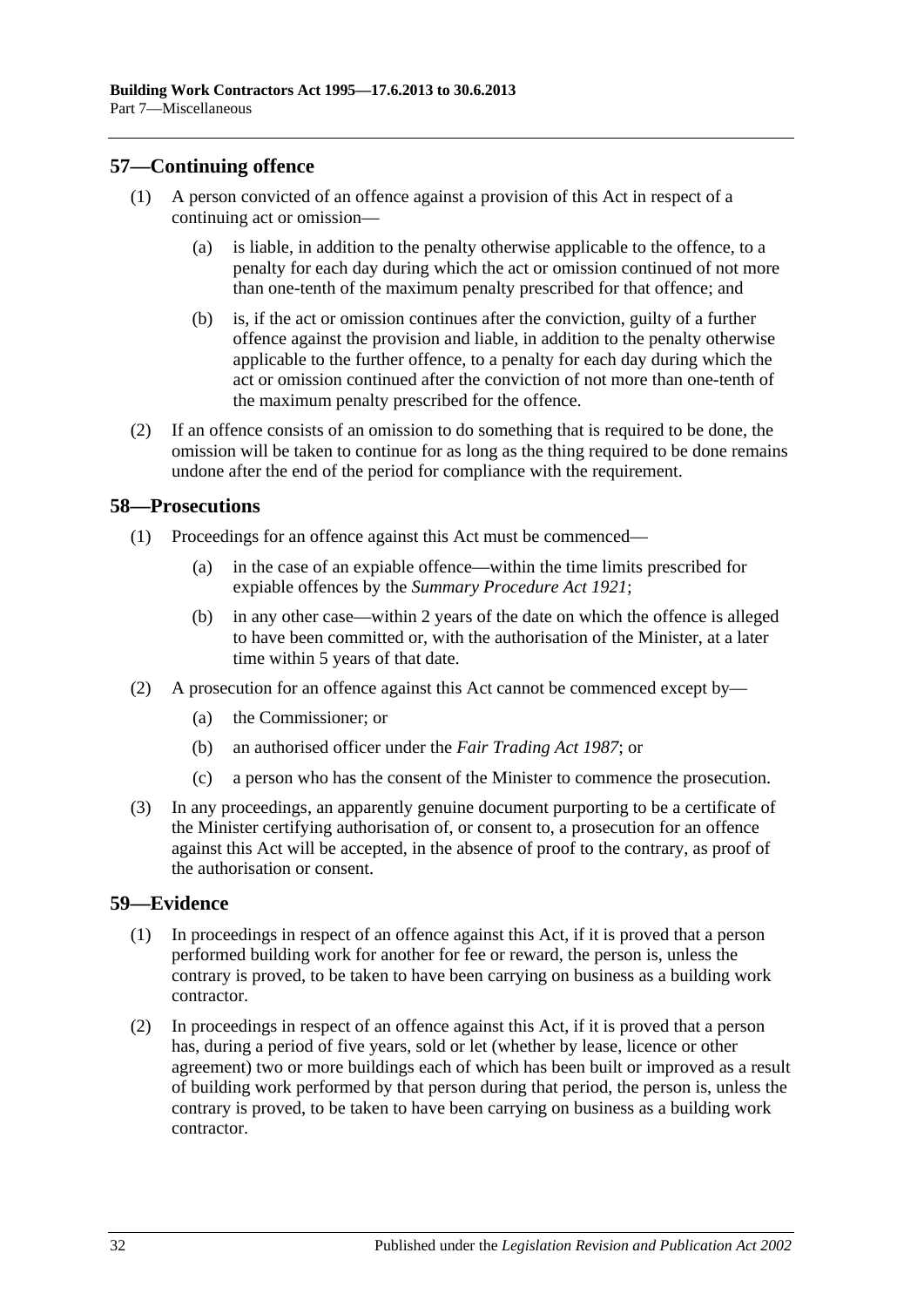- (3) In any proceedings, an apparently genuine document purporting to be a certificate of the Commissioner certifying—
	- (a) that a person was or was not licensed as a building work contractor on a specified date; or
	- (b) that a person was or was not registered as a building work supervisor on a specified date; or
	- (c) that a person was, or that no person was, approved as a building work supervisor in relation to a specified building work contractor's business on a specified date,

will be accepted, in the absence of proof to the contrary, as proof of the matters so certified.

#### <span id="page-32-0"></span>**60—Service of documents**

- (1) Subject to this Act, a notice or document required or authorised by this Act to be given to or served on a person may—
	- (a) be served on the person personally; or
	- (b) be posted in an envelope addressed to the person—
		- (i) at the person's last known address; or
		- (ii) if the person is a licensed building work contractor or registered building work supervisor—at the person's address for service; or
	- (c) if the person is a licensed building work contractor—be left for the person at the address for service with someone apparently over the age of 16 years; or
	- (d) be transmitted by facsimile transmission to a facsimile number provided by the person (in which case the notice or document will be taken to have been given or served at the time of transmission).
- (2) The address for service of a licensed building work contractor or registered building work supervisor is the address of which the Commissioner has been last notified in writing by the contractor or supervisor as the contractor's or supervisor's address for service.

#### <span id="page-32-1"></span>**61—Annual report**

- (1) The Commissioner must, on or before 31 October in each year, submit to the Minister a report on the administration of this Act during the period of 12 months ending on the preceding 30 June.
- (2) The Minister must, within six sitting days after receipt of the report, cause a copy of the report to be laid before each House of Parliament.

#### <span id="page-32-3"></span><span id="page-32-2"></span>**62—Regulations**

- (1) The Governor may make such regulations as are contemplated by, or necessary or expedient for the purposes of, this Act.
- (2) Without limiting the generality of [subsection](#page-32-3) (1), the regulations may—
	- (a) require licensed building work contractors or registered building work supervisors to comply with a code of conduct or practice;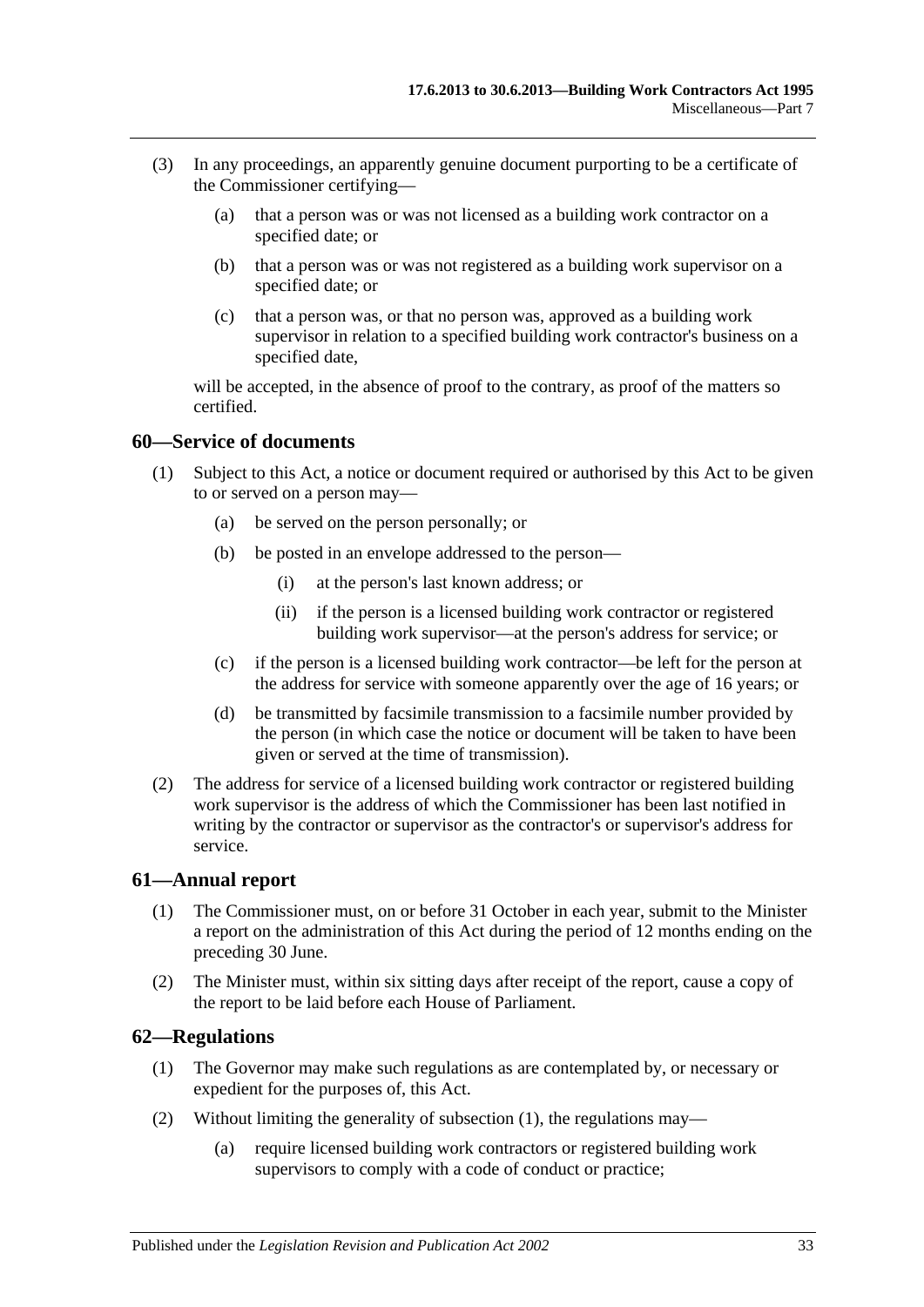- (b) fix fees to be paid in respect of any matter under this Act and provide for the recovery, refund, waiver or reduction of such fees;
- (c) require councils and other local government authorities to provide prescribed information to the Commissioner at prescribed intervals;
- (d) prescribe or prohibit any matter or thing relating to preliminary work contracts (as defined in [Part 5\)](#page-17-1);
- (e) exempt (conditionally or unconditionally) classes of persons or activities from the application of this Act or specified provisions of this Act;
- (f) impose a penalty (not exceeding a fine of \$2 500) for contravention of, or non-compliance with, a regulation.
- (3) Regulations under this Act—
	- (a) may be of general application or limited application;
	- (b) may make different provision according to the matters or circumstances to which they are expressed to apply;
	- (c) may provide that a matter or thing in respect of which regulations may be made is to be determined according to the discretion of the Commissioner or the Minister.
- (4) Regulations under this Act made for the purposes of [Part 5](#page-17-1) or provisions of that Part may be expressed to apply in relation to periods before or after the commencement of that Part.
- (5) The regulations may operate by reference to a specified code as in force at a specified time or as in force from time to time.
- (6) If a code is referred to in the regulations—
	- (a) a copy of the code must be kept available for inspection by members of the public, without charge and during normal office hours, at an office determined by the Minister; and
	- (b) evidence of the contents of the code may be given in any legal proceedings by production of a document apparently certified by the Minister to be a true copy of the code.

## <span id="page-33-0"></span>**Schedule 1—Appointment and selection of assessors for District Court proceedings under [Part](#page-14-0) 4**

- (1) The Minister must establish the following panels of persons who may sit with the District Court as assessors in proceedings under [Part 4:](#page-14-0)
	- (a) a panel consisting of persons representative of building work contractors;
	- (b) a panel consisting of persons representative of members of the public who deal with building work contractors.
- (2) A member of a panel is to be appointed by the Minister for a term of office not exceeding three years and on conditions determined by the Minister and specified in the instrument of appointment.
- (3) A member of a panel is, on the expiration of a term of office, eligible for reappointment.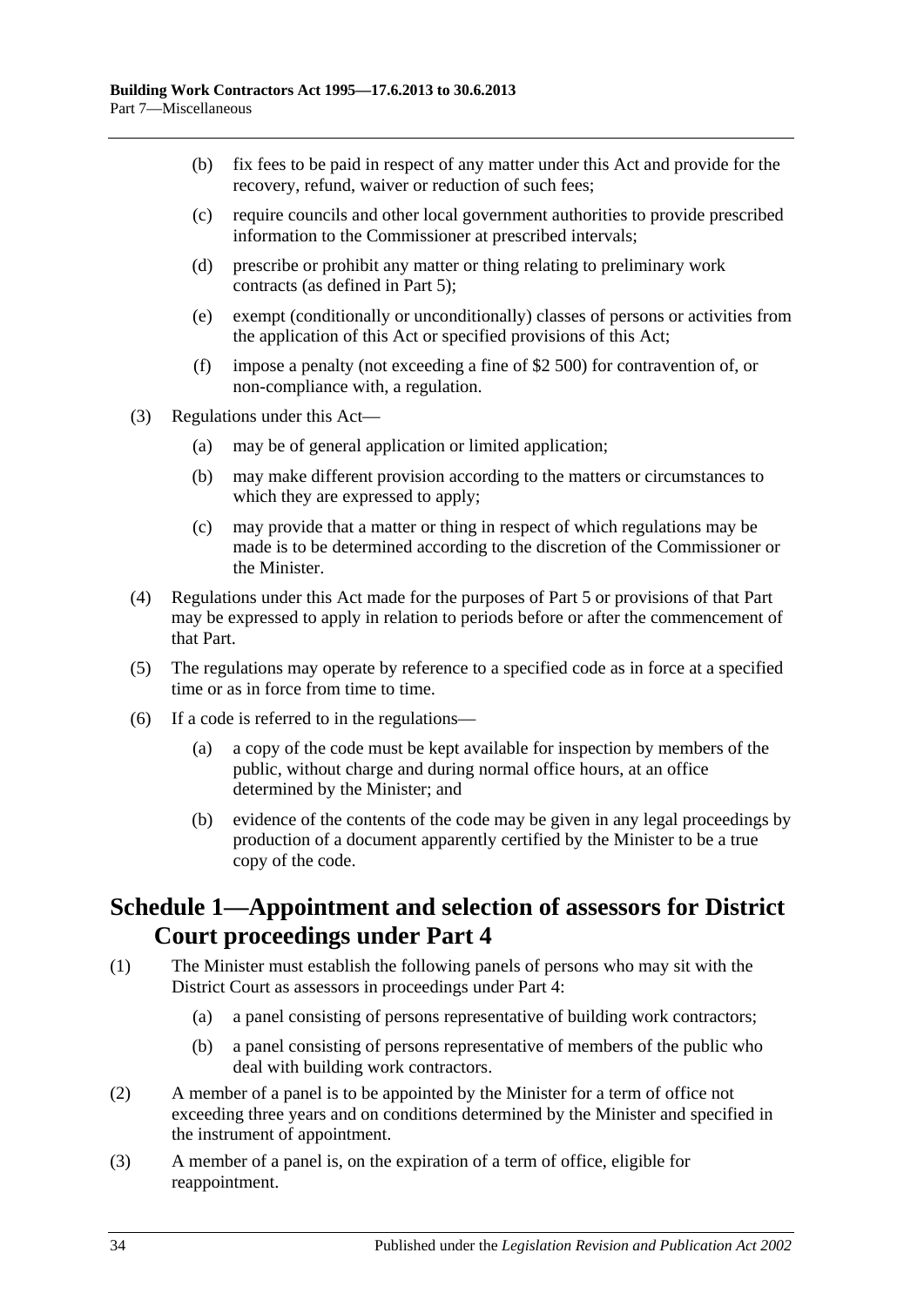- (4) Subject to [subclause](#page-34-3) (5), if assessors are to sit with the District Court in proceedings under [Part 4,](#page-14-0) a Judge of the Court must select one member from each of the panels to sit with the Court in the proceedings.
- <span id="page-34-3"></span>(5) A member of a panel who has a personal or a direct or indirect pecuniary interest in a matter before the District Court is disqualified from participating in the hearing of the matter.
- (6) If an assessor dies or is for any reason unable to continue with any proceedings, the District Court constituted of the judicial officer who is presiding at the proceedings and the other assessor may, if the judicial officer so determines, continue and complete the proceedings.

## <span id="page-34-0"></span>**Schedule 2—Appointment and selection of assessors for Magistrates Court or District Court proceedings under [Part](#page-17-1) 5**

- (1) The Minister must establish a panel of persons with expertise in building work who may sit with the Magistrates Court or District Court (Civil Division) as assessors in proceedings under [Part 5.](#page-17-1)
- (2) A member of the panel is to be appointed by the Minister for a term of office not exceeding three years and on conditions determined by the Minister and specified in the instrument of appointment.
- (3) A member of the panel is, on the expiration of a term of office, eligible for reappointment.
- (4) Subject to [subclause](#page-34-4) (5), if assessors are to sit with the Magistrates Court or District Court (Civil Division) in proceedings under [Part 5,](#page-17-1) a judicial officer of the Court must select two members from the panel to sit with the Court in the proceedings.
- <span id="page-34-4"></span>(5) A member of the panel who has a personal or a direct or indirect pecuniary interest in a matter before the Magistrates Court or District Court (Civil Division) is disqualified from participating in the hearing of the matter.
- (6) If an assessor dies or is for any reason unable to continue with any proceedings, the Magistrates Court or District Court (Civil Division) constituted of the judicial officer who is presiding at the proceedings and the other assessor may, if the judicial officer so determines, continue and complete the proceedings.

## <span id="page-34-1"></span>**Schedule 3—Transitional provisions**

## <span id="page-34-2"></span>**2—Transitional**

- (1) Subject to this Act, a licence in force under the repealed Act immediately before the commencement of this clause continues in force as a licence subject to the same licence conditions (if any).
- (2) Subject to this Act, registration in force under the repealed Act immediately before the commencement of this clause continues in force as registration subject to the same conditions of registration (if any).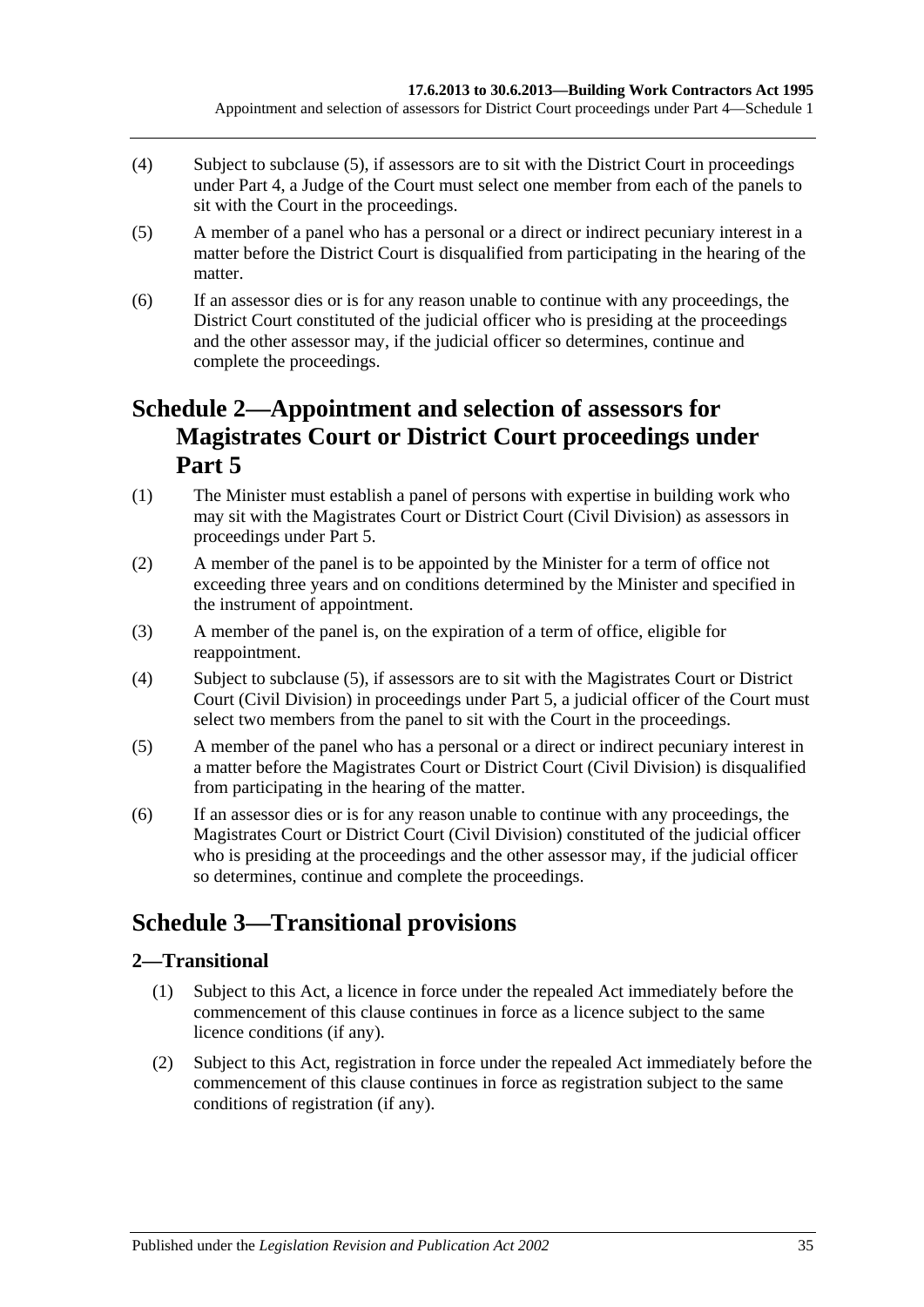- (3) If a licence or registration in force under the repealed Act immediately before the commencement of this clause authorises the performance or supervision of building work within a specified trade only, the licence or registration will, for the purposes of this Act, be taken to be subject to conditions limiting the work that may be performed or supervised under the authority of the licence or registration to work within that trade (subject to variation or revocation of those conditions by the Commissioner under this Act).
- (4) Subject to this Act, an exemption in force under section 14 of the repealed Act immediately before the commencement of this clause continues as a corresponding exemption by the Commissioner for the purposes of this Act subject to the same conditions of exemption (if any).
- (5) Subject to this Act, approval of a registered building work supervisor in relation to a licensed builder's business in force under section 18 of the repealed Act immediately before the commencement of this clause continues as a corresponding approval by the Commissioner for the purposes of this Act.
- (6) If an order or decision of the Commercial Tribunal is in force or continues to have effect under Part 4 of the repealed Act immediately before the commencement of this clause, the order or decision has effect as if it were an order of the District Court under [Part 4](#page-14-0) of this Act.
- <span id="page-35-0"></span>(6a) If a person—
	- (a) who was disqualified from being licensed or registered under the repealed Act immediately before the commencement of this Act; and
	- (b) who remains disqualified at the commencement of this subclause,

is employed or otherwise engaged in the business of a building work contractor during the period of that disqualification, both that person and the building work contractor are guilty of an offence.

Maximum penalty: \$5 000.

- (6b) [Subclause](#page-35-0) (6a) applies after its commencement, whether the contract of employment or other engagement was entered into before or after its commencement.
- (7) The *[Acts Interpretation Act](http://www.legislation.sa.gov.au/index.aspx?action=legref&type=act&legtitle=Acts%20Interpretation%20Act%201915) 1915* applies, except to the extent of any inconsistency with the provisions of this Schedule, to the repeal of the *[Builders Licensing Act](http://www.legislation.sa.gov.au/index.aspx?action=legref&type=act&legtitle=Builders%20Licensing%20Act%201986) 1986*.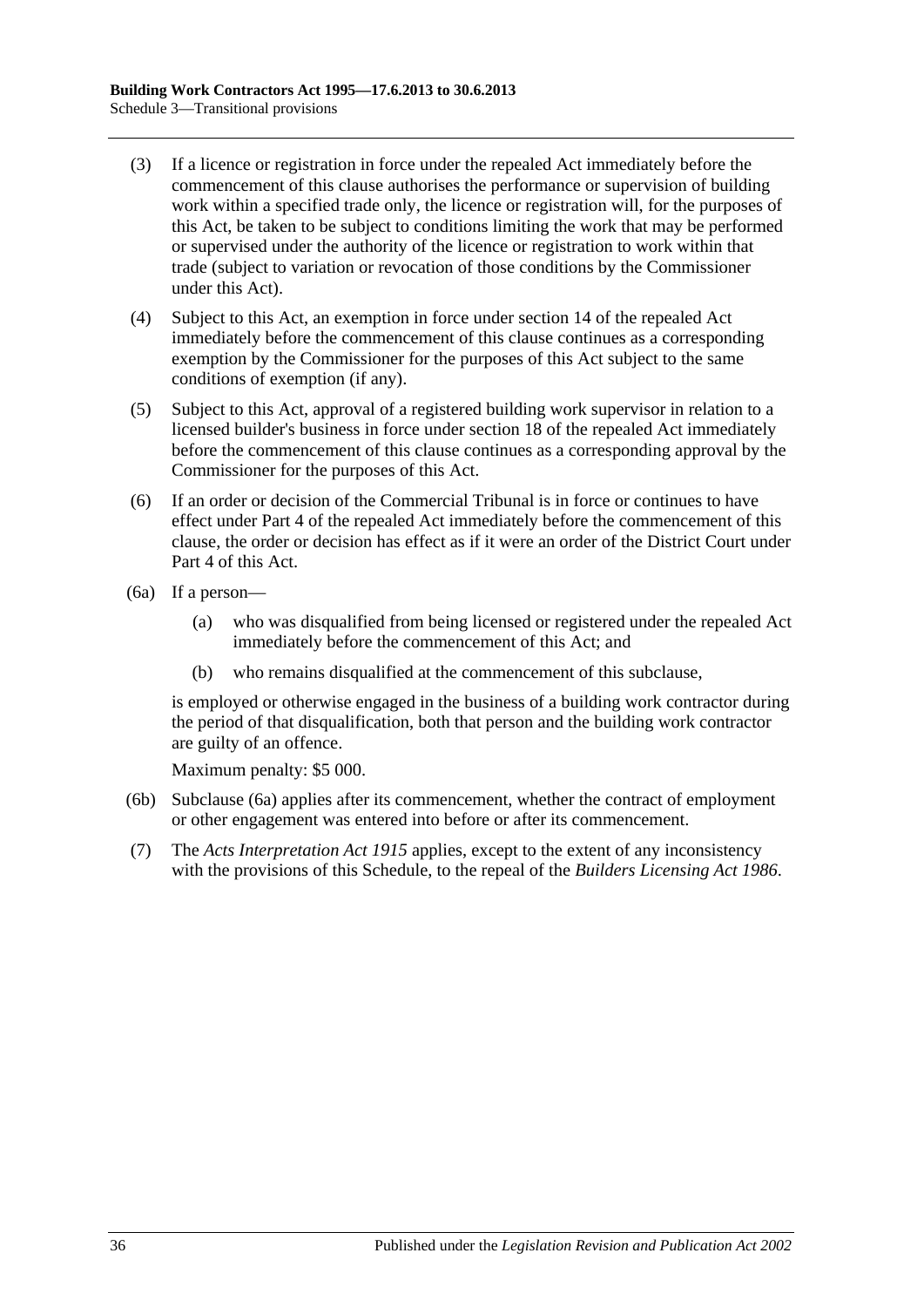## <span id="page-36-0"></span>**Legislative history**

### **Notes**

- Amendments of this version that are uncommenced are not incorporated into the text.
- Please note—References in the legislation to other legislation or instruments or to titles of bodies or offices are not automatically updated as part of the program for the revision and publication of legislation and therefore may be obsolete.
- Earlier versions of this Act (historical versions) are listed at the end of the legislative history.
- For further information relating to the Act and subordinate legislation made under the Act see the Index of South Australian Statutes or www.legislation.sa.gov.au.

## **Legislation repealed by principal Act**

The *Building Work Contractors Act 1995* repealed the following:

*Builders Licensing Act 1986*

## **Legislation amended by principal Act**

The *Building Work Contractors Act 1995* amended the following:

*District Court Act 1991 Magistrates Court Act 1991*

## **Principal Act and amendments**

| New entries appear in bold. |  |  |
|-----------------------------|--|--|

| Year   | N <sub>0</sub> | Title                                                                                            | Assent     | Commencement                                                       |
|--------|----------------|--------------------------------------------------------------------------------------------------|------------|--------------------------------------------------------------------|
| 1995   | 87             | Building Work Contractors Act 1995 7.12.1995                                                     |            | 1.6.1996 (Gazette 23.5.1996 p2536)                                 |
| 1996   | -34            | <b>Statutes Amendment and Repeal</b><br>(Common Expiation Scheme) Act 1996                       | 2.5.1996   | Sch (cl 7)—3.2.1997 ( <i>Gazette 19.12.1996</i><br>p1923)          |
| 1998   | 21             | <b>Statutes Amendment (Consumer</b><br><i>Affairs</i> ) <i>Act 1998</i> as amended by<br>22/1998 | 2.4.1998   | Pt 2 (ss $4-9$ ) and Sch $-28.5.1998$<br>(Gazette 28.5.1998 p2292) |
| 1998   | 22             | <b>Statutes Amendment (Consumer</b> )<br>Affairs) Amendment Act 1998                             | 2.4.1998   | 2.4.1998                                                           |
| 1999   | 78             | <b>Building Work Contractors (GST)</b><br>Amendment Act 1999                                     | 2.12.1999  | 2.12.1999                                                          |
| 2000 4 |                | District Court (Administrative and<br>Disciplinary Division) Amendment<br>Act 2000               | 20.4.2000  | Sch 1 (cl 4)—1.6.2000 ( <i>Gazette</i><br>18.5.2000 p2554)         |
| 2001   | 47             | <b>Statutes Amendment (Consumer)</b><br>Affairs) Act 2001                                        | 11.10.2001 | Pt 2 (ss $4-9$ )-1.11.2001 ( <i>Gazette</i><br>25.10.2001 p4686)   |
| 2001   | 69             | <b>Statutes Amendment (Courts and</b><br>Judicial Administration) Act 2001                       | 6.12.2001  | Pt 2 (ss $4 \& 5$ )—3.2.2002 ( <i>Gazette</i><br>24.1.2002 p346)   |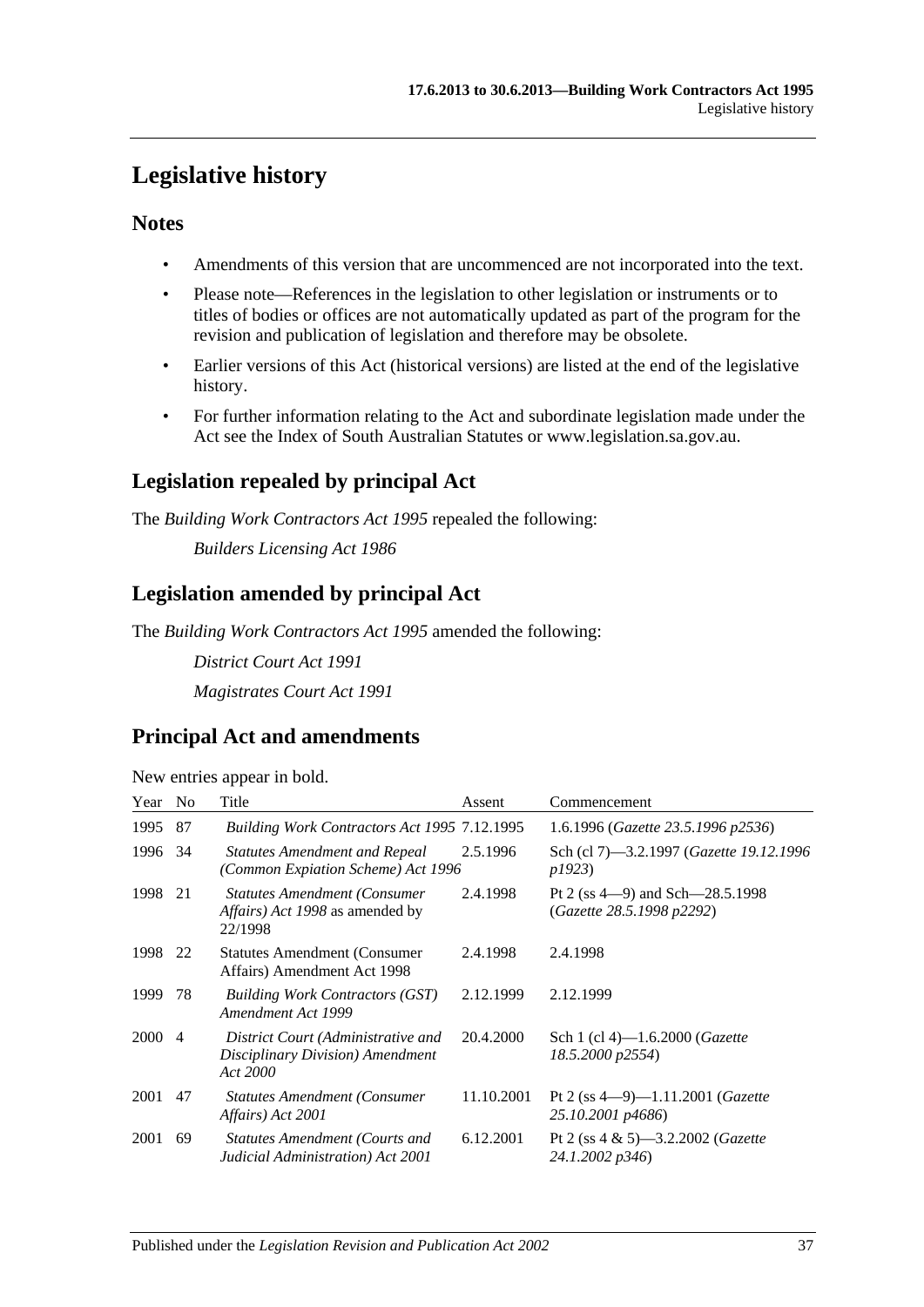#### **Building Work Contractors Act 1995—17.6.2013 to 30.6.2013** Legislative history

| 2013   | 16   | <b>Statutes Amendment (Directors'</b><br>Liability) Act 2013               | 23.5.2013  | Pt 7 (s 11)-17.6.2013 (Gazette 6.6.2013<br>p2498                           |
|--------|------|----------------------------------------------------------------------------|------------|----------------------------------------------------------------------------|
| 2012   | 43   | <b>Statutes Amendment (Courts)</b><br>Efficiency Reforms) Act 2012         | 22.11.2012 | Pt 2 (ss $4 \& 5$ )-1.7.2013 ( <i>Gazette</i><br>$16.5.2013$ $p1541$ )     |
| 2012 3 |      | <b>Business Names Registration</b><br>(Transitional Arrangements) Act 2012 | 22.3.2012  | Sch 1 (cl 5)-28.5.2012 (Gazette<br>19.4.2012 p1467)                        |
| 2009   | -77  | <b>Building and Construction Industry</b><br>Security of Payment Act 2009  | 10.12.2009 | Sch 1 (cl 2)—10.12.2011 (s $7(5)$ Acts<br><i>Interpretation Act 1915</i> ) |
| 2009   | - 39 | <b>Statutes Amendment and Repeal</b><br>(Fair Trading) Act 2009            | 23.7.2009  | Pt 2 (ss $4-6$ )-3.9.2009 ( <i>Gazette</i><br>$3.9.2009$ $p4367$           |
| 2008 5 |      | <b>Statutes Amendment (Advisory</b><br>Panels Repeal) Act 2008             | 13.3.2008  | Pt 2 (s $3$ )-13.3.2008                                                    |
|        |      |                                                                            |            |                                                                            |

## **Provisions amended**

New entries appear in bold.

|  |  | Entries that relate to provisions that have been deleted appear in italics. |  |
|--|--|-----------------------------------------------------------------------------|--|
|  |  |                                                                             |  |

| Provision       | How varied                                                            | Commencement |
|-----------------|-----------------------------------------------------------------------|--------------|
| Long title      | amended under Legislation Revision and<br>Publication Act 2002        |              |
| Pt1             |                                                                       |              |
| s <sub>2</sub>  | omitted under Legislation Revision and<br><b>Publication Act 2002</b> |              |
| s 3             |                                                                       |              |
| s(3(1))         | s 3 redesignated as $s$ 3(1) by 21/1998 s 4                           | 28.5.1998    |
| <b>GST</b>      | inserted by 78/1999 s 2                                               | 2.12.1999    |
| <b>GST</b> law  | inserted by 78/1999 s 2                                               | 2.12.1999    |
| s(2)            | inserted by 21/1998 s 4                                               | 28.5.1998    |
| Pt 2            |                                                                       |              |
| s <sub>8</sub>  |                                                                       |              |
| s(2)            | amended by $47/2001$ s $4(a)$                                         | 1.11.2001    |
| $s(3)$ – (6)    | inserted by $47/2001$ s $4(b)$                                        | 1.11.2001    |
| s 9             |                                                                       |              |
| $s \, 9(1)$     | amended by 39/2009 s 4(1)                                             | 3.9.2009     |
| $s \, 9(2)$     | amended by 39/2009 s 4(2)                                             | 3.9.2009     |
| s 10            |                                                                       |              |
| 10(2)           | amended by $4/2000$ s $9(1)$ (Sch 1 cl $4(a)$ )                       | 1.6.2000     |
| $s$ $10(5)$     | deleted by $4/2000 s 9(1)$ (Sch 1 cl $4(b)$ )                         | 1.6.2000     |
| $s$ 10(6)       | deleted by $4/2000 s 9(1)$ (Sch 1 cl $4(c)$ )                         | 1.6.2000     |
| s 10A           | inserted by 47/2001 s 5                                               | 1.11.2001    |
| s 11            |                                                                       |              |
| s 11(3)         | amended by 47/2001 s 6                                                | 1.11.2001    |
| Pt <sub>3</sub> |                                                                       |              |
| s 15            |                                                                       |              |
| s 15(1)         | s 15 redesignated as s $15(1)$ by $47/2001$ s 7                       | 1.11.2001    |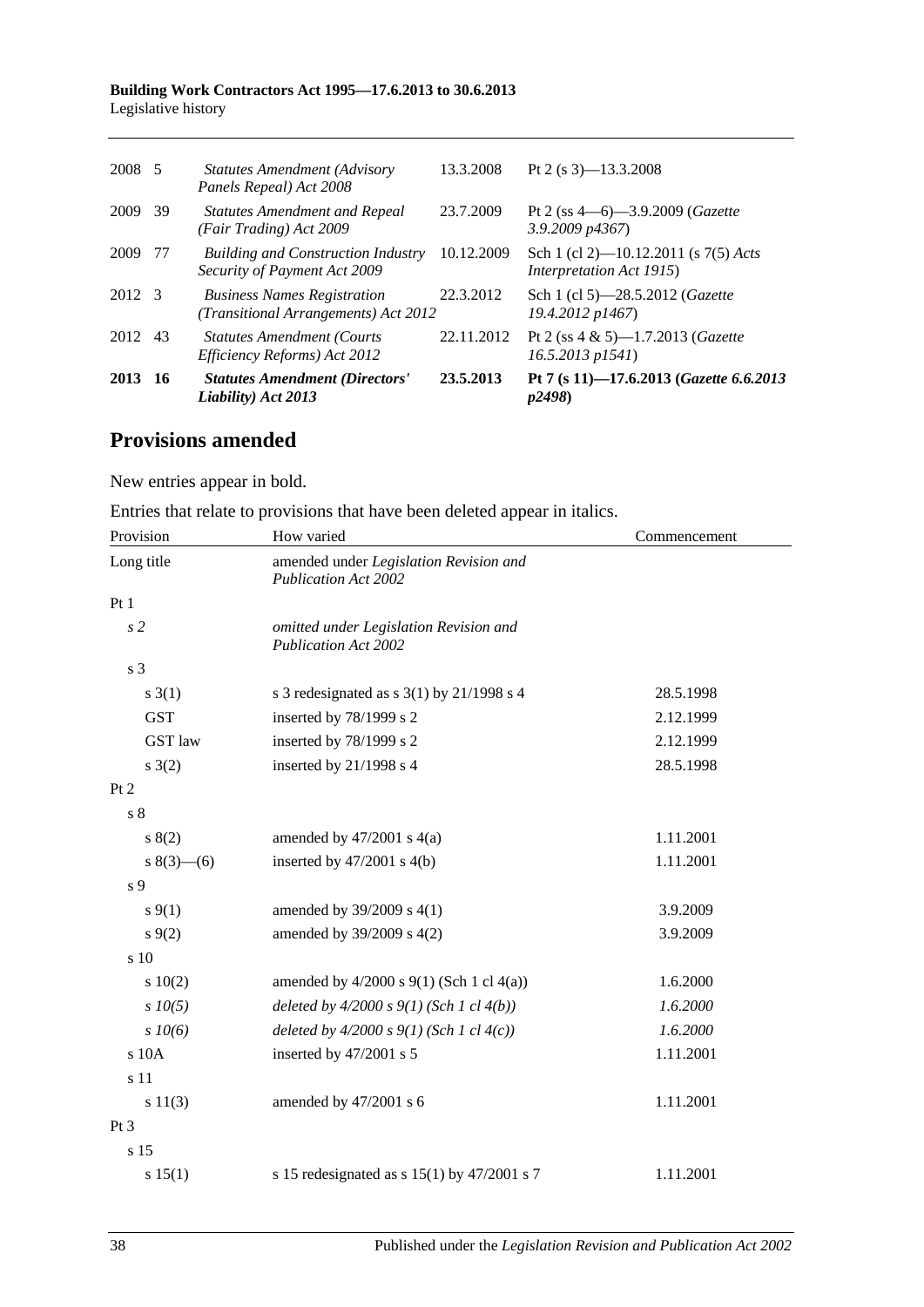| $s 15(2)$ – (6)   | inserted by 47/2001 s 7                                      | 1.11.2001                 |
|-------------------|--------------------------------------------------------------|---------------------------|
| s 17              |                                                              |                           |
| s 17(2)           | amended by $4/2000$ s $9(1)$ (Sch 1 cl $4(d)$ )              | 1.6.2000                  |
| $s\,I7(5)$        | deleted by $4/2000 s 9(1)$ (Sch 1 cl $4(e)$ )                | 1.6.2000                  |
| $s\,I7(6)$        | deleted by $4/2000 s 9(1)$ (Sch 1 cl $4(f)$ )                | 1.6.2000                  |
| s 17A             | inserted by 47/2001 s 8                                      | 1.11.2001                 |
| s 18              |                                                              |                           |
| s 18(3)           | amended by 47/2001 s 9                                       | 1.11.2001                 |
| s 19              |                                                              |                           |
| s $19(6)$ — $(8)$ | amended by 34/1996 s 4 (Sch cl 7)                            | 3.2.1997                  |
| Pt 3A             | inserted by 39/2009 s 5                                      | 3.9.2009                  |
| Pt 4              |                                                              |                           |
| s24               | amended by 21/1998 s 5                                       | 28.5.1998                 |
| s 25              |                                                              |                           |
| s 25(1)           | amended by 21/1998 Sch cl 1 as substituted by<br>22/1998 s 3 | 28.5.1998                 |
| $Pt\,5$           |                                                              |                           |
| s 29              |                                                              |                           |
| s 29(8a)—(8c)     | inserted by $78/1999$ s $3(a)$                               | 2.12.1999                 |
| $s\,29(10)$       |                                                              |                           |
| cost-plus clause  | inserted by $78/1999$ s $3(b)$                               | 2.12.1999                 |
|                   | fixed price contract inserted by 78/1999 s 3(b)              | 2.12.1999                 |
| GST clause        | inserted by 78/1999 s 3(b)                                   | 2.12.1999                 |
| s 30              |                                                              |                           |
| $s \ 30(1)$       | amended by 77/2009 Sch 1 cl 2(1)-(4)                         | 10.12.2011                |
| $s \ 30(2)$       | amended by 77/2009 Sch 1 cl 2(5)                             | 10.12.2011                |
| $s \ 30(3)$       | amended by 77/2009 Sch 1 cl 2(6)                             | 10.12.2011                |
| s 31              |                                                              |                           |
| $s \, 31(2)$      | amended by 34/1996 s 4 (Sch cl 7)                            | 3.2.1997                  |
| s 39              | amended by 21/1998 s 6                                       | 28.5.1998                 |
| s 40              |                                                              |                           |
| $s\ 40(1)$        | amended by 69/2001 s 4                                       | 3.2.2002                  |
|                   | amended by 43/2012 s 4                                       | 1.7.2013-not incorporated |
| Pt 6              | deleted by 5/2008 s 3                                        | 13.3.2008                 |
| Pt 7              |                                                              |                           |
| s 46              |                                                              |                           |
| $s\,46(2a)$       | inserted by 39/2009 s 6                                      | 3.9.2009                  |
| s 48              | amended by 21/1998 Sch cl 1 as substituted by                | 28.5.1998                 |
|                   | 22/1998 s 3                                                  |                           |
| s 49              | amended by 34/1996 s 4 (Sch cl 7)                            | 3.2.1997                  |
|                   | amended by 3/2012 Sch 1 cl 5                                 | 28.5.2012                 |
| s 50              |                                                              |                           |
| s 50(1)           | amended by 34/1996 s 4 (Sch cl 7)                            | 3.2.1997                  |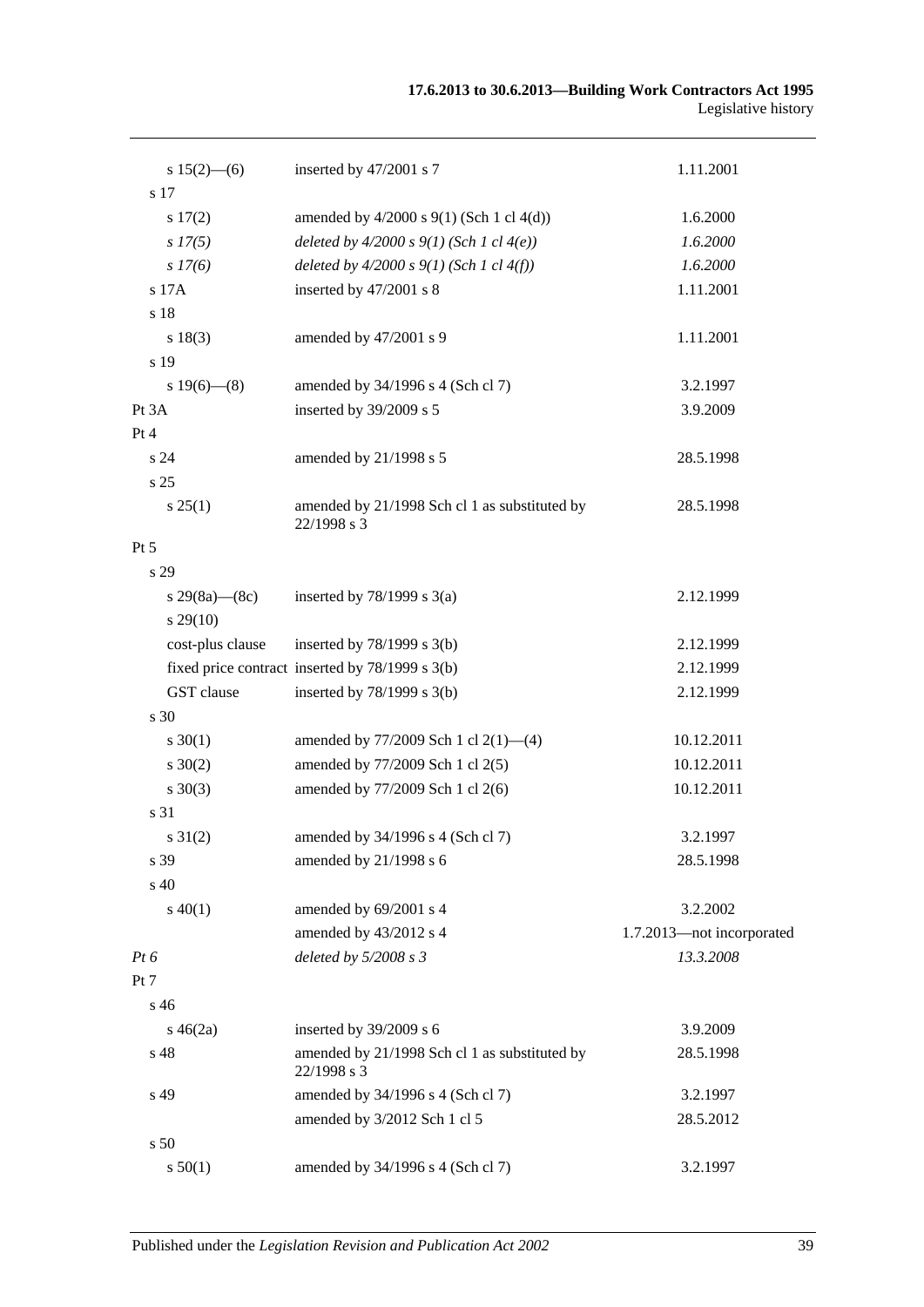| s 51                  |                                                                       |           |
|-----------------------|-----------------------------------------------------------------------|-----------|
| s 51(1)               | amended by $34/1996$ s 4 (Sch cl 7)                                   | 3.2.1997  |
| s 56                  | deleted by $16/2013 s 11$                                             | 17.6.2013 |
| s 58                  |                                                                       |           |
| s 58(1)               | substituted by 21/1998 Sch cl 1 as substituted by<br>$22/1998$ s 3    | 28.5.1998 |
| Sch 1                 |                                                                       |           |
| $\text{cl}(4)$        | amended by $21/1998$ s 7                                              | 28.5.1998 |
| Sch 2                 |                                                                       |           |
| $\text{sc}$ (4)       | amended by $21/1998$ s 8                                              | 28.5.1998 |
| Sch <sub>3</sub>      |                                                                       |           |
| cl1                   | omitted under Legislation Revision and<br>Publication Act 2002        |           |
| cll $(6a)$ and $(6b)$ | inserted by $21/1998$ s 9                                             | 28.5.1998 |
| Sch 4                 | omitted under Legislation Revision and<br><b>Publication Act 2002</b> |           |

## **Transitional etc provisions associated with Act or amendments**

#### *Statutes Amendment and Repeal (Common Expiation Scheme) Act 1996*

#### **5—Transitional provision**

An Act repealed or amended by this Act will continue to apply (as in force immediately prior to the repeal or amendment coming into operation) to an expiation notice issued under the repealed or amended Act.

#### *Statutes Amendment (Courts and Judicial Administration) Act 2001*

#### **5—Transitional provision**

The amendments made to the principal Act by this Part—

- (a) do not apply in respect of proceedings commenced before the commencement of this Part (and those proceedings may continue as if this Act had not been enacted); and
- (b) apply in respect of proceedings commenced after the commencement of this Part (including proceedings in respect of a claim arising before the commencement of this Part).

## **Historical versions**

Reprint No 1—3.2.1997 Reprint No 2—28.5.1998 Reprint No 3—2.12.1999 Reprint No 4—1.6.2000 Reprint No 5—1.11.2001 Reprint No 6—3.2.2002 13.3.2008